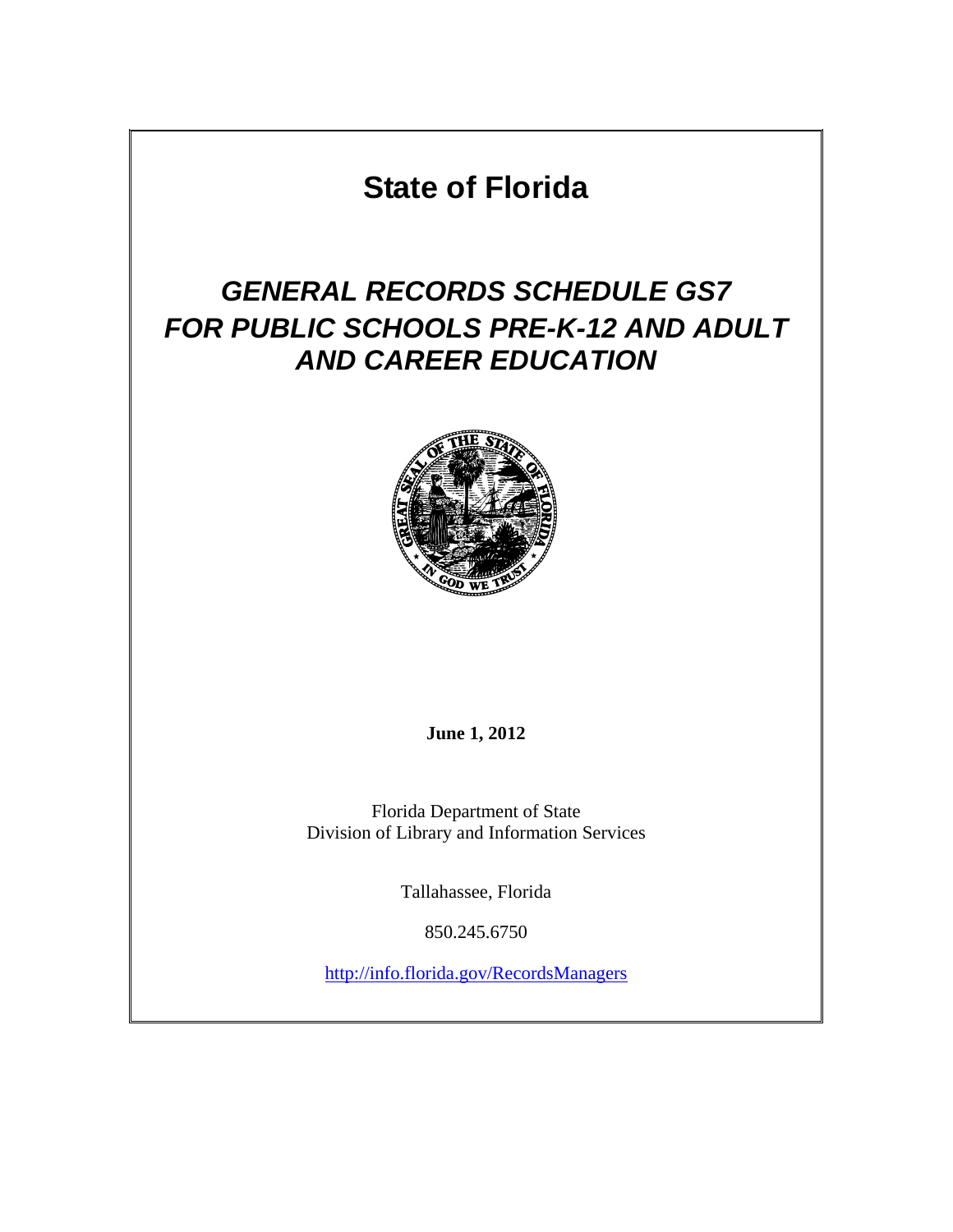# <span id="page-1-0"></span>**GENERAL RECORDS SCHEDULE GENERAL INFORMATION AND INSTRUCTIONS**

# **FOREWORD**

The **general records schedules** established by the Department of State are intended for use by state, county, city, and special district public records custodians. If you are unsure of your organization's status as a public agency, consult your legal counsel and/or the Florida Attorney General's Office for a legal opinion. The Department of State publishes the following general records schedules:

| GS1-SL | <b>State and Local Government Agencies</b>                               |
|--------|--------------------------------------------------------------------------|
| GS2    | Law Enforcement, Correctional Facilities, and District Medical Examiners |
| GS3    | <b>Election Records</b>                                                  |
| GS4    | <b>Public Hospitals, Health Care Facilities and Medical Providers</b>    |
| GS5    | <b>Public Universities and Colleges</b>                                  |
| GS7    | <b>Public Schools Pre-K-12 and Adult and Career Education</b>            |
| GS8    | <b>Fire Departments</b>                                                  |
| GS9    | <b>State Attorneys</b>                                                   |
| GS10   | <b>Public Defenders</b>                                                  |
| GS11   | <b>Clerks of Court</b>                                                   |
| GS12   | <b>Property Appraisers</b>                                               |
| GS13   | <b>Tax Collectors</b>                                                    |
| GS14   | <b>Public Utilities</b>                                                  |
| GS15   | <b>Public Libraries</b>                                                  |

All Florida public agencies are eligible to use the GS1-SL, which provides retention periods for the most common administrative records such as routine correspondence and personnel, payroll, financial and legal records. General records schedules GS2 through GS15 are applicable to program records of specific functional areas, such as elections administration, tax collecting, or law enforcement, each of which has unique program responsibilities and thus unique records retention requirements. The GS2 through GS15 should be used in conjunction with the GS1-SL to cover as many administrative and program records as possible. The *General Records Schedule*  GS7 for Public Schools Pre-K-12 and Adult and Career Education covers records commonly created and/or maintained by public educational facilities.

The retention periods set forth in the general records schedules are based on federal and state laws and regulations, general administrative practices, and fiscal management principles. Please note that these are *minimum* retention periods; public agencies may retain their records longer at their discretion. In fact, certain accreditation committees may have standards that require longer retention periods. Contact your accrediting organization for more information on their requirements. In addition, federal, state or local laws and regulations regarding recordkeeping and records retention for specific agencies or specific types of records might require a longer retention than indicated in this general schedule. Agencies should be aware of all laws and regulations relating to their records and recordkeeping requirements. However, remember that a public agency is *not* permitted to *reduce* the retention periods stated in a general records schedule.

For additional information on records retention and disposition, please refer to *The Basics of Records Management* handbook, which, along with all Florida general records schedules, is available on the Department of State's *Services for Records Managers* website at: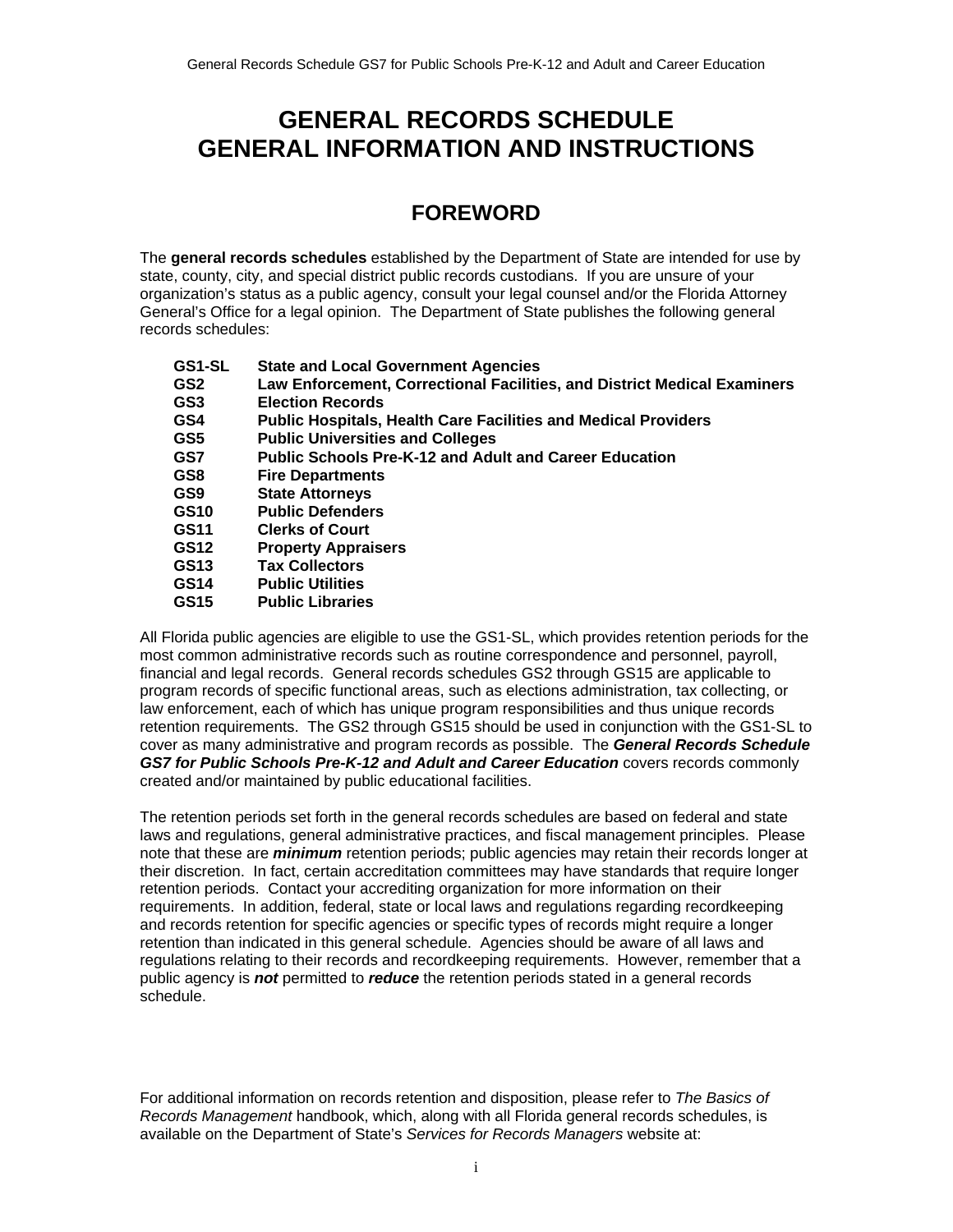## <http://info.florida.gov/RecordsManagers>

To obtain an individual printed copy or electronic copy, fax your request to 850.245.6795, Attention: Receptionist; contact the Records Management Program at 850.245.6750; or email [recmgt@dos.state.fl.us.](mailto:recmgt@dos.state.fl.us)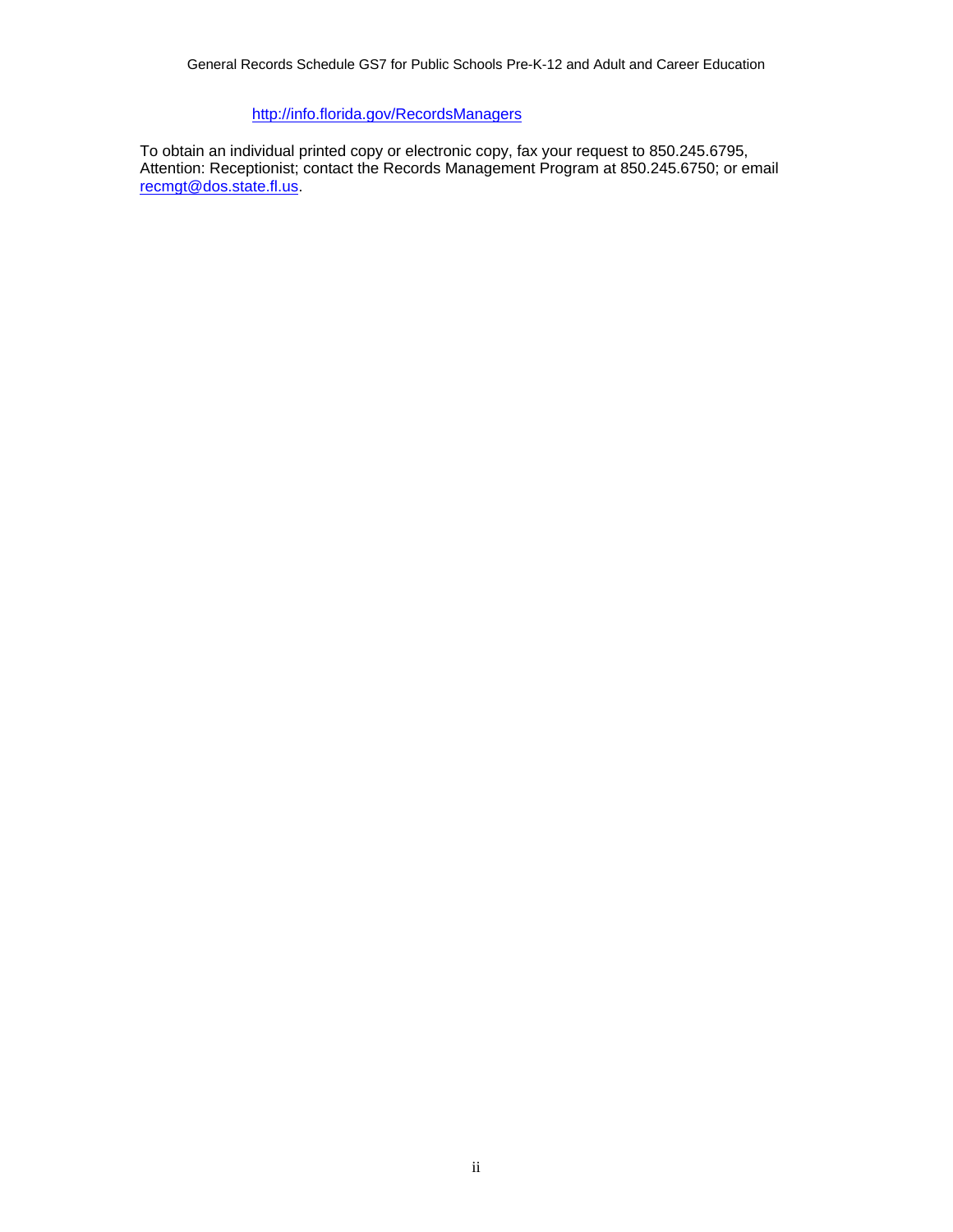# **TABLE OF CONTENTS**

<span id="page-3-0"></span>

| Ш.                                                               |     |
|------------------------------------------------------------------|-----|
| III.                                                             |     |
| IV.                                                              |     |
| V.                                                               | vii |
| FACTORS THAT MAY INFLUENCE THE DISPOSITION OF RECORDS vii<br>VI. |     |
| RECORDS MANAGEMENT STANDARDS AND REQUIREMENTS  viii<br>VII.      |     |
| VIII. RECORDS VOLUME CONVERSION TO CUBIC FOOT MEASUREMENTS viii  |     |
|                                                                  |     |
|                                                                  | 16  |
|                                                                  |     |
|                                                                  |     |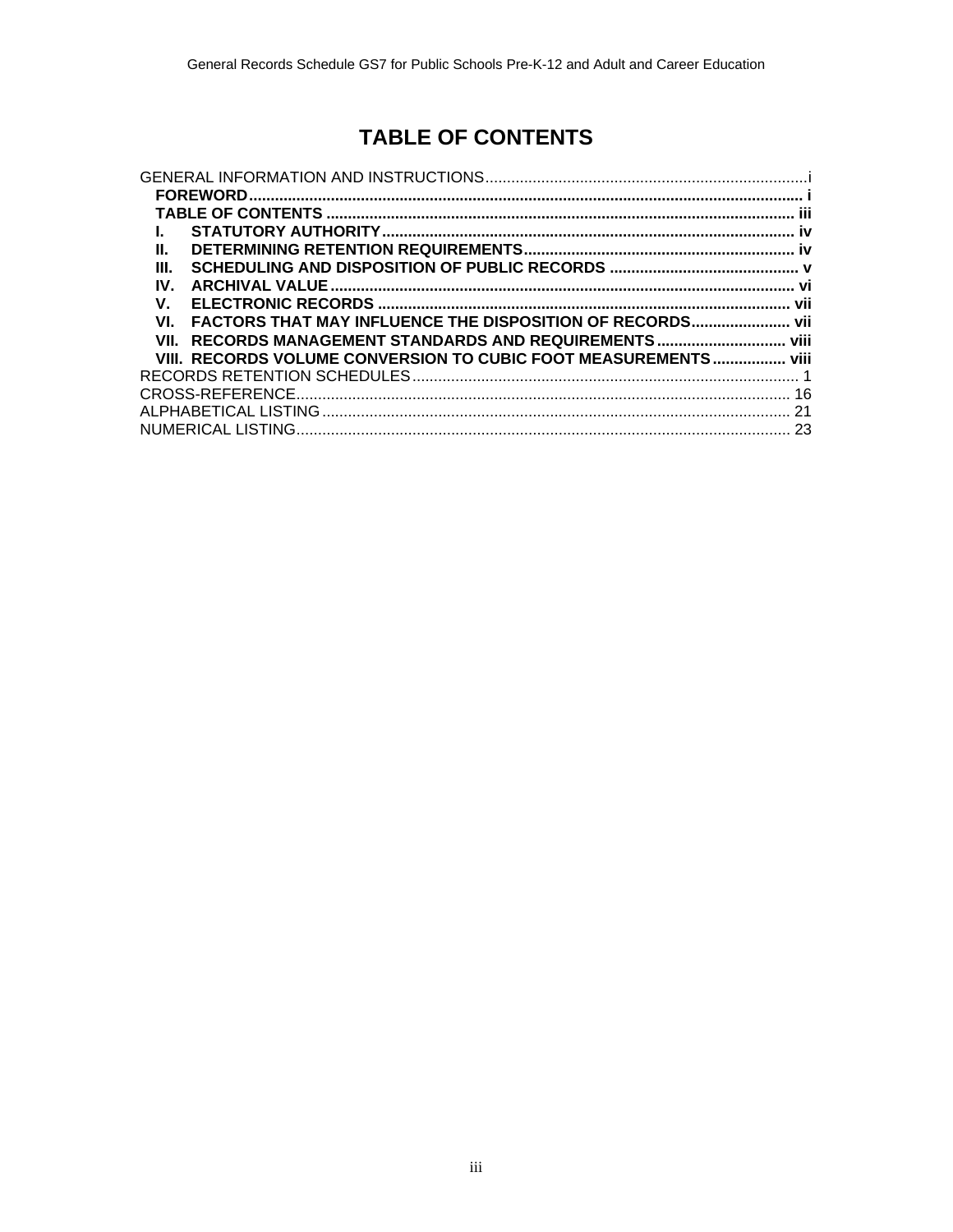### <span id="page-4-0"></span>**I. STATUTORY AUTHORITY**

This general records schedule is issued by the Department of State, Division of Library and Information Services, in accordance with the statutory provisions of Chapters 119 and 257, *Florida Statutes.*

Chapter 119*, Florida Statutes*, defines the terms "public records," "custodian of public records," and "agency," as well as the fundamental process by which disposition of said records is authorized under law.

Chapter 257, *Florida Statutes*, establishes the Florida State Archives and Records Management Program under the direction of the Division of Library and Information Services, Department of State, and specifically provides for a system for the scheduling and disposition of public records. Chapter 257 also authorizes the Division to establish and coordinate standards, procedures and techniques for efficient and economical record making and keeping, and requires all agencies to appoint a Records Management Liaison Officer (RMLO).

### **II. DETERMINING RETENTION REQUIREMENTS**

In determining public records retention requirements, four values must be considered to ensure that the records will fulfill their reason for creation and maintenance: administrative, legal, fiscal and historical. These four values have been evaluated in depth to determine the retention requirements of the records listed in this general records schedule.

There are two particular financial factors that may impact the retention period of an agency's records:

A. Audits - Audits are the means by which independent auditors examine and express an opinion on financial statements and, as applicable, report on public agencies' compliance with laws, regulations and internal controls. Audit requirements for state financial assistance provided by State of Florida agencies to nonstate entities are established by the Florida Single Audit Act, Section 215.97, *Florida Statutes*.

There are various types of audits. Performance audits examine the economy and efficiency and/or effectiveness of applicable programs, activities or functions. Financial audits include (1) an examination of financial statements in order to express an opinion on the fairness with which they present financial position, results of operations, and changes in financial position in conformity with generally accepted accounting principles; (2) an examination to determine whether operations are properly conducted in accordance with legal and regulatory requirements; and (3) an examination of any additional financial information necessary to comply with generally accepted accounting principles. As applicable, the scope of the financial audit shall include any additional auditing activities necessary to comply with the term "financial audit" as defined and used in *Government Auditing Standards*, as amended. Also as applicable, the scope of a financial audit shall encompass the additional activities necessary to establish compliance with the Single Audit Act Amendments of 1996, Public Law 104-156 (31 USCA ss. 7501 to 7507); United States Office of Management and Budget (OMB) Circular A-133; and other applicable federal law.

The Records Management Program does not track or maintain information on which audits apply to which records in which agencies. Retention schedules are written to alert agencies that certain records *might* be required for audit purposes. Different agencies are subject to different types of audits at different times, and each agency is responsible for knowing what audits might be conducted and retaining needed records for that purpose. For instance, some agencies might be subject to the Federal Single Audit, while others are not. In general, any records relating to finances or financial transactions might be subject to audit.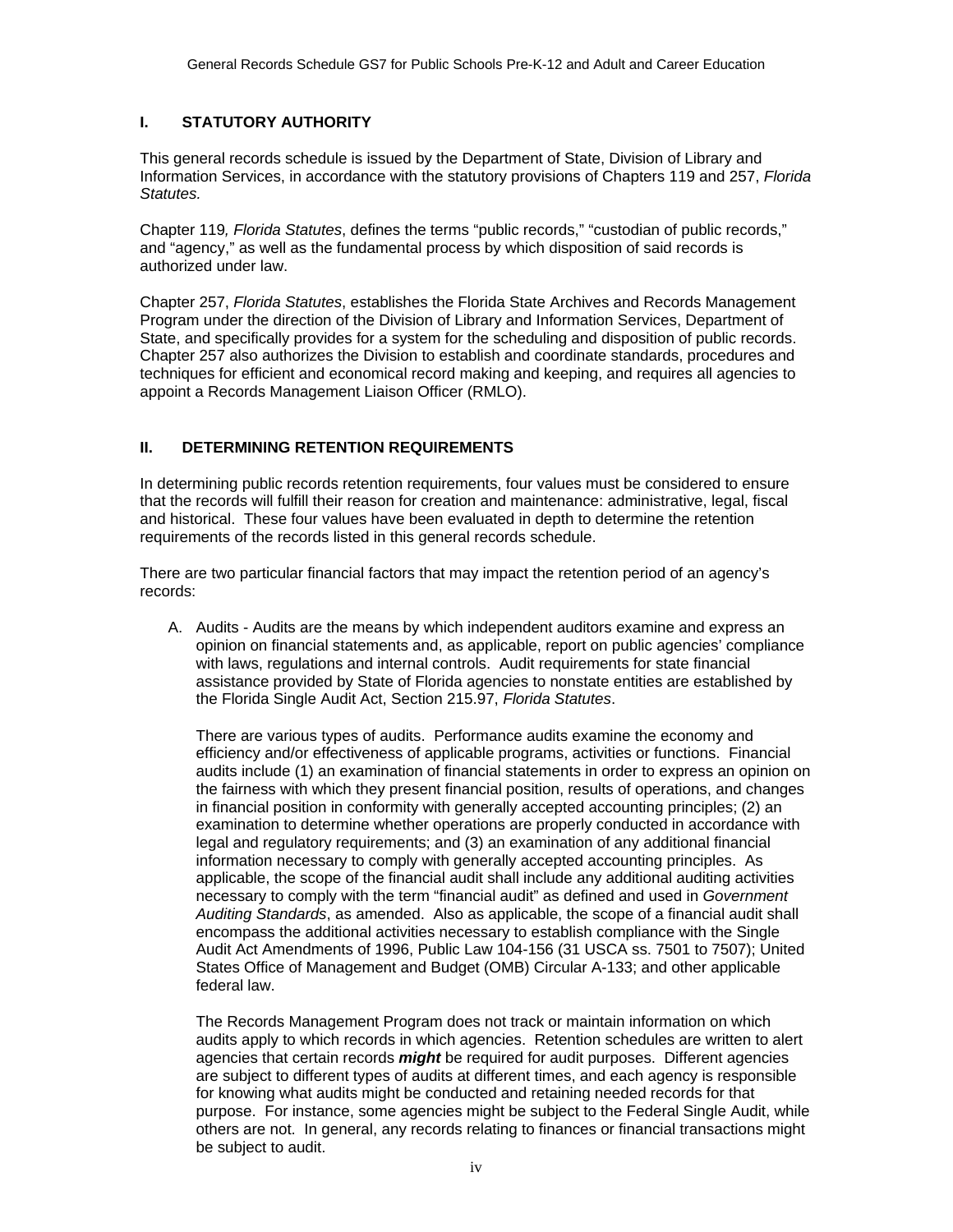<span id="page-5-0"></span>Audits may be conducted by the Florida Auditor General, independent public accountants, or other state or federal auditors, as well as grant funding agencies and national or statewide professional accreditation or certification groups. Your finance office, your legal office, and the Auditor General's Office are good sources of information as to which specific records of your agency should be retained for audit purposes.

B. Grants - Any public agency receiving local, state or federal grant money will need to be familiar with grantor-agency requirements.

### **III. SCHEDULING AND DISPOSITION OF PUBLIC RECORDS**

The procedures for scheduling and disposition of public records, applicable to all public agencies, consist of two separate but related actions:

- A. Establishing a Records Retention Schedule A retention schedule describing the records and setting the minimum retention period is required for each record series. A record series, as defined in Rule 1B-24, *Florida Administrative Code*, is "a group of related public records arranged under a single filing arrangement or kept together as a unit (physically or intellectually) because they consist of the same form, relate to the same subject or function, result from the same activity, document a specific type of transaction, or have some other relationship arising from their creation, receipt, or use." Examples of series that agencies might maintain are Personnel Files, Client Case Files, Project Research Files, Equipment Maintenance and Repair Records, or Procurement Files. Each record series might contain records in a variety of forms and formats that collectively document a particular program, function, or activity of the agency. The records retention schedule establishes officially the *minimum* length of time that the record series must be retained.
	- 1. **General records schedules** establish retention requirements for records documenting administrative and program functions common to several or all government agencies, such as personnel, accounting, purchasing, and general administration. General records schedules can cover up to 75-80 percent of an agency's record series. The *General Records Schedule GS1-SL for State and Local Government Agencies* can be used by all state and local agencies in determining their records retention requirements.

Certain agencies can use other general records schedules in conjunction with the GS1-SL. General records schedules have been established for program records of specific functional areas. For example, the *GS5 for Public Universities and Colleges* establishes retention requirements for program records unique to the functions and activities of those types of institutions; the *GS9 for State Attorneys* establishes retention requirements for program records unique to State Attorneys' offices; and the *GS12 for Property Appraisers* establishes retention requirements for program records unique to Property Appraisers' offices. Please contact the Records Management Program to verify which general records schedules are appropriate for use by your agency.

If a similar record series is listed in two general record schedules, the retention requirements contained in the program schedule shall take precedence. For instance, if a record series is listed in both the GS1-SL and the GS3, elections offices should abide by the retention requirements cited in the GS3.

REMEMBER: The retention period stated in the applicable schedule is the *minimum* time a record must be maintained. If two or more record series are filed together, the combined file must be retained through the longest retention period of those records.

2. **Individual records schedules** establish retention requirements for records that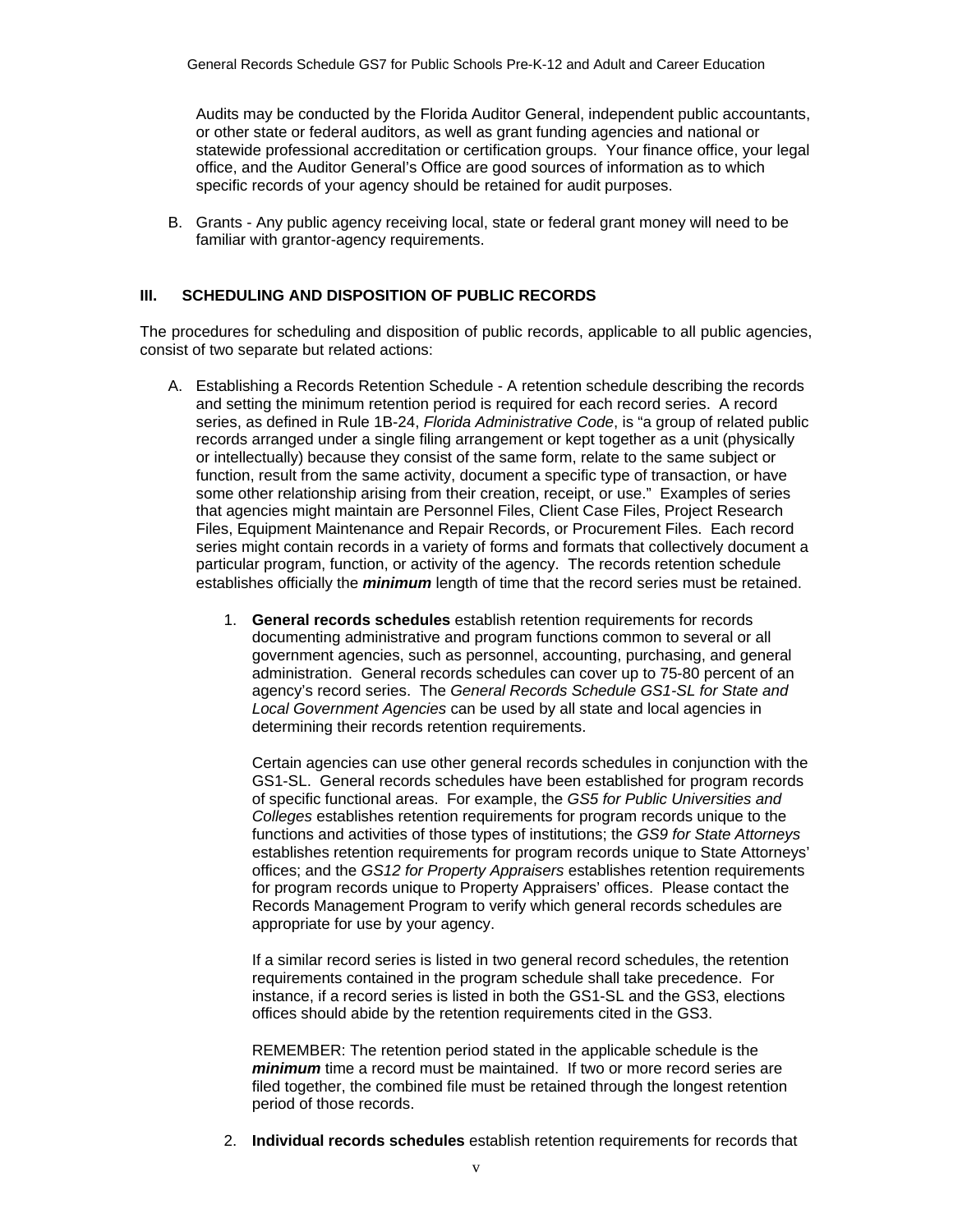<span id="page-6-0"></span>are unique to particular agencies. These schedules are used for the 20-25 percent of an agency's records that are not in a general schedule. To establish an individual records schedule, an agency must submit a Request for Records Retention Schedule, Form LS5E105REff.2-09, to the Records Management Program for review and approval. This "105" form is available on the Records Management website at:

<http://info.florida.gov/recordsmgmt/publications.cfm>

Records become eligible for disposition action once they have met the retention requirements specified in an established retention schedule and any other applicable requirements (e.g., litigation). The individual schedule remains effective until there is a change in series content or until other factors are introduced that would affect the retention period, at which time a new individual records retention schedule should be submitted for approval. If a new general records schedule is later established that requires an equal or longer retention period for the same records, that general records schedule supersedes the individual records schedule.

B. Final Disposition of Public Records - Section 257.36(6), *Florida Statutes*, states that, "A public record may be destroyed or otherwise disposed of only in accordance with retention schedules established by the division." This means that all records, regardless of access provisions, must be scheduled before disposition can occur (see Sections 119.07-119.0714, *Florida Statutes*, regarding access provisions). Agencies must identify an appropriate general records schedule or individual records schedule for any records being disposed of. If a retention schedule for the records does not exist, then one must be established by following the procedures listed above for "Establishing a Records Retention Schedule."

Records Disposition Documentation - Agencies must maintain internal documentation of records disposition including retention schedule number, retention schedule item number, records series title, inclusive dates, volume (in cubic feet) of paper records destroyed, and disposition action (manner of disposition) and date. A form titled *Records Disposition Document*, which is recommended for use in documenting records disposition, is available on the Records Management website at <http://info.florida.gov/recordsmgmt/publications.cfm>. Agencies must maintain this documentation as a permanent record, but should *not* submit it to the Records Management Program for review or approval.

### **IV. ARCHIVAL VALUE**

- A. **State Agencies** The State Archives of Florida will analyze record series to identify records having enduring historic, administrative, or fiscal value that may be eligible for permanent preservation. If a record series description states, "*These records may have archival value*," the state agency must contact the State Archives of Florida for archival review before disposition of the records. The RMLO or other agency representative should contact the Archives by telephone at 850.245.6750 or by email at [recmgt@dos.state.fl.us.](mailto:recmgt@dos.state.fl.us) The Archives will provide guidance for the transfer of the records to the State Archives or other appropriate disposition of the records. For records indicating both a **Permanent** retention *and* possible archival value, agencies should contact the State Archives after five years for archival review and guidance as to whether, when, and how to transfer the records to the Archives.
- B. **All Other Agencies** When preparing to dispose of records that have met their required retention, carefully consider the potential historical research value of those records. Some records that do not have a permanent retention still might have enduring value to your community as evidence of the interactions between government and citizens and as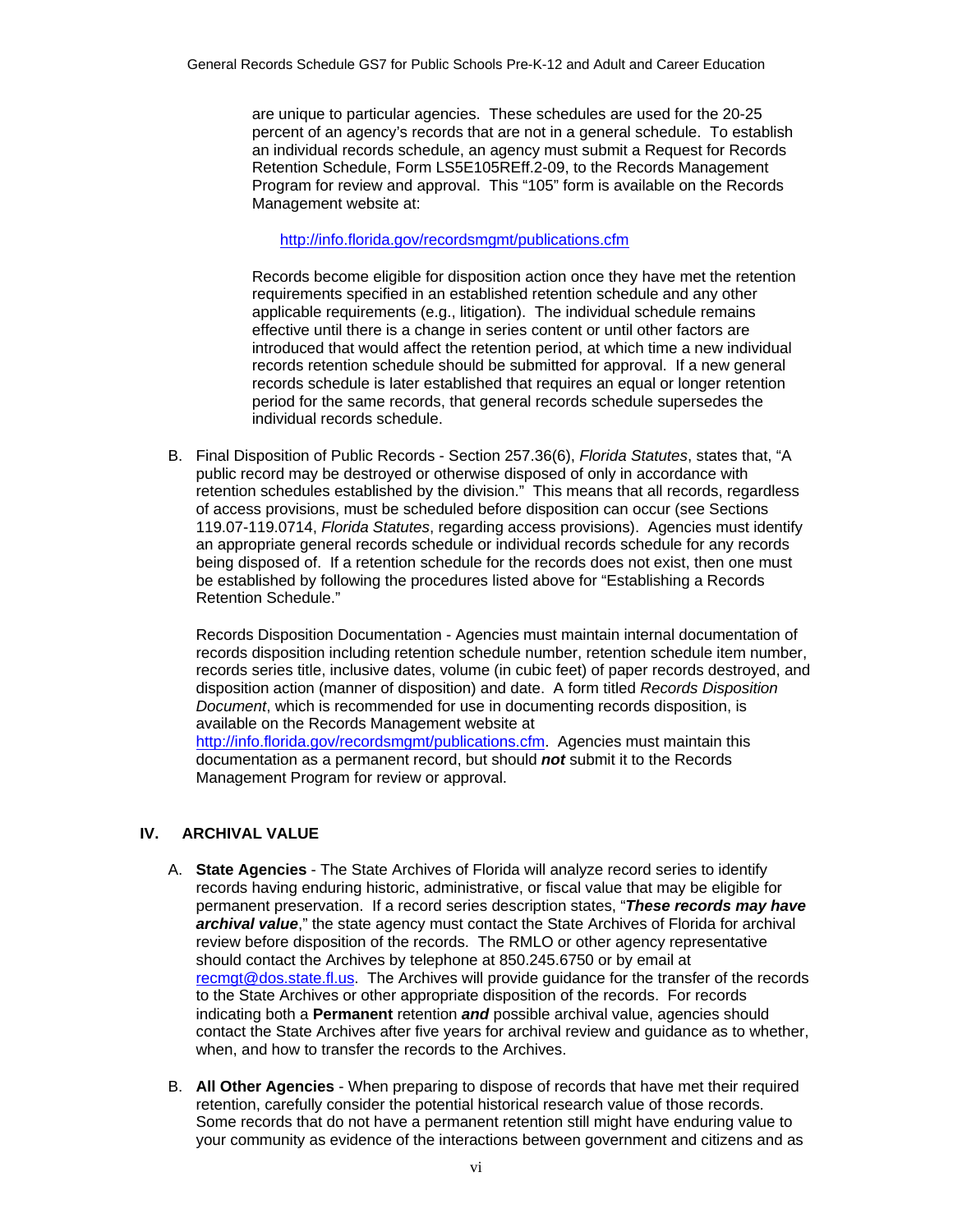<span id="page-7-0"></span>sources of information about local government, society, and culture. For your convenience, we have indicated that "*These records may have archival value*" for series that are most likely to have such historical or archival value. Not all such records will be determined to be archival; conversely, some records without this statement in the series description might have archival value. Records of historical value to your community should be preserved locally for the benefit of historians and other researchers. Technical assistance in determining archival value is available from State Archives staff at 850.245.6750.

### **V. ELECTRONIC RECORDS**

Records retention schedules apply to records regardless of their physical format. Therefore, records created or maintained in electronic format must be retained in accordance with the minimum retention requirements presented in these schedules, whether the electronic records are the record copy or duplicates. Printouts of standard correspondence in text or word processing files are acceptable in place of the electronic files. Printouts of electronic communications (email, instant messaging, text messaging, multimedia messaging, chat messaging, social networking, or any other current or future electronic messaging technology or device) are acceptable in place of the electronic files, provided that the printed version contains all date/time stamps and routing information. However, in the event that an agency is involved in or can reasonably anticipate litigation on a particular issue, the agency must maintain in native format any and all related and legally discoverable electronic files.

### **VI. FACTORS THAT MAY INFLUENCE THE DISPOSITION OF RECORDS**

- A. Litigation When a public agency has been notified that a potential cause of action is pending or underway, that agency should *immediately* place a hold on disposition of *any and all* records related to that cause. Your agency's legal counsel should inform your Records Management Liaison Officer when that hold can be lifted and when the records are again eligible for disposition.
- B. Public Records Requests According to Section 119.07(1)(h), *Florida Statutes*, the custodian of a public record may not dispose of a record "for a period of 30 days after the date on which a written request to inspect or copy the record was served on or otherwise made to the custodian of public records by the person seeking access to the record. If a civil action is instituted within the 30-day period to enforce the provisions of this section with respect to the requested record, the custodian of public records may not dispose of the record except by order of a court of competent jurisdiction after notice to all affected parties."
- C. Accreditation Standards Some public agencies receive national or statewide accreditation or certification by professional societies, organizations, and associations. Examples may include the Joint Commission on the Accreditation of Healthcare Organizations, the Commission on Accreditation for Law Enforcement Agencies, and the Commission on Office Laboratory Accreditation. In an effort to enhance the professionalism of their members, these groups may place heavier burdens on public agencies than those that are mandated under state or federal law. Agencies may therefore choose to maintain their records for a longer period of time than required by established records retention schedules in order to meet accreditation standards. However, records cannot be disposed of before the minimum retention period dictated by the records retention schedules, even if the accrediting organization requires a shorter retention period.
- D. Records in Support of Financial or Performance Audits These records should be retained in accordance with the following guidelines provided by the Florida Office of the Auditor General: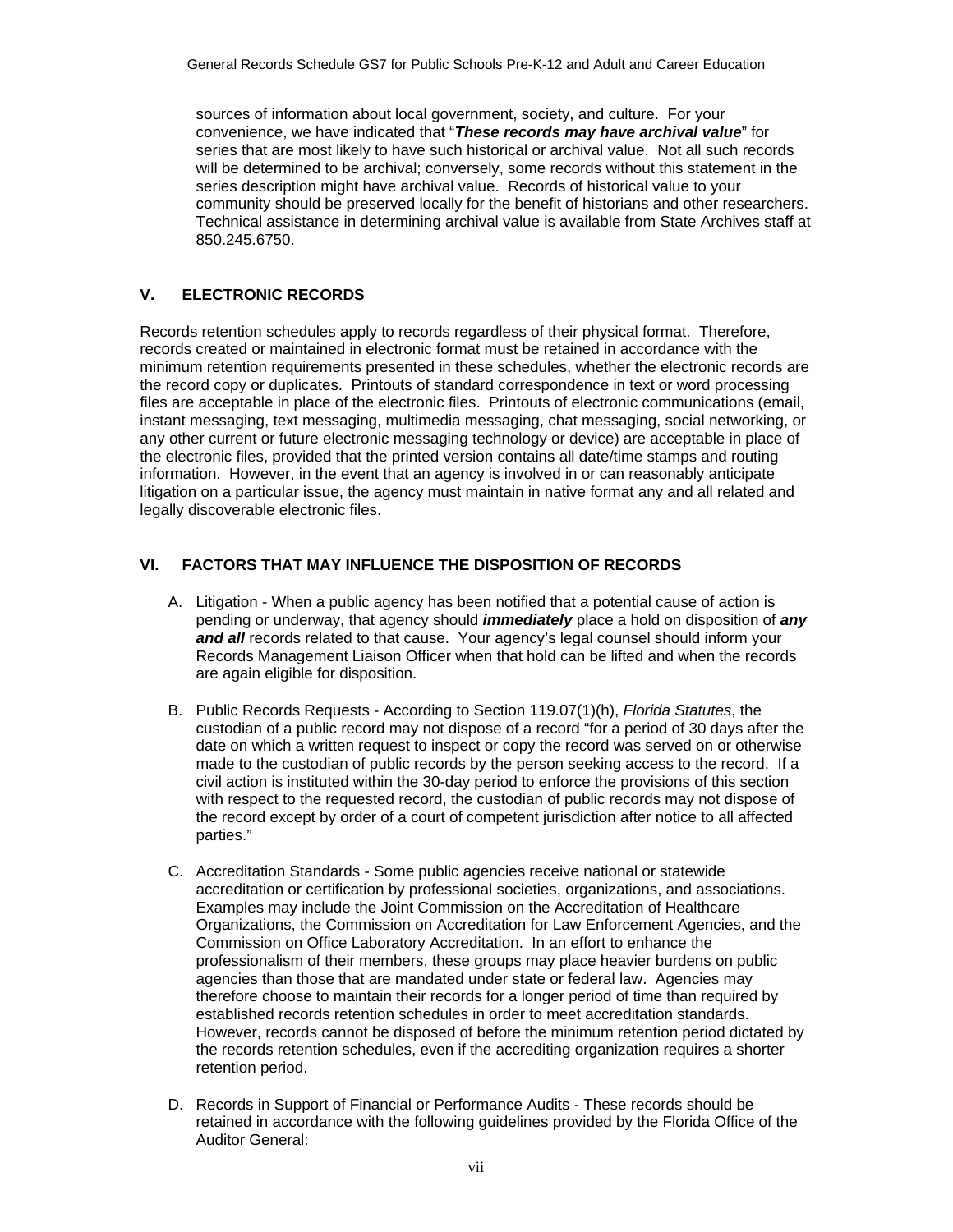<span id="page-8-0"></span>Records must be retained for *at least* three fiscal years (most financial records must be retained for a minimum of five fiscal years in accordance with guidelines of the Department of Financial Services and the Office of the Auditor General). **If subject to the Federal Single Audit (pursuant to 31 USC, Section 7502, and OMB Circular A-133, Audits of States, Local Governments, and Non-Profit Organizations, Subpart E) or other federal audit or reporting requirements, records must be maintained for the longer of the stated retention period or three years after the release date of the applicable Federal Single Audit or completion of other federal audit or reporting requirements.** Finally, if any other audit, litigation, claim, negotiation, or other action involving the records has been started before the expiration of the retention period and the disposition of the records, the records must be retained until completion of the action and resolution of all issues which arise from it. However, in no case can such records be disposed of before the three fiscal year minimum.

E. Federal, state, or local laws and regulations regarding recordkeeping and records retention for specific agencies or specific types of records might require a longer retention than indicated in this general schedule. Agencies should be aware of all laws and regulations relating to their records and recordkeeping requirements.

### **VII. RECORDS MANAGEMENT STANDARDS AND REQUIREMENTS**

Unless otherwise prohibited by law or rule, the record copy may be reformatted to microfilm or electronic form as long as the requirements of Rule 1B-26.003 or 1B-26.0021, *Florida Administrative Code*, are met.

- A. Electronic Recordkeeping is defined in Rule 1B-26.003, *Florida Administrative Code*, which provides standards and guidelines for creation and maintenance of record (master) copies of public records in electronic form. Public records are those as defined by Section 119.011(12), *Florida Statutes*.
- B. Microfilm Standards are defined in Rule 1B-26.0021, *Florida Administrative Code*, which provides standards for microfilming of public records to ensure that the film, photography methods, processing, handling, and storage are in accordance with methods, procedures, and specifications designed to protect and preserve such records on microfilm.

### **VIII. RECORDS VOLUME CONVERSION TO CUBIC FOOT MEASUREMENTS**

| Cassette Tapes (200)                                                                  | 1.0 cubic foot |
|---------------------------------------------------------------------------------------|----------------|
| Letter-size, drawer or box                                                            | 1.5 cubic feet |
| Legal-size, drawer or box                                                             | 2.0 cubic feet |
| Letter-size, 36-inch shelf                                                            | 2.0 cubic feet |
| Legal-size, 36-inch shelf                                                             | 2.5 cubic feet |
| Magnetic Tapes (12)                                                                   | 1.0 cubic foot |
| 3 x 5 card, ten 12-inch rows                                                          | 1.0 cubic foot |
| 3 x 5 card, five 25-inch rows                                                         | 1.0 cubic foot |
| 4 x 6 card, six 12-inch rows                                                          | 1.0 cubic foot |
| 5 x 8 card, four 12-inch rows                                                         | 1.0 cubic foot |
| 16mm microfilm, 100 rolls                                                             | 1.0 cubic foot |
| 35mm microfilm, 50 rolls                                                              | 1.0 cubic foot |
| $(1 \text{ roll of microfilm contains approximately } 1.0 \text{ cut}$ ft of records) |                |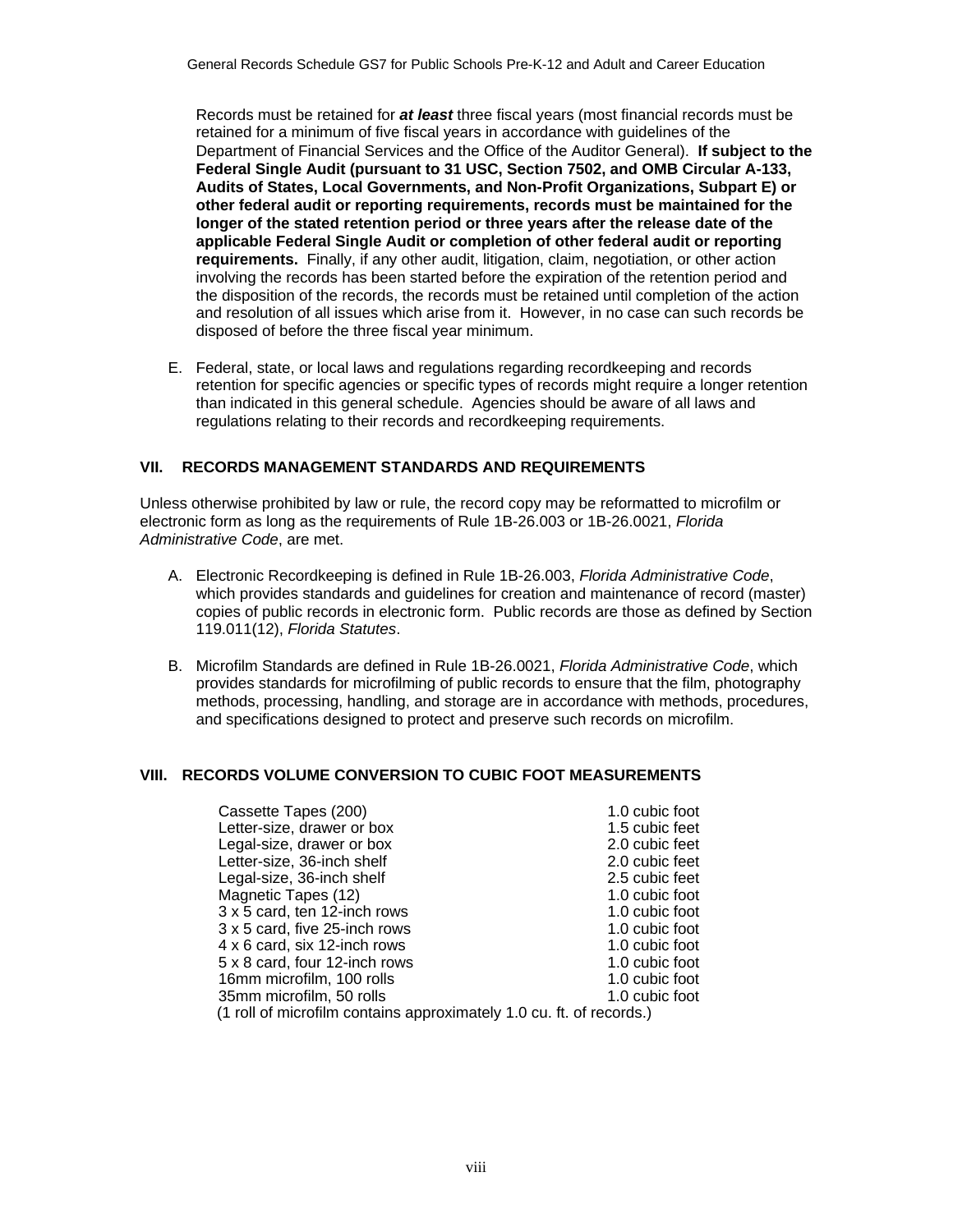### **RECORDS RETENTION SCHEDULES**

#### <span id="page-9-0"></span>**ABSENTEE EXCUSES AND ADMISSION SLIPS Internal and the set of the set of the set of the set of the set of the set of the set of the set of the set of the set of the set of the set of the set of the set of the set of the**

This record series consists of notes from parents or guardians concerning excuses and admissions to classes. **RETENTION:**

- a) Record copy. 30 days after end of grading period provided any grade appeal period expired.
- b) Duplicates. Retain until obsolete, superseded or administrative value is lost.

#### **ABUSE/NEGLECT/ABANDONMENT RECORDS Item #110**

This record series consists of the school district's copies of reports submitted to the Department of Children and Families reporting suspicion of child abuse, neglect, abandonment, or need for supervision and care.

#### **RETENTION:**

a) Record copy. 3 anniversary years *OR* 1 anniversary year after case closed, whichever is sooner.

b) Duplicates. Retain until obsolete, superseded or administrative value is lost.

#### **ACCESS LOG: PERSONNEL RECORDS Item #112**

This record series documents individuals accessing a school district employee's personnel file, either before or after the employee's separation from employment. The log may record the time and date of access as well as the individual's purported name. Retention pursuant to Section 1012.31(2)(f), *Florida Statutes*, Personnel files, which requires that, "The custodian of the record shall maintain a record in the file of those persons reviewing the file each time it is reviewed."

### **RETENTION:**

a) Record copy. Retain as long as personnel file.

b) Duplicates. Retain until obsolete, superseded or administrative value is lost.

#### **ACCESS LOG: STUDENT EDUCATION RECORDS Internal Contract Contract Contract Contract Contract Contract Contract Contract Contract Contract Contract Contract Contract Contract Contract Contract Contract Contract Contract C**

This record series documents individuals accessing a student's cumulative file, either before or after graduation or withdrawal. The log notes the name of individual who has gained access and under what authority. The log may also indicate the individual's employer, a law enforcement officer's badge number, or other elements of identification. Schools are not required to log access to student education records by a school official, the parent, eligible student, a party with written consent from the parent or eligible student, a party seeking directory information, or when disclosure is in response to certain subpoenas, in accordance with 34 CFR 99.32(d), Family Educational Rights and Privacy. The retention is based on 34CFR99.32(a), which requires that: "(1) An educational agency or institution must maintain a record of each request for access to and each disclosure of personally identifiable information from the education records of each student. . . (2) The agency or institution shall maintain the record with the education records of the student as long as the records are maintained." See also "STUDENT EDUCATION RECORDS: CATEGORY A."

#### **RETENTION:**

#### a) Record copy. **Permanent.**

b) Duplicates. Retain until obsolete, superseded or administrative value is lost.

#### **ACCIDENT RECORDS: STUDENTS Item #2**

This record series documents accidents involving students, including accidents occurring on school grounds, in school facilities, or at school-sponsored activities. These records may document such information as when and where the accident took place, who was involved, and actions taken by staff. These records **do not** document medical attention rendered by staff or volunteers. Retention is pursuant to Florida's Statute of Limitations, Section 95.11, *Florida Statutes*. See also *General Records Schedule GS1-SL for State and Local Government Agencies*, Items #241, "INCIDENT REPORT FILES," and #188, "INJURY RECORDS." **RETENTION:**

a) Record copy. 4 anniversary years after date accident reported.

b) Duplicates. Retain until obsolete, superseded or administrative value is lost.

#### **ACCREDITATION RECORDS Item #5**

This record series consists of a final self-study accreditation report documenting the process and status of becoming accredited and/or activities associated with reporting and/or confirming the accreditation status of the school. The series also includes any supporting documentation such as checklists, inventories, and copies of policies/procedures/directives and correspondence. **RETENTION:**

a) Record copy. 5 fiscal years after accreditation determination provided applicable audits have been released.

b) Duplicates. Retain until obsolete, superseded or administrative value is lost.

#### **APPRENTICESHIP AGREEMENT RECORDS Item #143**

This record series consists of apprenticeship agreements between an apprentice and an Apprenticeship Program Sponsor. These agreements are maintained under a program registered with the Florida Department of Education in accordance with that agency's duties to implement and oversee apprenticeship programs pursuant to Section 446.011, *Florida Statutes*, Legislative intent regarding apprenticeship training. This series may include agreements, test results, answer sheets, correspondence, and other supporting documentation relating to the completion of an agreement. Refer to Sections 446.011-446.092, *Florida Statutes*,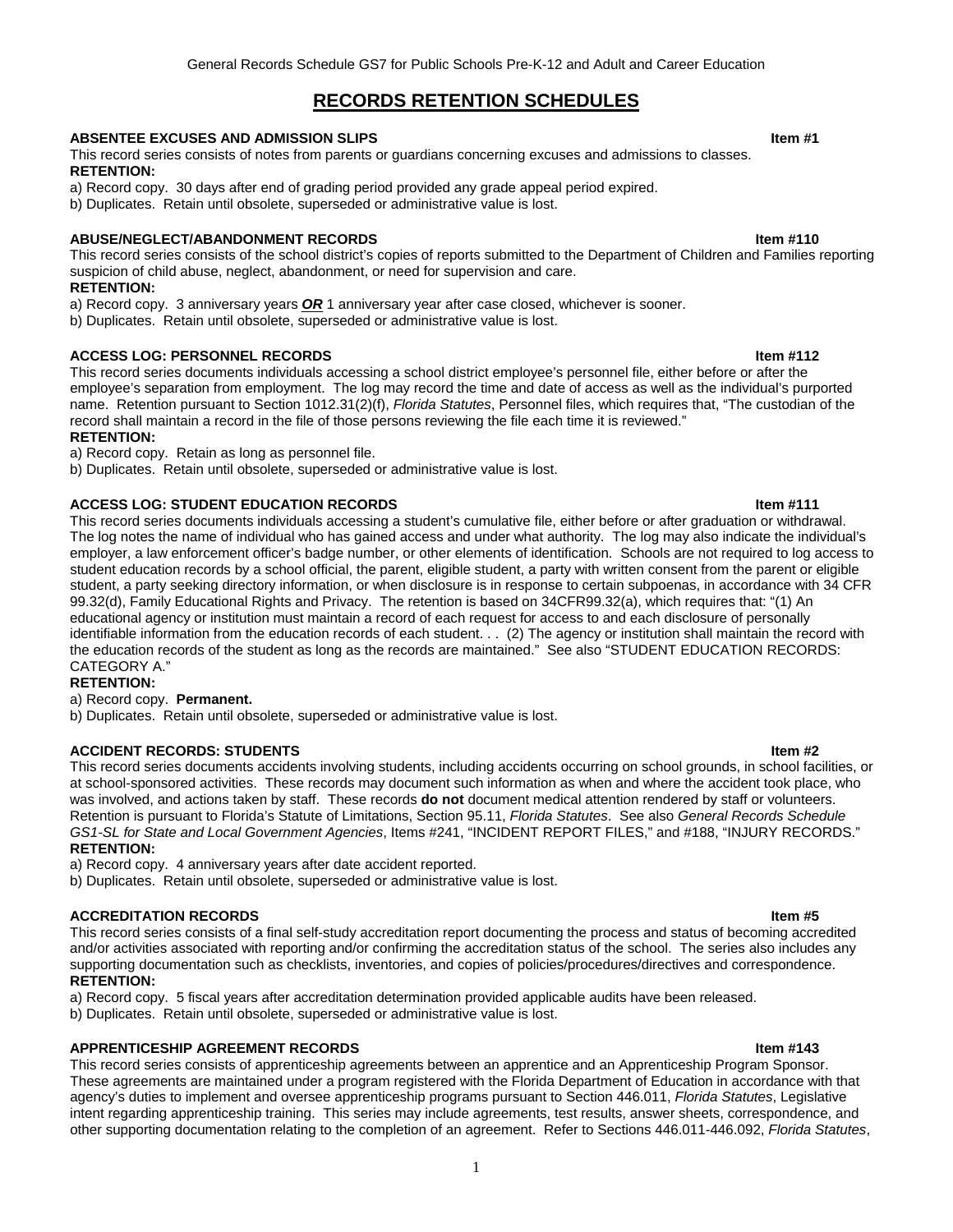Job Training, and Rule 6A-23, *Florida Administrative Code*, Apprenticeship Programs. Retention is pursuant to 29CFR30.8(e), Equal Employment Opportunity in Apprenticeship and Training, Records.

### **RETENTION:**

a) Record copy. 5 anniversary years after completion of or cancellation from program provided applicable audits have been released.

b) Duplicates. Retain until obsolete, superseded or administrative value is lost.

### **ARREST INFORMATION: STUDENT ITEM ARREST INFORMATION: STUDENT**

This record series consists of information on a student provided by an arresting authority to a public school system pursuant to Section 985.101, *Florida Statutes*. This series may also include notification from the principal to the student's teachers, notification from the superintendent to the principal, and records from the law enforcement agency regarding the arrest. Maximum retention is pursuant to Section 985.101(1)(b), *Florida Statutes*, which requires that, "Information provided by an arresting authority under this paragraph may not be placed in the student's permanent record and shall be removed from all school records no later than 9 months after the date of the arrest."

### **RETENTION:**

a) Record copy. Destroy no later than 9 months from date of arrest.

b) Duplicates. Retain until obsolete, superseded, or administrative value is lost.

### **ATHLETIC ELIGIBILITY RECORDS Item #116**

This record series consists of an eligibility form which attests to, and is signed by teachers regarding, a student's ongoing academic eligibility for participation in athletic competitions. These forms are completed prior to competitions and may require the teacher to report the current grade of the student in his/her class. It may also allow teachers to comment on a student's attitude, attendance, or other non-academic factors used to determine participation in athletics.

#### **RETENTION:**

a) Record copy. 6 months after the season ends.

b) Duplicates. Retain until obsolete, superseded or administrative value is lost.

### **ATTENDANCE RECORDS: STUDENT ITEM ASSESSMENT IN A SEXUAL EXAMPLE 2018 11:00 ITEM #9**

This record series consists of records documenting students' attendance, absences, and tardiness. Retention pursuant to Rule 6A-1.044(3) and (8), *Florida Administrative Code*, "Pupil Attendance Records. This series does *not* include the record copy of attendance history records (number of days present and absent) covered by "STUDENT EDUCATION RECORDS: CATEGORY A."

### **RETENTION:**

a) Record copy. 3 fiscal years provided applicable audits have been released.

b) Duplicates. Retain until obsolete, superseded or administrative value is lost.

### **AWARD AND RECOGNITION SELECTION RECORDS Item #134**

This record series documents the selection of students, teachers, staff or volunteers for awards or recognition for their achievements. This series may include, but is not limited to, award criteria, nomination forms, committee evaluations, vote sheets, application or nomination supporting documentation, and final decision. A record indicating a teacher or staff award should be included in the personnel file.

#### **RETENTION:**

a) Record copy. 90 days.

b) Duplicates. Retain until obsolete, superseded or administrative value is lost.

### **BALLOTS: STUDENT ELECTIONS/POLLS** In the state of the state of the state of the state of the state of the state of the state of the state of the state of the state of the state of the state of the state of the state of th

This record series consists of ballots for student elections and polling issues, such as student government, club officers, pageant winners, homecoming court, and school-related issues and actions.

### **RETENTION:**

a) Record copy. 90 days after results announced.

b) Duplicates. Retain until obsolete, superseded or administrative value is lost.

#### **BIOMETRIC IDENTIFICATION RECORDS Item #144**

This record series consists of biometric identification information held by school districts for use in identifying students using electronic identification systems for such purposes as purchasing lunches, checking out library books, or other programs or activities requiring identification of students. Biometric identification includes any record of friction ridge detail of hands and/or feet, fingerprints, palm prints, or footprints.

#### **RETENTION:**

a) Record copy. Retain until student is no longer registered in school.

b) Duplicates. Retain until obsolete, superseded or administrative value is lost.

### **BUS DRIVER LICENSE CHECK RECORDS In the set of the set of the set of the set of the set of the set of the set of the set of the set of the set of the set of the set of the set of the set of the set of the set of the set**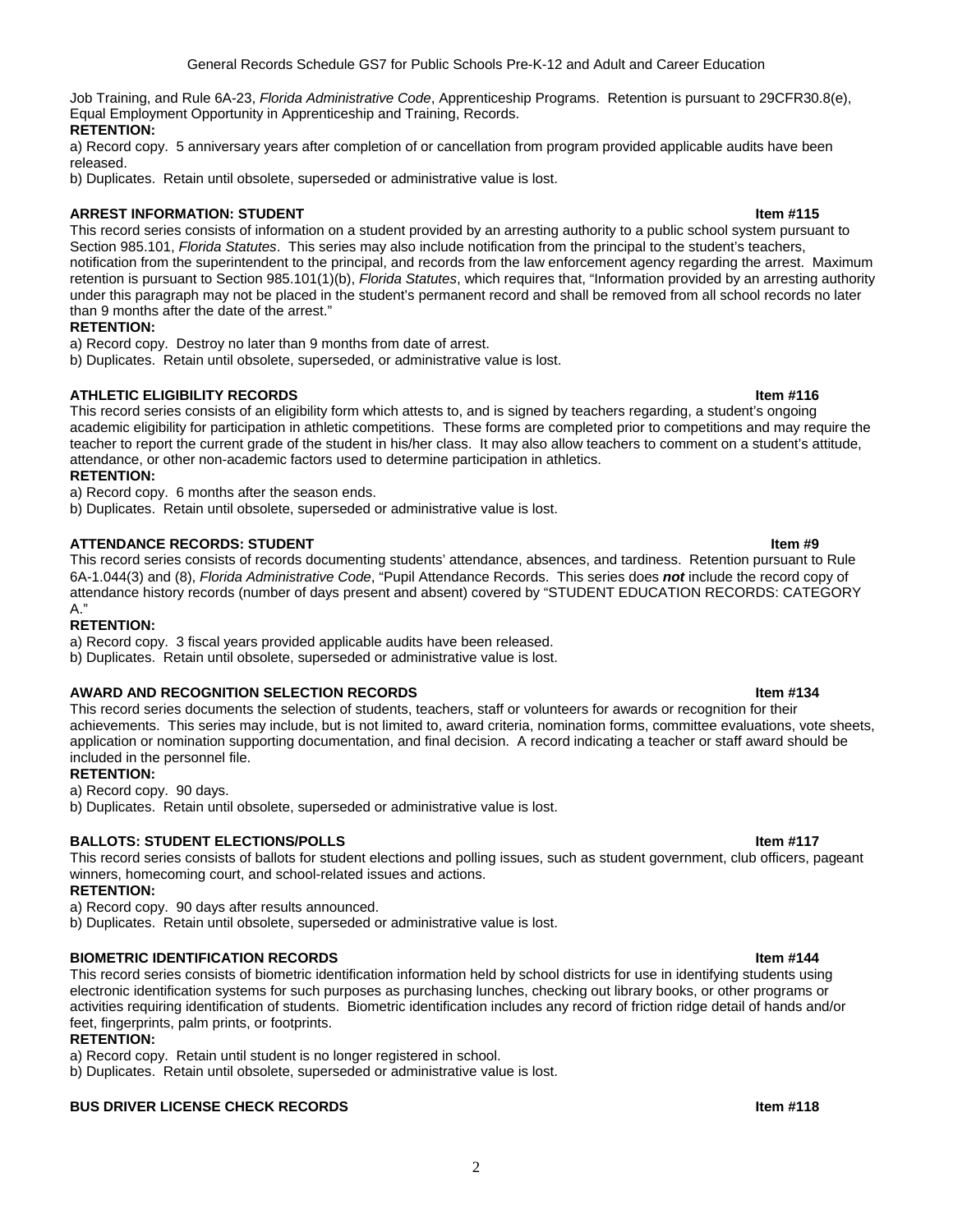This record series consists of driver's license checks from the records of the Florida Department of Highway Safety and Motor Vehicles concerning the license of a district employed bus driver pursuant to Rule [6A-3.0141](http://www.flrules.com/gateway/ruleNo.asp?id=6A-3.0141), *Florida Administrative Code*, Employment of School Bus Operators.

#### **RETENTION:**

a) Record copy. 1 fiscal year.

b) Duplicates. Retain until obsolete, superseded or administrative value is lost.

### **BUS REGISTRATION AND SEATING RECORDS IN A SEXUAL SEXUAL SERVICE SEXUAL SERVICE SEXUAL SERVICE SEXUAL SERVICE S**

This record series documents students who are registered to ride school buses to and from school. The series may include, but is not limited to, school bus registration forms, seating assignments, seating charts, emergency contact information, and pickup and drop-off locations.

### **RETENTION:**

a) Record copy. Retain until end of school year.

b) Duplicates. Retain until obsolete, superseded or administrative value is lost.

#### **BUS SCHEDULES/REPORTS Item #17**

This record series consists of bus reports showing each stop location, the time of stop, and the estimated number of students boarding at that stop. These reports may be daily, weekly, annual, or at some other interval. **RETENTION:**

a) Record copy. 3 fiscal years.

b) Duplicates. Retain until obsolete, superseded or administrative value is lost.

### CAREER AND TECHNICAL EDUCATION INFORMATION SYSTEM: FINAL CLASS REPORTS **INCOLL 18** Item #106

This record series consists of the district's final class reports which contain individual class records by program, race, sex, and social security number of student. These records demonstrate program attendance. This record series is no longer being created.

### **RETENTION:**

a) Record copy. 3 fiscal years provided applicable audits have been released.

b) Duplicates. Retain until obsolete, superseded or administrative value is lost.

#### **CERTIFICATES: AGE Item #21**

This record series consists of a certificate of age. This series has been discontinued by the Florida Department of Education, but certificates may still be used or held at the District level.

#### **RETENTION:**

a) Record copy. Retain until obsolete, superseded or administrative value is lost.

b) Duplicates. Retain until obsolete, superseded or administrative value is lost.

#### **CHARTER SCHOOL RECORDS Item #119**

This record series consists of documentation required for the approval or denial of the establishment of a charter school and for continuing operation of approved charter schools. Records may include, but are not limited to: a proposal/application with timetable; decisions and findings on approval or denial of applications; annual progress reports from the charter school; and the annual analysis and comparison of the charter school's overall performance by the school district. *This series does not include the Charter itself or the students' education records.* See also *General Records Schedule GS1-SL for State and Local* 

#### *Government Agencies*, Item #207, "CHARTERS/AMENDMENTS/BYLAWS/CONSTITUTIONS." **RETENTION:**

a) Record copy. 2 anniversary years after denial of application or expiration or termination of charter provided applicable audits have been released.

b) Duplicates. Retain until obsolete, superseded or administrative value is lost.

**CLINIC LOG Item #120**  This record series consists of a list of students entering the clinic, the date and time, the reason, the nurse/parent/staff member on duty, and the time departed. Retention is pursuant to Section 95.11, *Florida Statutes*, Statute of Limitations on medical malpractice.

#### **RETENTION:**

a) Record copy. 7 anniversary years.

b) Duplicates. Retain until obsolete, superseded or administrative value is lost.

#### **COURSE OUTLINES Item #23**

This record series consists of working outlines of the courses being taught in the schools. Outlines may include date of classes to be taught, subject matter and assignments, test dates, paper/project topics and due dates, and the office location and hours of the instructor.

### **RETENTION:**

a) Record copy. Retain until obsolete, superseded or administrative value is lost.

b) Duplicates. Retain until obsolete, superseded or administrative value is lost.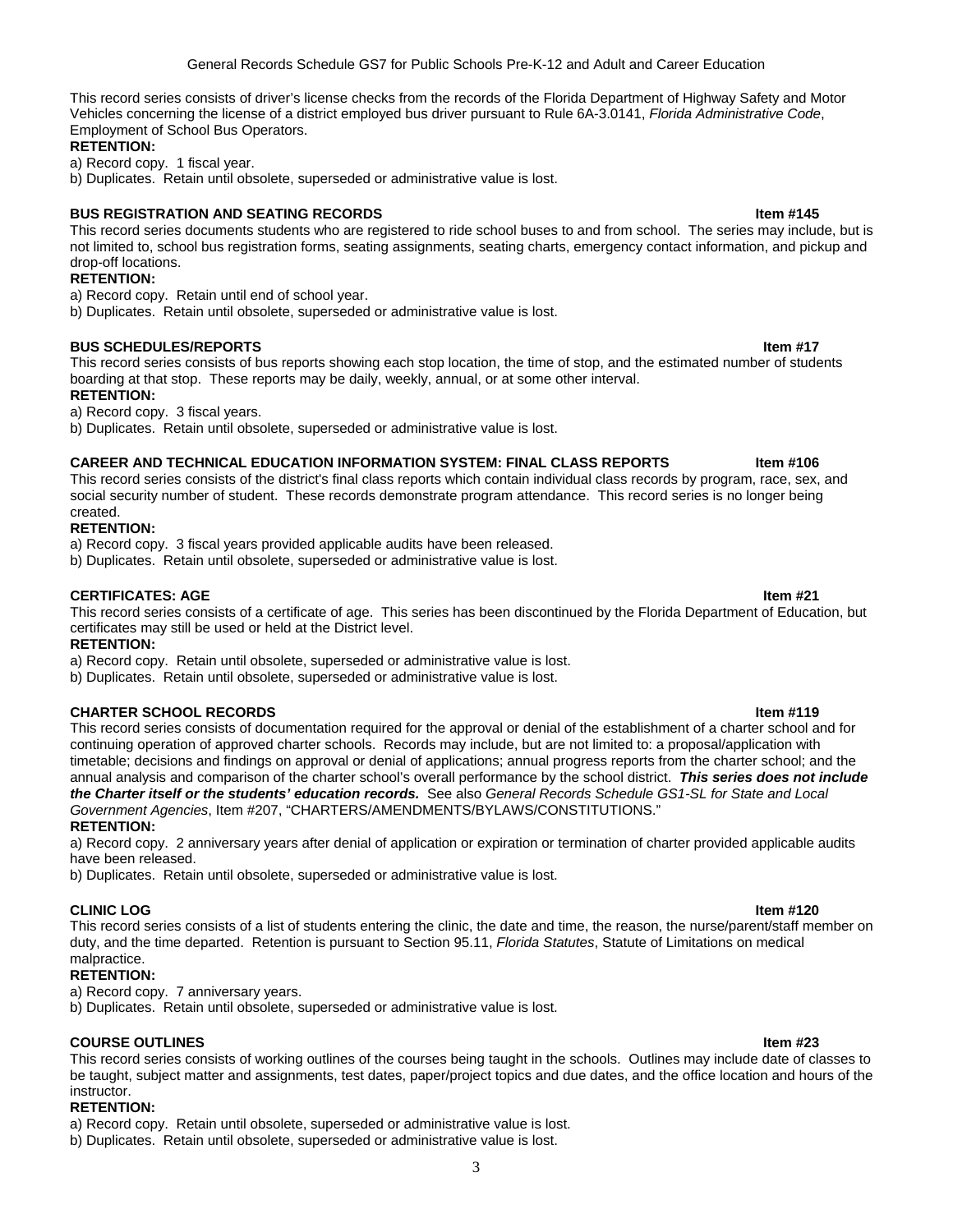#### **CURRICULUM FILES Item #24**

This record series consists of curriculum course guides which establish requirements in the various areas of study showing philosophy, scope, approved instructional resources, objectives, methods of evaluation, and handbooks.

**RETENTION:**

a) Record copy. 3 fiscal years.

b) Duplicates. Retain until obsolete, superseded or administrative value is lost.

#### **DIPLOMAS/CERTIFICATES/AWARDS: STUDENT IN A STATE OF A STATE OF A STATE OF A STATE OF A STATE OF A STATE OF A ST**

This record series consists of student diplomas, certificates or awards which are never collected by students or are returned to the school due to a wrong address.

#### **RETENTION:**

a) Record copy. 90 days.

b) Duplicates. Retain until obsolete, superseded or administrative value is lost.

#### **DISCIPLINE RECORDS: STUDENT (MAJOR OFFENSE) Item #26**

This record series consists of records created in reviewing an adverse action or statement against a student. The series may include, but is not limited to, a copy of the proposed adverse action with supporting documents, statements of witnesses, reports (including bus drivers' reports on students' misbehavior on school buses), and decisions. Each district should classify in policy what actions will be considered "major offenses." If offense results in expulsion, use "EXPULSION RECORDS." **RETENTION:**

a) Record copy. 3 school years.

b) Duplicates. Retain until obsolete, superseded or administrative value is lost.

#### **DISCIPLINE RECORDS: STUDENT (MINOR OFFENSE) Item #27**

This record series consists of records created in reviewing an adverse action or statement against a student. The series may include, but is not limited to, a copy of the proposed adverse action with supporting documents, statements of witnesses, reports (including bus drivers' reports on students' misbehavior on school buses), and decisions. Each district should classify in policy what actions will be considered "minor offenses."

#### **RETENTION:**

a) Record copy. Retain until end of school year.

b) Duplicates. Retain until obsolete, superseded or administrative value is lost.

#### **DROP/ADD REQUEST RECORDS Item #146**

This record series consists of drop/add requests submitted by students for the purposes of dropping and/or adding classes at the beginning of a semester or school year.

#### **RETENTION:**

a) Record copy. Retain until end of grade appeal period for semester or school year to which request applies.

b) Duplicates. Retain until obsolete, superseded or administrative value is lost.

#### **E-RATE PROGRAM RECORDS Internal and All and All and All and All and All and All and All and All and All and All and All and All and All and All and All and All and All and All and All and All and All and All and All and**

This record series consists of all documents related to the application for, receipt, and delivery of services provided through the Schools and Libraries Program of the Universal Service Fund, commonly known as "E-Rate." Records include, but are not limited to, plans and evaluations; agreements; a copy of the district's Internet safety and technology protection policy; Description of Services Requested and Certification Form 470, Services Ordered and Certification Form 471, and Receipt of Service Confirmation Form 486 or equivalent or subsequent form(s); Request for Proposals; contracts; correspondence; reports; requisitions; purchase orders; packing slips; delivery/service/completion records; and inventory reports. Program completion has not occurred until all reporting requirements are satisfied, applicable audits have been performed and released, and final payments have been received. Retention is pursuant to 47CFR54.516, Federal Communications Commission, Universal Service, Auditing; and the Children's Internet Protection Act (FCC Order 11-125).

#### **RETENTION:**

a) Record copy. 5 fiscal years after completion of program or last day of service delivered in the funding year, whichever occurs later.

b) Duplicates. Retain until obsolete, superseded or administrative value is lost.

#### **EMERGENCY NOTIFICATION RECORDS Item #122**

This record series consists of documentation identifying the emergency contact person for a student, the name and phone number of physician, any necessary medical information, names of individuals allowed to remove the student from school, and any family code words used to identify persons with permission to remove the child. These records are updated at least annually or more frequently when necessary by the student, parent, or guardian.

#### **RETENTION:**

a) Record copy. Retain until end of school year.

b) Duplicates. Retain until obsolete, superseded or administrative value is lost.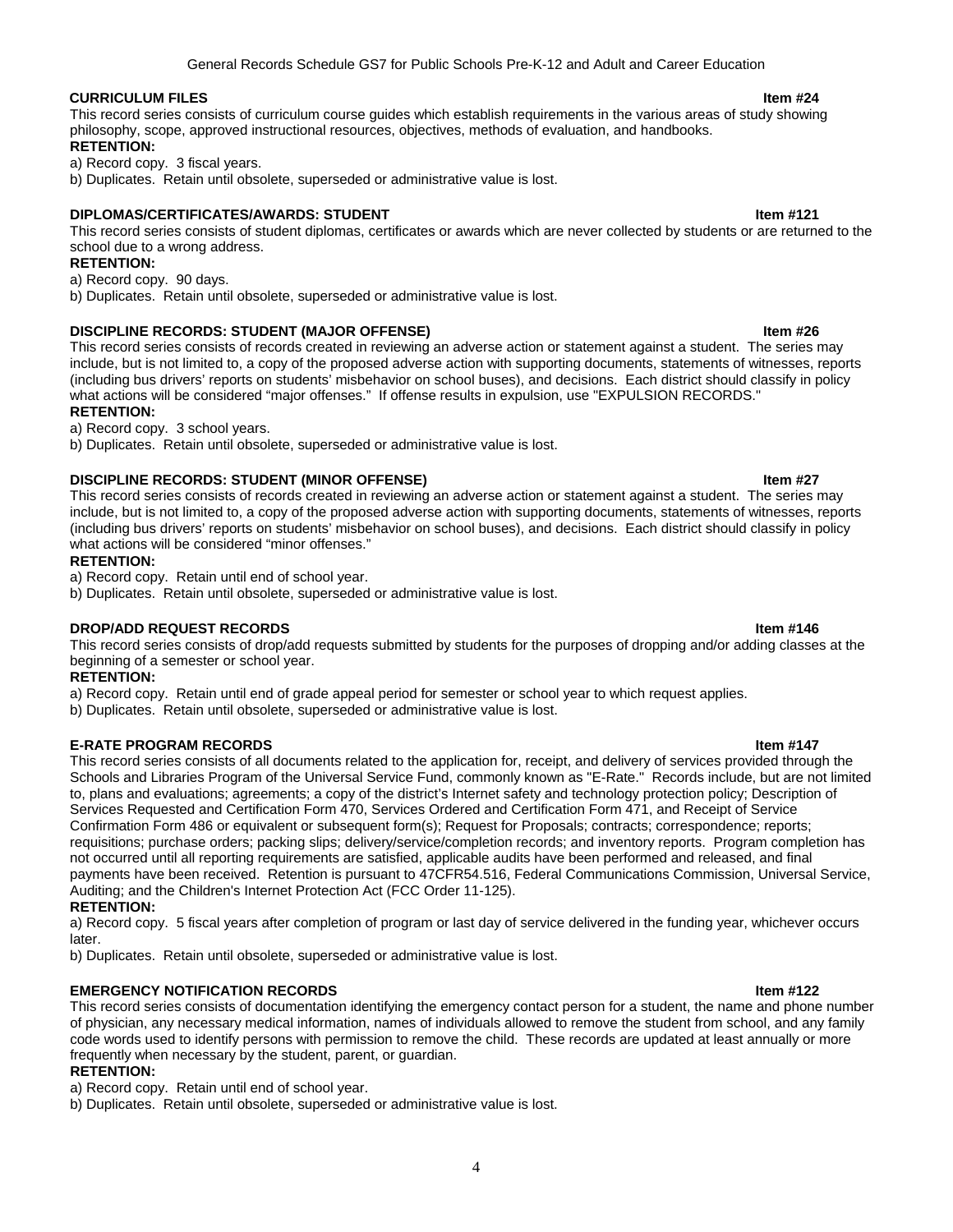#### **ENGLISH FOR SPEAKERS OF OTHER LANGUAGES (ESOL) RECORDS Item #148**

This record series documents the identification, assessment, and instruction of individual pre-K-12 students tested for or enrolled in an English for Speakers of Other Languages program. For each student, the series may include, but is not limited to: English language aural/oral proficiency test to determine if a student has limited English proficiency (LEP); other test results; recommendations of instructors and other education services staff; evaluations by an LEP committee; documentation of any delays in assessing the student; LEP student plans and plan modifications; progress reports; assessments to determine if student should be reassigned to a different program; and follow-up reviews of former LEP students. This series does not include student surveys completed to identify LEP students; these surveys are covered by "STUDENT EDUCATION RECORDS: CATEGORY B" or "REGISTRATIONS: K-12." Records of ESOL students who are also exceptional students are covered by "EXCEPTIONAL STUDENT EDUCATION (ESE) RECORDS." **RETENTION:** 

a) Record copy. 5 fiscal years after completion of or withdrawal/transfer from program provided applicable audits have been released.

b) Duplicates. Retain until obsolete, superseded or administrative value is lost.

#### **EXAMINATION MATERIALS: STANDARDIZED Item #28**

This record series consists of materials necessary to administer standardized examinations and tests to facilitate measuring student performance or level of acquired knowledge. Materials may include, but are not limited to, test answer sheets, exam booklets, directions for administering the test, grading scales or keys, and other testing protocols. Tests may include, but are not limited to, the California Achievement Test (CAT), Scholastic Aptitude Test (SAT), American College Testing (ACT), Armed Services Vocational Aptitude Battery (ASVAB), and any standardized tests administered by the school or the district. This series does not include psychological testing materials.

#### **RETENTION:**

a) Record copy. 90 days after the test results are posted to the student record.

b) Duplicates. Retain until obsolete, superseded or administrative value is lost.

#### **EXAMINATION MATERIALS/RECORDS: CRIMINAL JUSTICE TRAINING CENTERS/SCHOOLS ltem #149**

This record series documents examinations administered under Rule 11B-35.0085, *Florida Administrative Code*, Criminal Justice Training School Requirements for Local Administration and Security of Examinations for Training Courses. The series may include, but is not limited to, examination booklets, grading logs/scales, and each student's completed examination. Retention is pursuant to Rule 11B-35.0085(5), *Florida Administrative Code*, requiring that, "Examination materials, including the examination and individual answer forms for each training course, shall be retained for not less than two years after the date the examination is completed."

#### **RETENTION:**

a) Record copy. 2 anniversary years from the date examination is completed, provided applicable audits have been released. b) Duplicates. Retain until obsolete, superseded, or administrative value is lost.

#### **EXAMINATION MATERIALS/RECORDS: STANDARDIZED PSYCHOEDUCATIONAL INCOMEDUTE REFORM** them #123

This record series consists of materials used during the administration and recording of standardized psychological, social, and educational evaluations and tests to facilitate measuring student's strengths and deficits for educational programming and planning. Materials may include, but are not limited to, test protocols and booklets, student written responses, examiner observations and assessment notes, and parent and/or teacher behavior rating scales. Tests documented may include, but are not limited to, the Wechsler Intelligence Scales, the Stanford-Binet Intelligence Scale, the Woodcock-Johnson Psychoeducational Batteries, adaptive and behavior rating scales, the Kaufman Test of Educational Achievement, tests for English language proficiency for students tested for or enrolled in an English for Speakers of Other Languages program, and any standardized tests administered by the school's psychologist, social worker, guidance counselor, speech and language pathologist, and other educational diagnosticians.

#### **RETENTION:**

a) Record copy. 3 anniversary years after the test results are posted to the student record.

b) Duplicates. Retain until obsolete, superseded or administrative value is lost.

#### **EXAMINATION REPORTS: STANDARDIZED Item #29**

This record series consists of those general statistical reports produced as a result of the administration of a standardized examination, including but not limited to state student assessment tests such as the Florida Comprehensive Assessment Test (FCAT) or other tests in Florida's statewide assessment program. These reports include district and school level aggregate reports indicating such information as the percentage of students who passed or failed, areas of general weakness by age or grade level, or statistics demonstrating racial, gender, or development patterns. These reports do not contain student specific results.

#### **RETENTION:**

a) Record copy. 5 fiscal years provided applicable audits have been released.

b) Duplicates. Retain until obsolete, superseded or administrative value is lost.

#### **EXAMINATION RESULTS: STANDARDIZED International contract of the USA and ATT ITEM ATT ITEM #124**

This record series consists of the final individual student results of standardized tests, including but not limited to state student assessment tests such as the Florida Comprehensive Assessment Test (FCAT), precursor tests such as the State Student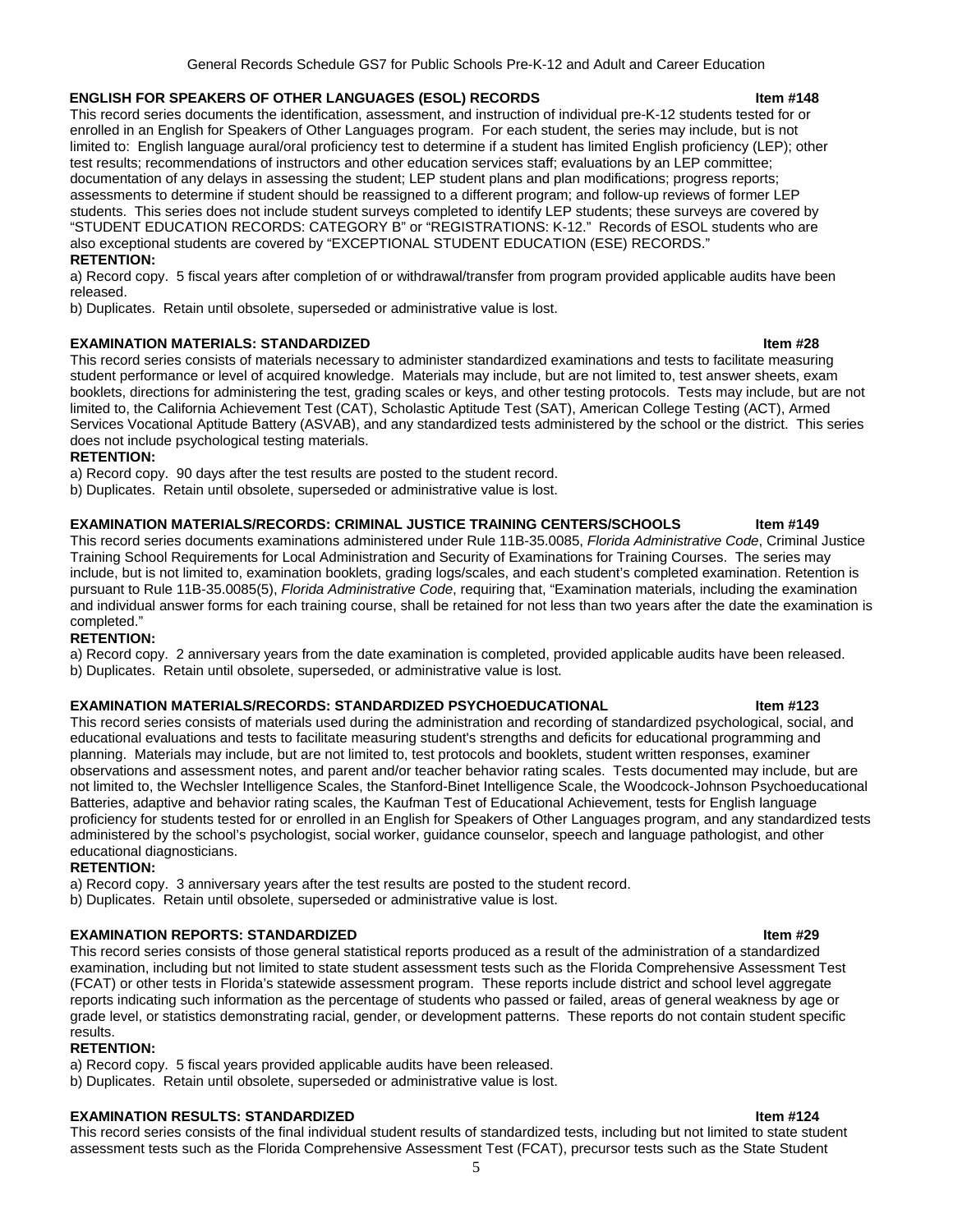Assessment Test (SSAT) and the High School Competency Test (HSCT), or other tests that might become incorporated into Florida's statewide assessment program. A copy of these results may be sent home with the student. This series does not include the results of practice tests or psychological testing.

### **RETENTION:**

a) Record copy. 1 school year after results posted to student record or 3 school years after results released, whichever is sooner.

b) Duplicates. Retain until obsolete, superseded or administrative value is lost.

#### **EXCEPTIONAL STUDENT EDUCATION (ESE) RECORDS International and the USA of the USA of the USA of the USA of the USA of the USA of the USA of the USA of the USA of the USA of the USA of the USA of the USA of the USA of the**

This record series documents individual students tested for or enrolled in an Exceptional Student Education program. The series contains records relating to evaluation, eligibility determination, and provision of ESE services, including, but not limited to, such records as: staffing checklists or forms; Individual Education Plans (IEPs); Educational Plans (EPS); Family Support Plans (FSPs); parent invitations to attend IEP meetings; notices of re-evaluation; notice of a diploma option; formal notice of denial (into the program, to initiate a formal evaluation, to include a requested component of the IEP, or to make a program or placement change); case histories showing reasons for a student's removal from the regular classroom; parent consent form for testing; and evaluation and re-evaluation reports. These records are used in the FTE audit process. Although these records are defined in Rule 6A-1.0955, *Florida Administrative Code*, Education Records, as part of Category B information, **they have a longer retention than other Category B records for audit purposes**. Please refer to 34 CFR 300, Education, [Assistance to States for](http://www.access.gpo.gov/nara/cfr/waisidx_10/34cfr300_10.html)  [the education of children with disabilities,](http://www.access.gpo.gov/nara/cfr/waisidx_10/34cfr300_10.html) and s. 1415(b) of 20 USC Chapter 33, Assistance for Education of All Children with Disabilities, Procedural Safeguards. See also "EXAMINATION MATERIALS/RECORDS: STANDARDIZED PSYCHOEDUCATIONAL."

### **RETENTION:**

a) Record copy. 5 fiscal years after graduation, transfer out of program, refusal of admittance to the program, or withdrawal from school district provided applicable audits have been released.

b) Duplicates. Retain until obsolete, superseded or administrative value is lost

### **EXPULSION RECORDS Item #31**

This record series consists of expulsion notices stating the reasons therefore, and related documentation such as investigative reports, notice of hearing, transcript, recommendations, and final outcome. See also "DISCIPLINE RECORDS: STUDENT (MAJOR OFFENSE)" and *General Records Schedule GS1-SL for State and Local Government Agencies*, Item #67, "FINAL ORDERS RECORDS."

#### **RETENTION:**

a) Record copy. 5 fiscal years after final disposition.

b) Duplicates. Retain until obsolete, superseded or administrative value is lost.

### **FIELD TRIP/STUDENT ACTIVITY AUTHORIZATIONS Item #37**

This record series documents parent/guardian approval/disapproval for their child to participate in field trips and school activities such as clubs, performance groups, and athletics. Documentation may provide such information as type and purpose of activity, date(s), location(s), emergency contact information, and medical treatment authorization. The series does not include the record copy of any financial documentation. Schools are responsible for ensuring that internal management policies are in place establishing criteria for which authorizations should be retained longer in the event of accidents or other incidents occurring during authorized activities.

#### **RETENTION:**

a) Record copy. Retain until end of school year.

b) Duplicates. Retain until obsolete, superseded or administrative value is lost.

### **FINANCIAL AID RECORDS Item #150**

This record series consists of student applications, award computations, award notifications, and other records documenting financial aid to students in career and technical education programs.

### **RETENTION:**

a) Record copy. 5 fiscal years after last enrollment provided applicable audits have been released.

b) Duplicates. Retain until obsolete, superseded or administrative value is lost.

#### **FLORIDA INVENTORY OF SCHOOL HOUSES (FISH) CERTIFICATIONS Item** #**151**

This record series consists of certifications submitted by districts to the Department of Education stating that their district's data in the Florida Inventory of School Houses is current and accurate. The certification is filed annually pursuant to State Requirements for Educational Facilities (2007), Section 6.1(7)(c) (incorporated by reference into Rule 6A-2.0010, *Florida Administrative Code*, Educational Facilities). See also "FLORIDA INVENTORY OF SCHOOL HOUSES (FISH) RECORDS." **RETENTION:**

a) Record copy. 1 school year.

b) Duplicates. Retain until obsolete, superseded or administrative value is lost.

### **FLORIDA INVENTORY OF SCHOOL HOUSES (FISH) RECORDS Item #41**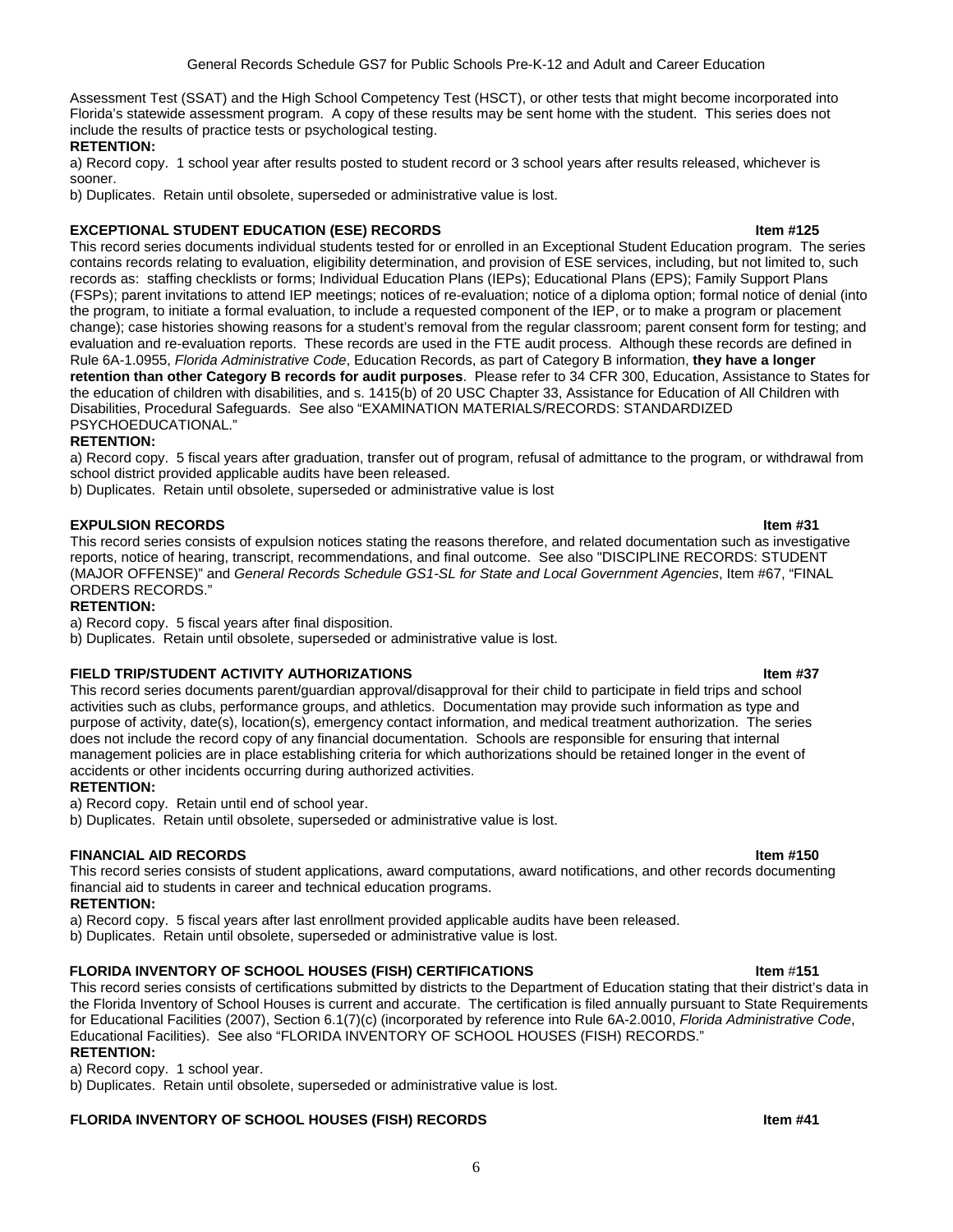This record series documents the type, nature, and size of school facilities, providing such information as design use, square footage, construction characteristics, and year constructed. Districts submit this data to the Department of Education pursuant to Sections 1013.03(3), Functions of the department and the Board of Governors, and 1013.31(1)(d), *Florida Statutes*, Educational plant survey; the retention period indicated is for the copies held by the districts. See also "FLORIDA INVENTORY OF SCHOOL HOUSES (FISH) CERTIFICATIONS."

### **RETENTION:**

a) Record copy. Retain until obsolete, superseded or administrative value is lost.

b) Duplicates. Retain until obsolete, superseded or administrative value is lost.

#### **FOLLOW-UP SURVEYS AND PLACEMENT REPORTS IN A SEXUAL SEXUAL SEXUAL EXAMPLE 2018 11:00 ITEM #152**

This record series documents efforts to collect information about former students who have graduated, exited, or completed a public education or training program. Areas surveyed might include, but are not limited to, licensure, industry certification, or job placement. The records might be used for accreditation purposes or as part of the Florida Education & Training Placement Information Program (FETPIP), established to "compile, maintain, and disseminate information concerning the educational histories, placement and employment, enlistments in the United States armed services, and other measures of success of former participants in state educational and workforce development programs" (Section 1008.39, *Florida Statutes*).

### **RETENTION:**

a) Record copy. 5 fiscal years provided applicable audits have been released.

b) Duplicates. Retain until obsolete, superseded or administrative value is lost.

### **FOOD SERVICE RECORDS Item #153**

This record series documents the administration and operation of school food service programs such as the National School Lunch, School Breakfast, Special Milk, Summer Food Service, or Child Care Food Program as required by 7CFR, Chapter II, Food and Nutrition Service, Department of Agriculture. The series may include, but is not limited to, monthly reports documenting menus, food production, sales tax, meals sold, costs of purchased foods and commodities, reimbursements, and claims; inventories of purchased foods, non-purchased foods, supplies, and small-wares; production records such as monthly and master rosters of students and number of meals served by category, including meal tickets; applications, status notices, and final decision of eligibility for free and reduced price meals; receipt reports; and any other supporting documentation.

### **RETENTION:**

a) Record copy. 5 fiscal years provided applicable audits have been released.

b) Duplicates. Retain until obsolete, superseded or administrative value is lost.

#### FOOD SERVICE RECORDS: FREE AND REDUCED PRICE MEAL ELIGIBILITY HEARING **INCOLOGY 18** Item #126

This record series consists of records of each hearing which shall include the challenge or the decision under appeal, any documentary evidence, and a summary of any oral testimony presented to the hearing official, including the reasons therefore, and a copy of the notification to the parties concerned of the decision of the hearing official. Retention is pursuant to 7CFR245.7(a)(2)(xi), Determining Eligibility For Free And Reduced Price Meals and Free Milk In Schools, Hearing procedure for families and local educational agencies, which requires that "the written record of each hearing shall be preserved for a period of 3 years."

#### **RETENTION:**

a) Record copy. 3 anniversary years provided applicable audits have been released.

b) Duplicates. Retain until obsolete, superseded or administrative value is lost.

#### **FULL-TIME EQUIVALENCY RECORDS Item #154**

This record series documents the completion and reporting to the Department of Education of results of student Full-Time Equivalency (FTE) membership surveys of student demographics, enrollment, and attendance by school districts as required by Rule [6A-1.0451](https://www.flrules.org/gateway/ruleNo.asp?id=6A-1.0451), *Florida Administrative Code*, Florida Education Finance Program Student Membership Surveys. The series may include, but is not limited to, district certification, school certification, course schedules, correspondence, memoranda, attendance records, annual FTE projections, and other related documentation. Retention is pursuant to Rule 6A-1.04513, *Florida Administrative Code*, Maintaining Auditable FTE Records.

#### **RETENTION:**

a) Record copy. 3 fiscal years provided applicable audits have been released.

b) Duplicates. Retain until obsolete, superseded or administrative value is lost.

#### **GENERAL EDUCATIONAL DEVELOPMENT DIPLOMA (GED) REGISTRATION RECORDS Item #56**

This record series consists of applications of students registered to take the General Educational Development Diploma (GED, formerly known as the General Equivalency Diploma) test and a copy of the notification letter (card, sticker, etc.) sent to the student by the Department of Education. The notification may be placed in or on the student's permanent record, if available, but is not required. The score sheet, completed by the student, is sent to the Department of Education. The GED test booklets must be returned to the American Council on Education (ACE) as required by ACE. Pre-test materials such as the Tests of Adult Basic Education (TABE) or Locator are scheduled under "SKILL MASTERY RECORDS."

#### **RETENTION:**

a) Record copy. 3 fiscal years provided applicable audits have been released.

b) Duplicates. Retain until obsolete, superseded or administrative value is lost.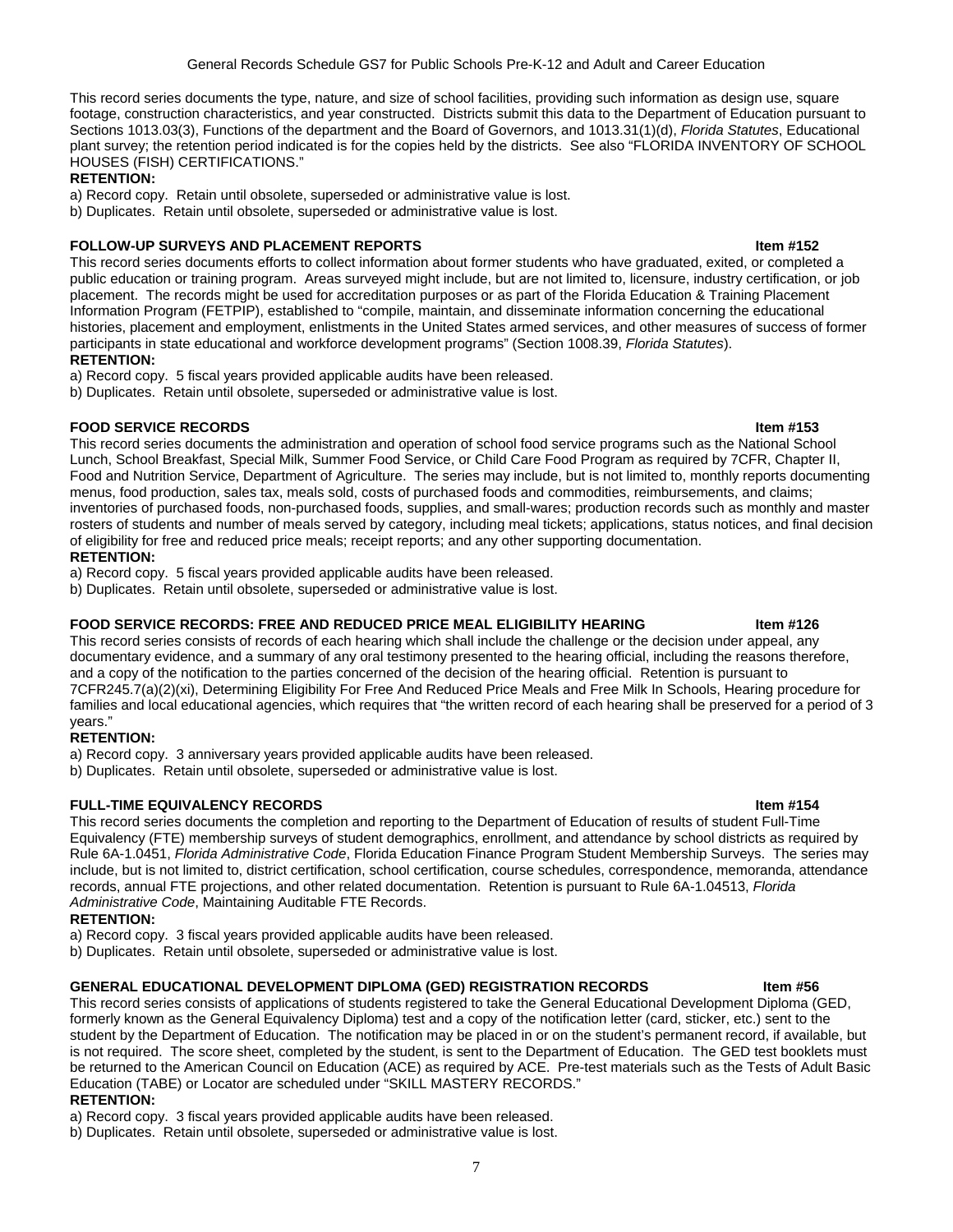#### **GRADE RECORDS: FINAL GRADES Item #57**

This record series consists of student final grades and may include school copies of report cards; grades entered into automated systems which generate report cards and transcripts; or other forms of documentation of final grades. See also "GRADE RECORDS: INTERIM GRADES" and/or "GRADE RECORDS: TEACHER GRADE BOOKS."

#### **RETENTION:**

a) Record copy. Retain until posted to permanent record.

b) Duplicates. Retain until obsolete, superseded or administrative value is lost.

#### **GRADE RECORDS: INTERIM GRADES Item #58**

This record series consists of student interim grades and may include school copies of report cards or progress reports; grades entered into automated systems which generate report cards or progress reports; or other forms of documentation of interim grades. See also "GRADE RECORDS: FINAL GRADES" and/or "GRADE RECORDS: TEACHER GRADE BOOKS." **RETENTION:**

a) Record copy. Retain until obsolete, superseded or administrative value is lost.

b) Duplicates. Retain until obsolete, superseded or administrative value is lost.

#### **GRADE RECORDS: TEACHER GRADE BOOKS Item #59**

This record series consists of records of student grades maintained by teachers. These records may be used in the Full-Time Equivalency (FTE) audit. See also "GRADE RECORDS: FINAL GRADES" and "GRADE RECORDS: INTERIM GRADES." **RETENTION:**

a) Record copy. 3 fiscal years provided applicable audits have been released.

b) Duplicates. Retain until obsolete, superseded or administrative value is lost.

#### **HALL PASSES Item #127**

This record series consists of hall passes authorizing students to leave class for another point on campus. The pass may indicate such information as, the name of the student, the authorizing signature, the time departed, the destination, and the reason. **RETENTION:**

a) Record Copy. Retain until obsolete, superseded or administrative value is lost.

b) Duplicates. Retain until obsolete, superseded or administrative value is lost.

#### **HEALTH, EDUCATION AND WELFARE (HEW) ANNUAL REPORTS THE RESIDENT RESIDENT ASSAULT ASSAULT FOR A HER FOR A HER FOR**

This record series consists of the annual report sent to the Health, Education, and Welfare Department, showing record of project activities, progress, and statistics. See also "HEALTH, EDUCATION AND WELFARE (HEW) OFFICE FOR CIVIL RIGHTS COMPLIANCE REFUSAL REPORTS."

#### **RETENTION:**

a) Record copy. 3 anniversary years provided applicable audits have been released.

b) Duplicates. Retain until obsolete, superseded or administrative value is lost.

#### **HEALTH, EDUCATION AND WELFARE (HEW) OFFICE FOR CIVIL RIGHTS COMPLIANCE REFUSAL REPORTS**

**Item #63** 

This record series consists of documents (forms and back-up material) submitted to the Office of Civil Rights for their corresponding review. See also "HEALTH, EDUCATION AND WELFARE (HEW) ANNUAL REPORTS." **RETENTION:**

a) Record copy. 3 anniversary years after final report.

b) Duplicates. Retain until obsolete, superseded or administrative value is lost**.** 

#### **HEALTH IMMUNIZATION CERTIFICATION IN** THE SECOND **INTERFERIENCE IN THE SECOND ITEM ISS**

This record series documents certification of immunization against communicable diseases for which immunization is required by the Department of Health prior to admittance to or attendance at school. Retention pursuant to Section 1003.22(4), *Florida Statutes*, which requires that, "Such certification shall be made on forms approved and provided by the Department of Health and shall become a part of each student's permanent record…"

#### **RETENTION:**

### a)Record copy. **Permanent.**

b) Duplicates. Retain until obsolete, superseded or administrative value is lost.

### **HEALTH IMMUNIZATION NOTICE OF NONCOMPLIANCE Internal and the set of the set of the set of the set of the set of the set of the set of the set of the set of the set of the set of the set of the set of the set of the set**

This record series consists of letters or notices informing parents, guardians, or adult students that they are not in compliance with Florida's immunization standards. The notice may indicate a deadline for compliance and describe the penalties for noncompliance.

#### **RETENTION:**

a) Record copy. Retain until in compliance or end of school year, whichever occurs first.

b) Duplicates. Retain until obsolete, superseded or administrative value is lost.

#### **HOME EDUCATION PROGRAM RECORDS Internal and the set of the set of the set of the set of the set of the set of the set of the set of the set of the set of the set of the set of the set of the set of the set of the set of**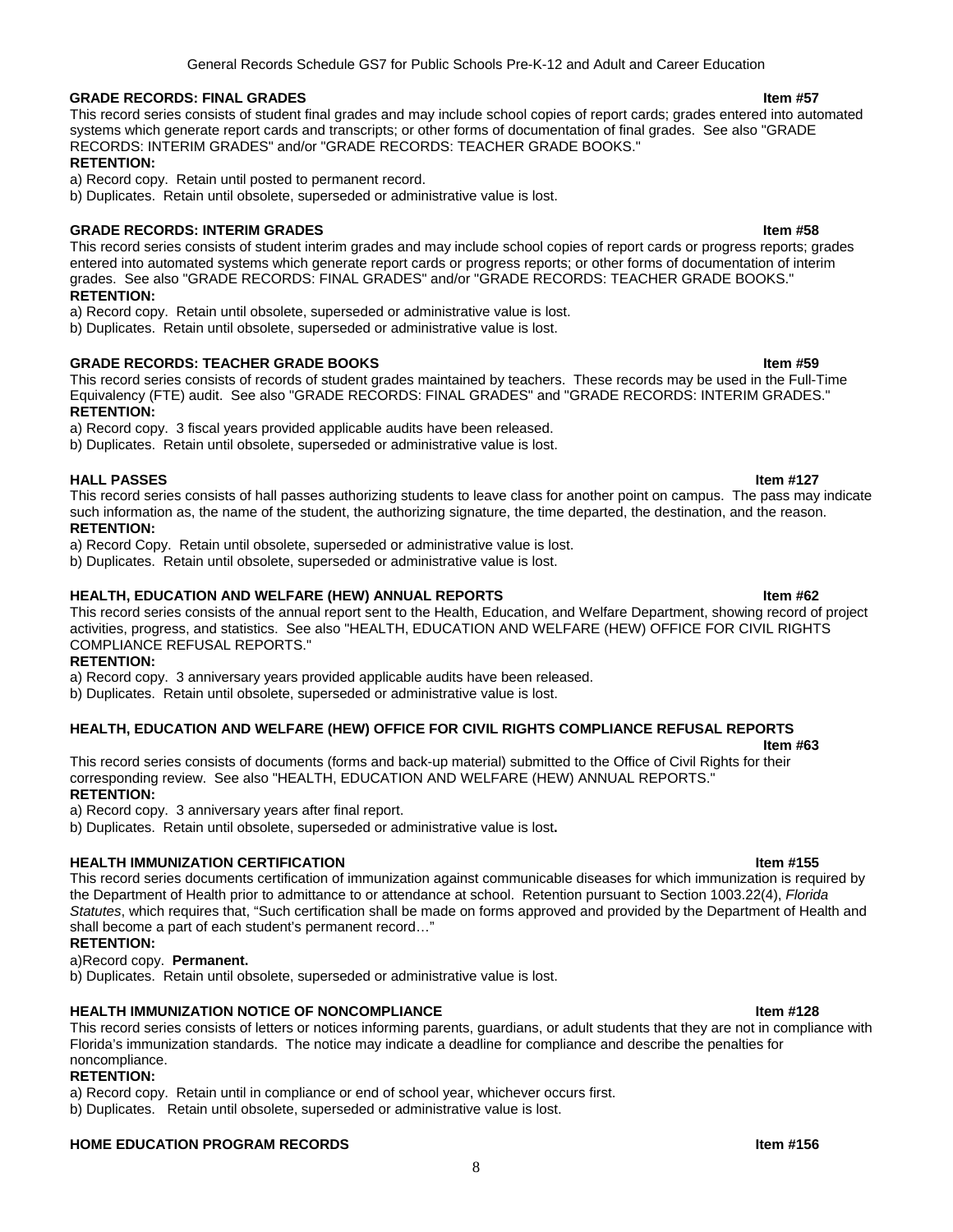This record series documents parents' intentions to establish and maintain or terminate a home education program. Section 1002.41(1)(a), *Florida Statutes*, requires parents to notify the district school superintendent of the county in which the parent resides when the program is established and when it is terminated. The series may include, but is not limited to, registration forms; termination forms; test scores; correspondence; copies of student transcripts; annual educational evaluation required by Section 1002.41(1)(c), *Florida Statutes*, Home education programs; and other supporting documentation. Information provided on the forms include parent and student names, address, phone numbers, date of birth, student's last school attended, grade level completed or attended, and parent's signature.

#### **RETENTION:**

a) Record copy. 4 anniversary years after completion or termination of program.

b) Duplicates. Retain until obsolete, superseded or administrative value is lost.

#### **HOMEBOUND/HOSPITAL PROGRAM RECORDS Item #157**

This record series documents students participating in programs for students who have been medically diagnosed as having a physical or psychiatric condition which confines the student to home or hospital and restricts activities for an extended period of time. The series may include, but is not limited to, student applications; individual student contact logs; contact information for students and instructors; annual medical statements; and evaluation of educational needs (for instance, textbooks). Records created pursuant to Rule [6A-6.03020](https://www.flrules.org/gateway/ruleNo.asp?id=6A-6.03020), *Florida Administrative Code*, Specially Designed Instruction for Students Who Are Homebound or Hospitalized.

#### **RETENTION:**

a) Record copy. 3 school years provided applicable audits have been released.

b) Duplicates. Retain until obsolete, superseded or administrative value is lost.

#### **IN-SERVICE EDUCATION RECORDS Item #65**

This record series documents continuing professional education programs conducted for faculty and/or staff. The records provide such information as component name and identification number, objectives, description of activities, component evaluation, budget, names of participants, and performance records. Documentation of individual participation should be filed with the individual's personnel file.

### **RETENTION:**

a) Record copy. 5 fiscal years provided applicable audits have been released.

b) Duplicates. Retain until obsolete, superseded or administrative value is lost.

### **INTERNSHIP RECORDS: STUDENT IN A SEXUAL SEXUAL SEXUAL SEXUAL SEXUAL SEXUAL SEXUAL SEXUAL SEXUAL SEXUAL SEXUAL**

This record series consists of records related to a school district's placement of a high school or adult student in an internship as part of the student's educational program. This series may include, but is not limited to: an agreement between the employer and the district detailing the rights and responsibilities of the district, the employer, and the student; intern code of conduct; class waivers; acceptance or denial letters; resumes; correspondence; parental permission to participate; intern evaluations by employer or school official; applications for an internship; job descriptions; and interview information. These programs are often associated with career and technical education such as Diversified Career Technology (DCT) or Distributive Education Clubs of America (DECA) or go by other names such as Executive/Senior Internship or Junior Achievement's Business Basics. **RETENTION:**

a) Record copy. 5 fiscal years after completion or termination of internship.

b) Duplicates. Retain until obsolete, superseded or administrative value is lost.

#### **LESSON PLAN RECORDS Item #67**

This record series consists of the lesson plan books or other records used by each teacher for the classes or subjects they are teaching.

#### **RETENTION:**

a) Record copy. 3 fiscal years provided applicable audits have been released.

b) Duplicates. Retain until obsolete, superseded or administrative value is lost.

#### **MAPS: SCHOOL BOUNDARY Item #68**

This record series consists of maps depicting individual school boundaries for the purposes of enrollment or busing. The series may also include supporting documentation detailing relocation of school boundaries and reasons for the changes.

### **RETENTION:**

a) Record copy. 3 school years after updated.

b) Duplicates. Retain until obsolete, superseded or administrative value is lost.

#### **MEDICAL/HEALTH CARE RECORDS: STUDENT IN A SEXUAL SEXUAL SEXUAL SEXUAL SEXUAL SEXUAL SEXUAL SEXUAL SEXUAL SEXUAL**

This record series documents medical or health-related care, treatment, and screening provided to students by or in the school or child care setting. Records may be maintained at the school by a school nurse, physician, or other recognized medical practitioner. The records may include, but are not limited to, student identification; complaint or reason for seeking care; present illness; personal medical history; medical treatment information; and records of medication and dosage administered. The series also includes written notices from parents/guardians authorizing the school to administer prescription and nonprescription medicine to their child, and written notices from parents/guardians and doctors authorizing a student to self-administer medication.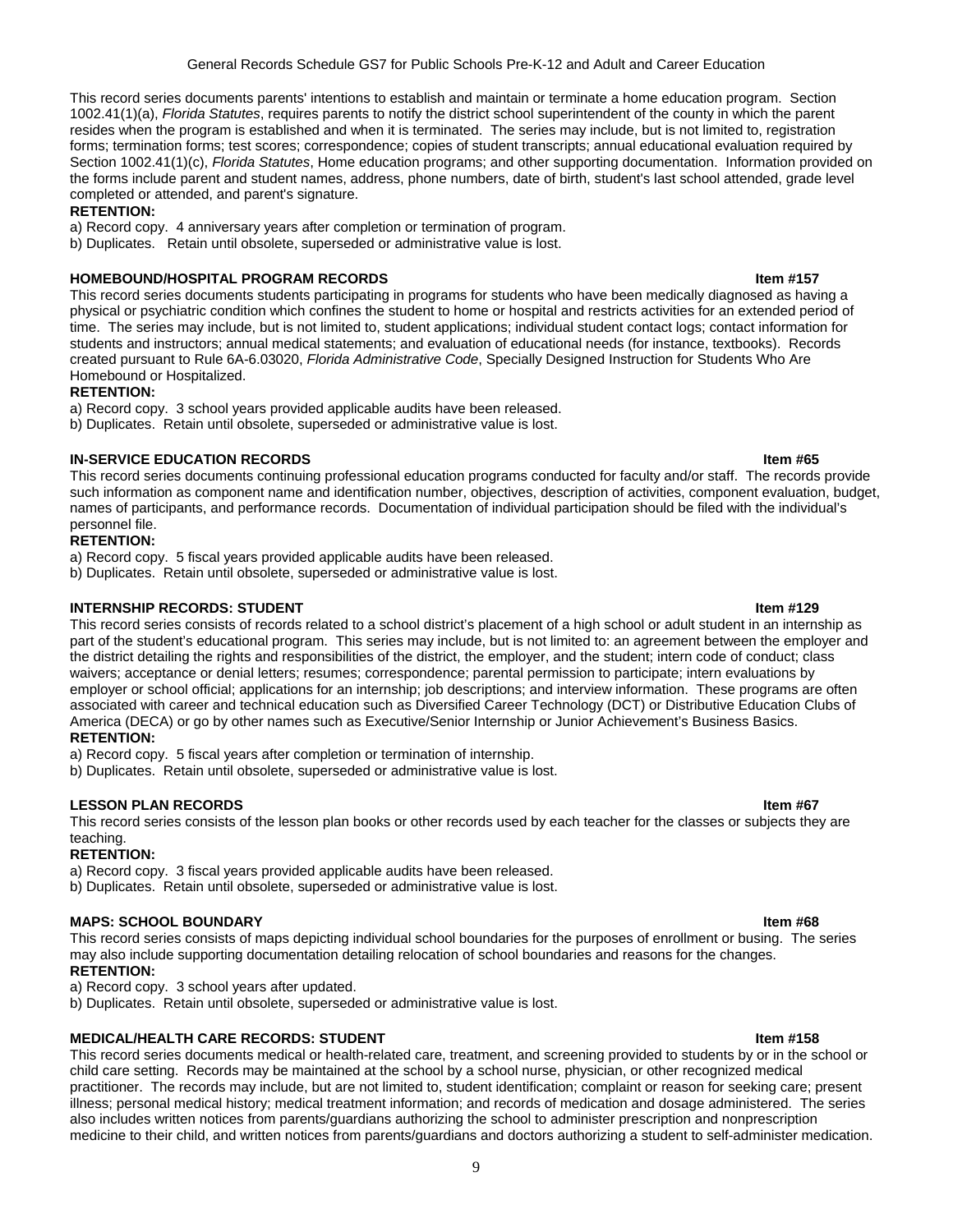Please refer to Rule 65C-22.004, *Florida Administrative Code*, Health Related Requirements, for specific authorization requirements in child care settings. Retention is pursuant to Section 95.11, *Florida Statutes*, Statute of Limitations on medical malpractice.

### **RETENTION:**

- a) Record copy. 7 anniversary years after last patient/student contact.
- b) Duplicates. Retain until obsolete, superseded or administrative value is lost.

### **MILLAGE AND BOND ELECTION RECORDS Item #70**

This record series documents elections held to approve or reject proposed sale of bonds or an ad valorem tax millage for school improvements. Records may include, but are not limited to, School Board request to the county for the election; ballot language; and the results of the election from the Supervisor of Elections.

#### **RETENTION:**

#### a) Record copy. **Permanent**.

b) Duplicates. Retain until obsolete, superseded or administrative value is lost.

### PARENT/GUARDIAN CONSENTS FOR PHOTOGRAPHIC/VIDEO/AUDIO RECORDING OF STUDENT ltem #159

This record series consists of parent or guardian consents to make and use photographic, video, or audio recordings of students. The record may include, but is not limited to, the name of the student, name and signature of parent/guardian, name of school, purposes for which records may be used, and any limitations on use of records. Records may be made for such purposes as publication in a district newsletter, posting on a school website, use by school counseling interns to improve counseling skills, or other purposes.

### **RETENTION:**

a) Record copy. 3 school years.

b) Duplicates. Retain until obsolete, superseded or administrative value is lost.

### **PARENTAL AUTHORITY RECORDS Item #160**

This record series consists of documentation empowering a person other than the custodial parent(s) to exercise parental authority. Parental authority records may include, but are not limited to, notarized statements of Power of Attorney, court documentation awarding guardianship, foster care placement documentation, and related records.

#### **RETENTION:**

a) Record copy. 3 school years after the records are no longer in effect or student no longer registered with the school district, whichever occurs first.

b) Duplicates. Retain until obsolete, superseded or administrative value is lost.

#### **PARKING DECAL/PERMIT RECORDS: STUDENTS Internal and the students of the students of the students of the students**

This record series consists of applications for parking decals or permits allowing students to park in designated areas, lots, or spaces, along with any related documentation.

#### **RETENTION:**

a) Record copy. Retain as long as decal/permit is in effect.

b) Duplicates. Retain until obsolete, superseded, or administrative value is lost.

#### **PUBLIC SCHOOLS STAFF SURVEY FILES Internal and the state of the state of the state of the state of the state of the state of the state of the state of the state of the state of the state of the state of the state of the**

This record series documents surveys of school instructional personnel conducted each fall pursuant to Section 1001.03(5) and 1012.07, *Florida Statutes*, Identification of Critical Teacher Shortage Areas; and Rule 6A-20.0131, *Florida Administrative Code*, Critical Teacher Shortages. The series may include, but is not limited to, Form ESE 058, Public Schools Staff Survey-New Hires – Instructional Personnel (or equivalent form) and any supporting documentation. Survey data is submitted to the Department of Education.

#### **RETENTION:**

a) Record copy. 3 fiscal years provided applicable audits are released.

b) Duplicates. Retain until obsolete, superseded or administrative value is lost.

#### **REGISTRATIONS: ADULT AND CAREER EDUCATION Item #162**

This record series consists of student registration records which may include, but are not limited to, registration form; fee assessment and payment documentation, including records of any refunded fees; and other required information and documentation. This series includes records of student who began the admissions process and paid fees but who never registered for classes. See also "REGISTRATIONS: K-12" and "UNREGISTERED STUDENT RECORDS."

#### **RETENTION:**

a) Record copy. 5 fiscal years.

b) Duplicates. Retain until obsolete, superseded or administrative value is lost.

### **REGISTRATIONS: K-12 Item #163**

This record series consists of student registration records which may include, but are not limited to, registration form; verification of legal name, birth date, and address; and other required information and documentation. See also "REGISTRATIONS: ADULT AND CAREER EDUCATION" and "UNREGISTERED STUDENT RECORDS."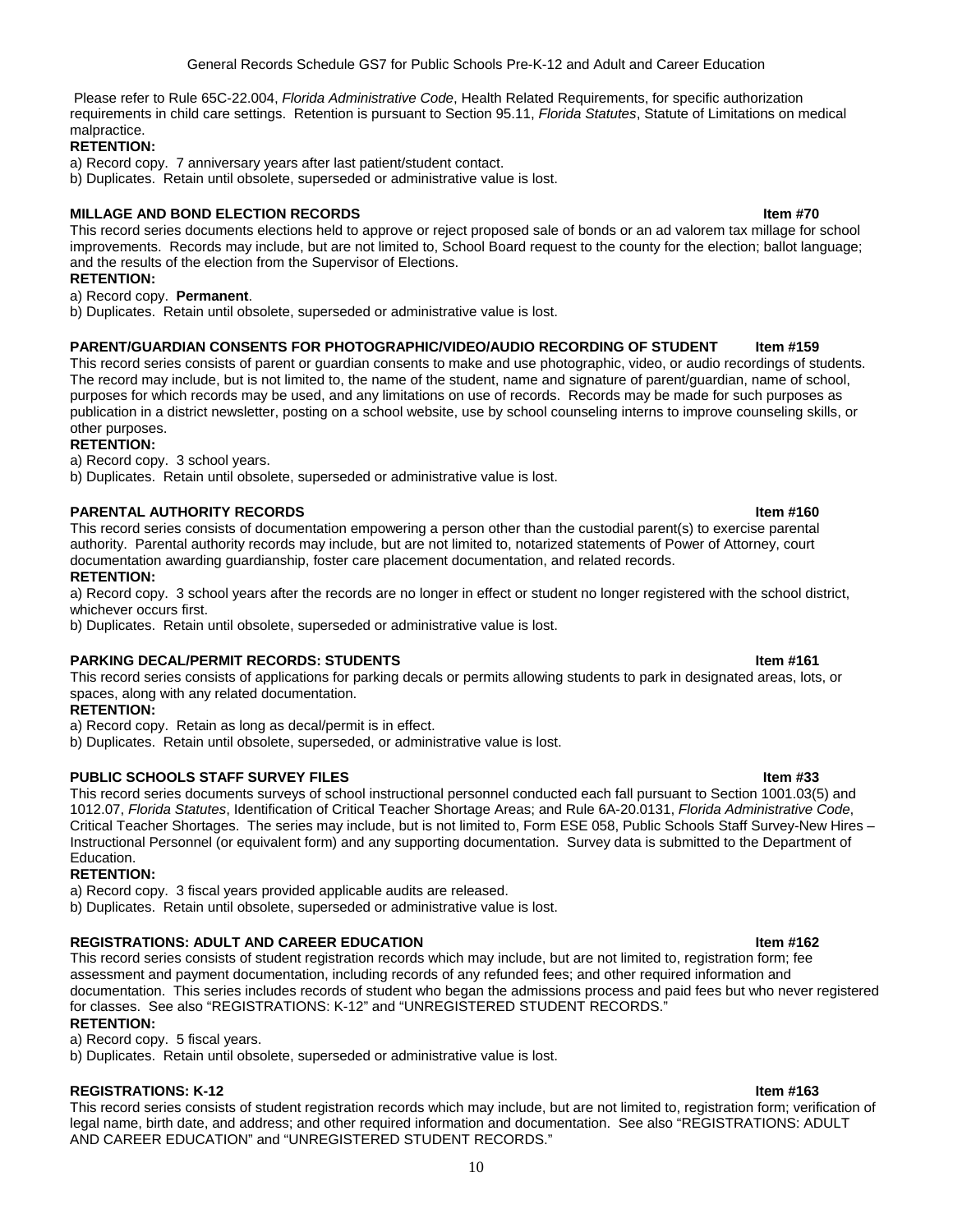### **RETENTION:**

a) Record copy. 3 fiscal years.

b) Duplicates. Retain until obsolete, superseded or administrative value is lost.

### **RELEASE OF STUDENT INFORMATION: DIRECTORY INFORMATION WITHHOLDING REQUEST litem #164**

This record series documents requests by parents, guardians, or eligible students to withhold the release of any or all student directory information under the provisions of the Family Educational Rights and Privacy Act (FERPA), 34CFR99.37, and 20 U.S.C. 1232g, Family educational and privacy rights. FERPA defines "directory information" as "information contained in an education record of a student that would not generally be considered harmful or an invasion of privacy if disclosed …" (34CFR99.3). **RETENTION:** 

a) Record copy. Retain until obsolete, superseded or administrative value is lost.

b) Duplicates. Retain until obsolete, superseded or administrative value is lost.

### **RELEASE OF STUDENT INFORMATION: GENERIC INTERNATION ASSESSED AT A LIGA ASSESSED FOR A LIGA ASSESSED ASSESSED FOR A LIGA ASSESSED FOR A LIGA ASSESSED FOR A LIGA ASSESSED FOR A LIGA ASSESSED FOR A LIGA ASSESSED FOR A LIGA A**

This record series consists of authorizations by the parent/guardian or the adult student to release student educational information to another party. The release specifies what records are to be sent and to whom or what institution. This series does not include authorizations to release medical information. Retention is based on Section 95.11, *Florida Statutes*, the Statute of Limitations for negligence, statutory liability, etc., and 34CFR99.32(d)(3), Family Educational Rights and Privacy, which specifically exempts disclosure to "a party with written consent from the parent or eligible student" from the recordkeeping requirements of 34CFR99.32(a).

### **RETENTION:**

a) Record copy. 4 anniversary years after records released or last effective date of authorization, whichever is later. b) Duplicates. Retain until obsolete, superseded or administrative value is lost.

### **RELEASE OF STUDENT INFORMATION: MEDICAL INC. And Item #132 Item #132**

This record series consists of authorizations by the parent/guardian or the adult student for release of medical records by a full service clinic or school nurse for the purpose of transfer, family request, or another doctor's review. Physical or mental health data can only be released to a health professional. This release is identical to those required in more formalized health care facilities. **RETENTION:**

a) Record copy. 7 anniversary years.

b) Duplicates. Retain until obsolete, superseded or administrative value is lost.

### **SCHOOL CHOICE RECORDS Item #133**

This record series documents requests by students or parents/guardian's for transfer to a school of their choosing. This series may include applications, review of materials, parent's consent to provide the necessary transportation, letters of approval or denial, and any supporting documentation. For school choice records that are connected to any funding program or source (e.g., Federal Title I), use the applicable item from the *General Records Schedule GS1-SL for State and Local Government Agencies* (for instance, GRANT FILES, "PROJECT FILES: FEDERAL," etc.).

### **RETENTION:**

a) Record copy. 3 fiscal years provided applicable audits have been released.

b) Duplicates. Retain until obsolete, superseded or administrative value is lost.

### **SCHOOL DEMOGRAPHIC REPORTS Item #165**

This record series consists of demographic reports for public schools including, but not limited to, race, gender, and grade level for each school and a summary total for the county. The reports provide a history of enrollment for the district and the makeup of all schools and measure growth for county funding. This series covers reports maintained by the school/district, not the reports submitted to the Florida Department of Education which are covered by "FULL-TIME EQUIVALENCY RECORDS." *These records may have archival value.*

#### **RETENTION:**

a) Record copy. **Permanent.**

b) Duplicates. Retain until obsolete, superseded or administrative value is lost.

### **SCHOOL IMPROVEMENT PLAN RECORDS Internal and the set of the set of the set of the set of the set of the set of the set of the set of the set of the set of the set of the set of the set of the set of the set of the set o**

This record series documents reporting activities conducted by each school district as required by Chapter 1008, *Florida Statutes*, Assessment and Accountability, and Rule 6A-1.09981, *Florida Administrative Code*, Implementation of Florida's System of School Improvement and Accountability. The student assessment program is intended to provide information needed to improve the public schools by enhancing the learning gains of all students and to inform parents of the educational progress of their public school children. The performance accountability system provides a variety of measures such as yearly progress, individual student learning gains in public schools, school grades, and return on investment. Reports submitted annually to the Florida Department of Education by school districts may include, but are not limited to, needs assessments, climate survey results, test data, staff data, and other information relative to that school and its plans for meeting statewide goals and standards for performance measures. **RETENTION:**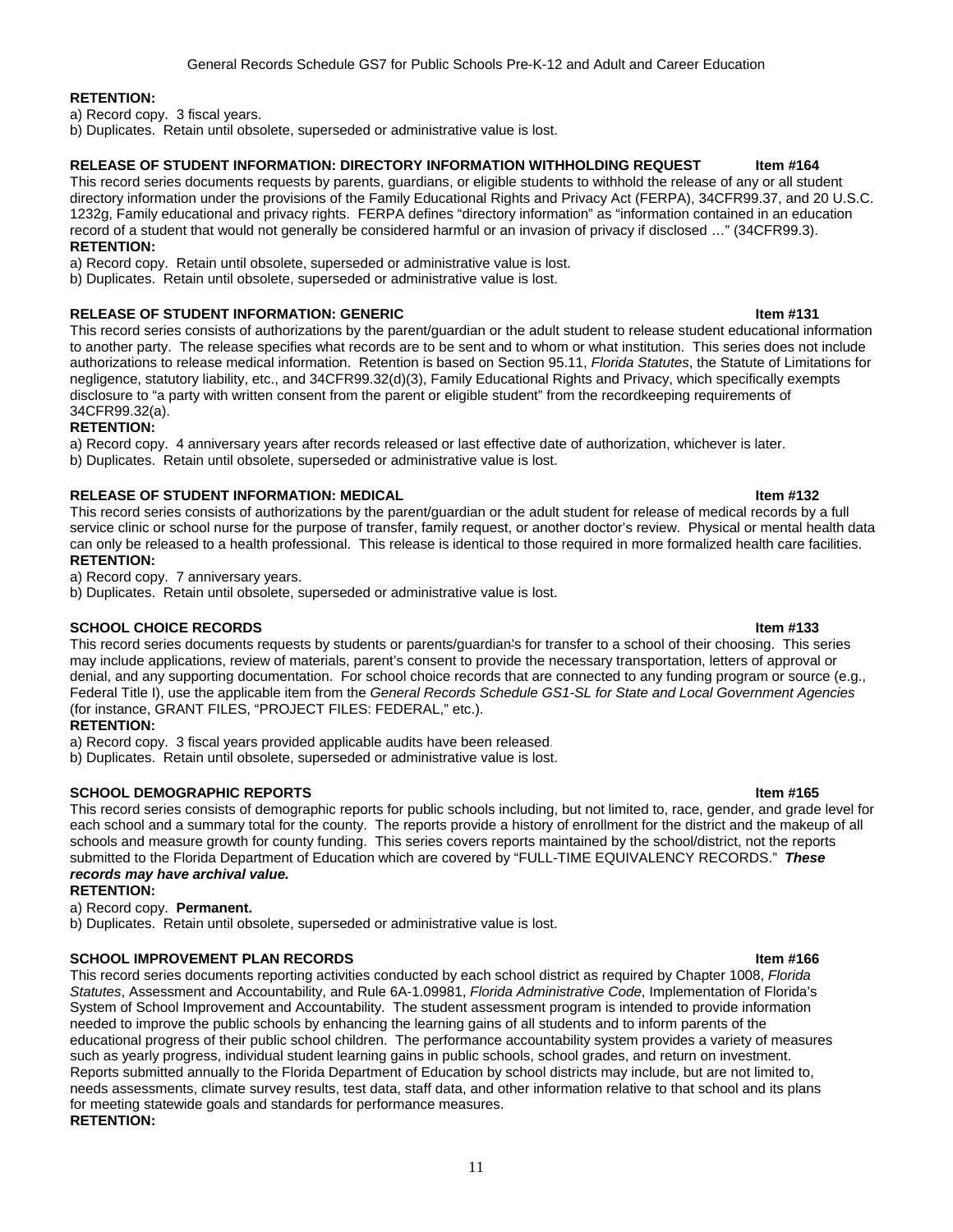a) Record copy. 3 fiscal years.

b) Duplicates. Retain until obsolete, superseded or administrative value is lost.

### **SECURITY SCREENING RECORDS Item #142**

This record series consists of records documenting security screenings conducted on school district personnel or contractual personnel. Records may include, but are not limited to, requests for and results of background and driver's license checks, fingerprints, copies of driver's licenses, and any other supporting documentation. Provisions of Florida's Education Code (Section 1012.465, *Florida Statutes*) require: "(1) Noninstructional school district employees or contractual personnel who are permitted access on school grounds when students are present, who have direct contact with students or who have access to or control of school funds must meet level 2 screening requirements as described in s. [1012.32.](http://www.flsenate.gov/Statutes/index.cfm?App_mode=Display_Statute&Search_String=&URL=Ch1012/Sec32.HTM) Contractual personnel shall include any vendor, individual, or entity under contract with the school board. (2) Every 5 years following employment or entry into a contract in a capacity described in subsection (1), each person who is so employed or under contract with the school district must meet level 2 screening requirements as described in s. [1012.32,](http://www.flsenate.gov/Statutes/index.cfm?App_mode=Display_Statute&Search_String=&URL=Ch1012/Sec32.HTM) at which time the school district shall request the Department of Law Enforcement to forward the fingerprints to the Federal Bureau of Investigation for the level 2 screening."

### **RETENTION:**

a) Record copy. 6 anniversary years after receiving results of screening.

b) Duplicates. Retain until obsolete, superseded or administrative value is lost.

### **SKILL MASTERY RECORDS Item #86**

This record series documents competency levels attained by students during the school year on skills mastery tests and practice tests for such standardized exams as the Scholastic Aptitude Test (SAT), Armed Services Vocational Aptitude Battery (ASVAB), and the General Educational Development Diploma (GED). These records include the answer sheets, test booklets, scoring criteria and test result notification. These records are not posted to the student record and serve only as a guide for improvement before the official test is given.

### **RETENTION:**

a) Record copy. 30 days after notification of test results.

b) Duplicates. Retain until obsolete, superseded or administrative value is lost.

### STUDENT ALTERNATE TRANSPORTATION AUTHORIZATION RECORDS **INCOLL 2018 18 ITEM #167**

This record series consists of authorizations from parents or guardians allowing students to use alternate transportation to and/or from school on a specific occasion. The authorizations may allow a student to ride a different bus; get off at a different bus stop; be picked up by someone different; or any other one-time change to the student's transportation.

#### **RETENTION:**

a) Record copy. 30 days after authorized alternate transportation completed.

b) Duplicates. Retain until obsolete, superseded or administrative value is lost.

#### **STUDENT BROADCAST RECORDINGS Internal and CONDITIONS Internal and CONDITIONS Item #137**

This record series consists of audio and/or video recordings of student television, radio, or Internet broadcasts. These presentations may be shown on an internal campus system, community access station, or other broadcast venue*. These records may have archival value.*

#### **RETENTION:**

a) Record copy. 1 anniversary year after broadcast.

b) Duplicates. Retain until obsolete, superseded or administrative value is lost.

### **STUDENT CLASS WORK RECORDS Item #89**

This record series consists of non-standardized tests, term papers, reports, homework, art work, lab projects, and other class work materials. Class work in the possession of a student is not a public record. This retention applies only to class work in the care of the teacher or other staff member.

#### **RETENTION:**

a) Record copy. Retain until obsolete, superseded or administrative value is lost.

b) Duplicates. Retain until obsolete, superseded or administrative value is lost.

### **STUDENT EDUCATION RECORDS: CATEGORY A Item #90**

This record series consists of permanent student records as defined in Department of Education Rule 6A-1.0955, *Florida Administrative Code*, Education Records. Rule 6A-1.0955 specifies that Category A records include personally identifiable information, the name of the last school attended, attendance history, grades and classes, date of graduation or completion, and the social security number of adult students. Student education records of public pre-K-12 schools, adult, and career and technical educational institutions are included in this series. This series may also include Category A records of defunct nonpublic schools (charter schools, private schools, etc.) that transfer these records to the local school board upon closing as provided under Section 1002.42(3)(b), *Florida Statutes*, Private schools—Retention of Records, as well as duplicates of records received from other school districts for transferring students. See also "ATTENDANCE RECORDS: STUDENT," "REGISTRATIONS: K-12," "REGISTRATIONS: ADULT AND CAREER EDUCATION," and/or "STUDENT EDUCATION RECORDS: CATEGORY B." **RETENTION:**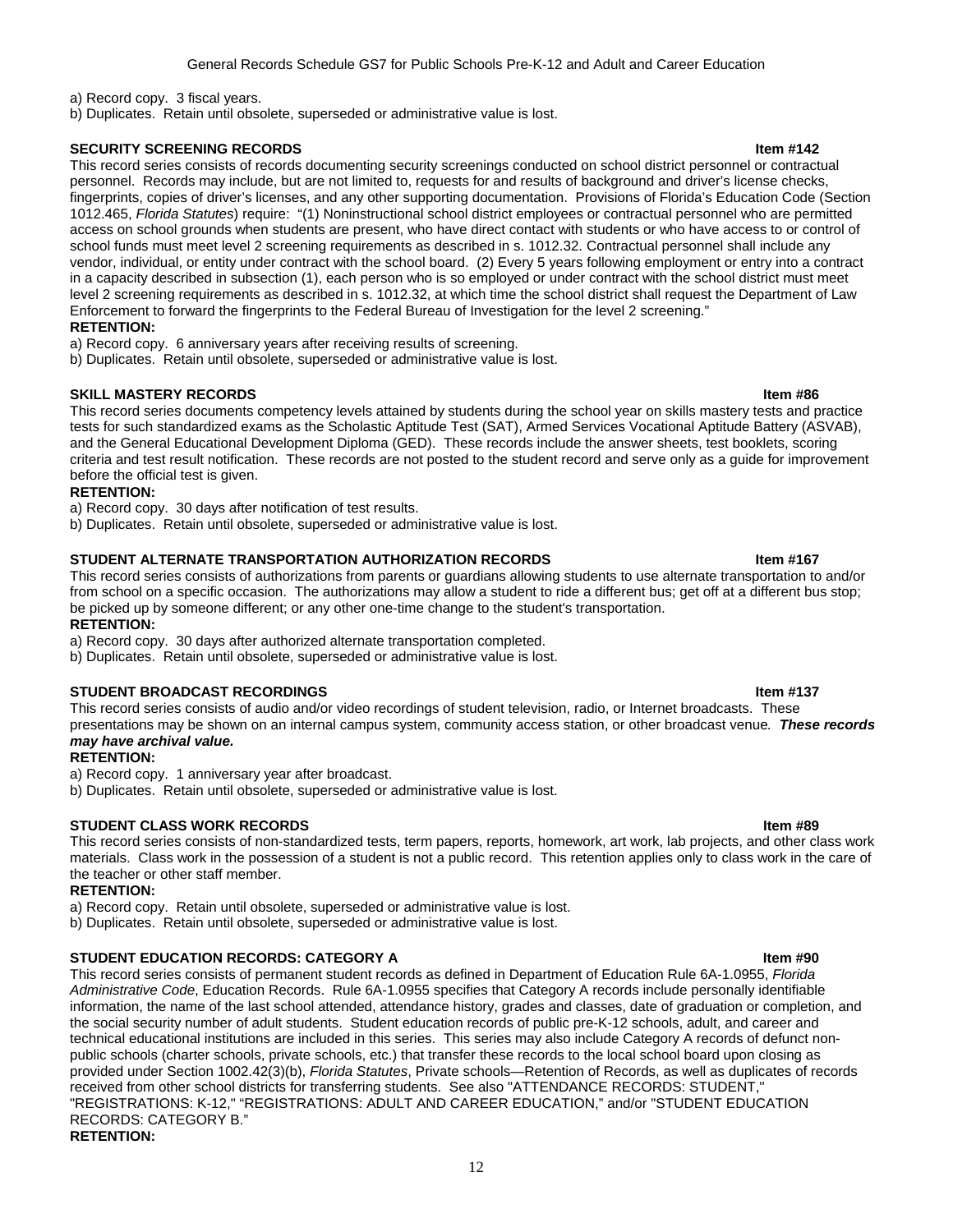#### a) Record copy. **Permanent.**

b) Duplicates. Retain until obsolete, superseded or administrative value is lost.

#### **STUDENT EDUCATION RECORDS: CATEGORY B Item #91**

This record series consists of temporary student records as defined in Department of Education Rule 6A-1.0955, *Florida Administrative Code*, Education Records. Rule 6A-1.0955 defines Category B records as "verified information of educational importance which is subject to periodic review and elimination when the information is no longer useful." The rule specifies that Category B records may include, but are not limited to: health information; family background data; standardized test scores; academic improvement plans; progress monitoring plans; educational and career plans; honors and activities; work experience reports; teacher comments; correspondence from community agencies or private professionals; driver education certificates; a list of schools attended; screening/background information or drug testing results for students registering for career and technical educational institutions; and written agreements of corrections, deletions, or expunctions from the student record. This series includes student education records of public pre-K-12 schools, adult, and career and technical educational institutions, as well as copies of records received from other school districts for transferring students. For Category B records documenting testing for or enrollment in an Exceptional Student Education program, use "EXCEPTIONAL STUDENT EDUCATION (ESE) RECORDS." **RETENTION:**

a) Record copy. 3 school years provided any applicable audits have been released.

b) Duplicates. Retain until obsolete, superseded or administrative value is lost.

#### **STUDENT EDUCATION RECORDS: STATEMENT OF CONTESTED INFORMATION 6 8 1999 11:436 1899 11:436**

This record series consists of a statement by a student or parent contesting a part of the student's educational record. Pursuant to 34CFR99.21, Family Educational Rights and Privacy, parents or students may challenge the content of the student's education record on the grounds that it is inaccurate, misleading, or in violation of the privacy rights of the student. If the school denies the challenge, it shall allow the parent or student to place a statement in the record commenting on the decision. Retention pursuant to 34CFR99.21(c)(1).

### **RETENTION:**

a) Record copy. Retain as long as the contested information.

b) Duplicates. Retain until obsolete, superseded or administrative value is lost.

#### **STUDENT NEWSPAPERS Internal of the students of the students of the students of the students of the students of the students of the students of the students of the students of the students of the students of the students**

This record series consists of student-produced newspapers and/or newsletters officially recognized by the school. **NOTE:** Stocks of student publications are considered duplicates under this series. *These records may have archival value.* **RETENTION:**

a) Record copy. 1 school year after publication.

b) Duplicates. Retain until obsolete, superseded or administrative value is lost.

#### **STUDENT ORGANIZATION RECORDS Item #139**

This record series documents the activities of registered student organizations. The series may include, but is not limited to, membership rosters, minutes, publications, project-related materials, philanthropy records, teacher-sponsor notes, and other related documentation.

### **RETENTION:**

a) Record copy. 1 school year.

b) Duplicates. Retain until obsolete, superseded or administrative value is lost.

### **TELEVISION STATION USE LOG Internal and the set of the set of the set of the set of the set of the set of the set of the set of the set of the set of the set of the set of the set of the set of the set of the set of the**

This record series documents a school's use of a county-franchised television station for the broadcast of student or district produced works. The series may provide such information as the date and time of each use, a summary of the broadcast, name of the producer or other staff, and the channel number used.

#### **RETENTION:**

a) Record copy. 3 fiscal years provided applicable audits have been released.

b) Duplicates. Retain until obsolete, superseded or administrative value is lost.

#### **TEXTBOOK INVENTORY RECORDS Item #98**

This record series documents the number and condition of textbooks and may include, but is not limited to, authorized student book lists, damaged and lost lists, inventory lists, and reports produced by the school principal in conducting his/her responsibilities for managing and accounting for textbooks under Section 1006.28(3), *Florida Statutes*, Duties of district school board, district school superintendent; and school principal regarding K-12 instructional materials—School Principal. **RETENTION:**

a) Record copy. 3 fiscal years provided applicable audits have been released.

b) Duplicates. Retain until obsolete, superseded or administrative value is lost.

#### **TEXTBOOK/INSTRUCTIONAL MATERIAL EVALUATION RECORDS Item #99**

This record series documents the school district's formal study and adoption of textbooks and other instructional materials. The series may include, but is not limited to, selection procedures and criteria; copies of textbooks or other instructional materials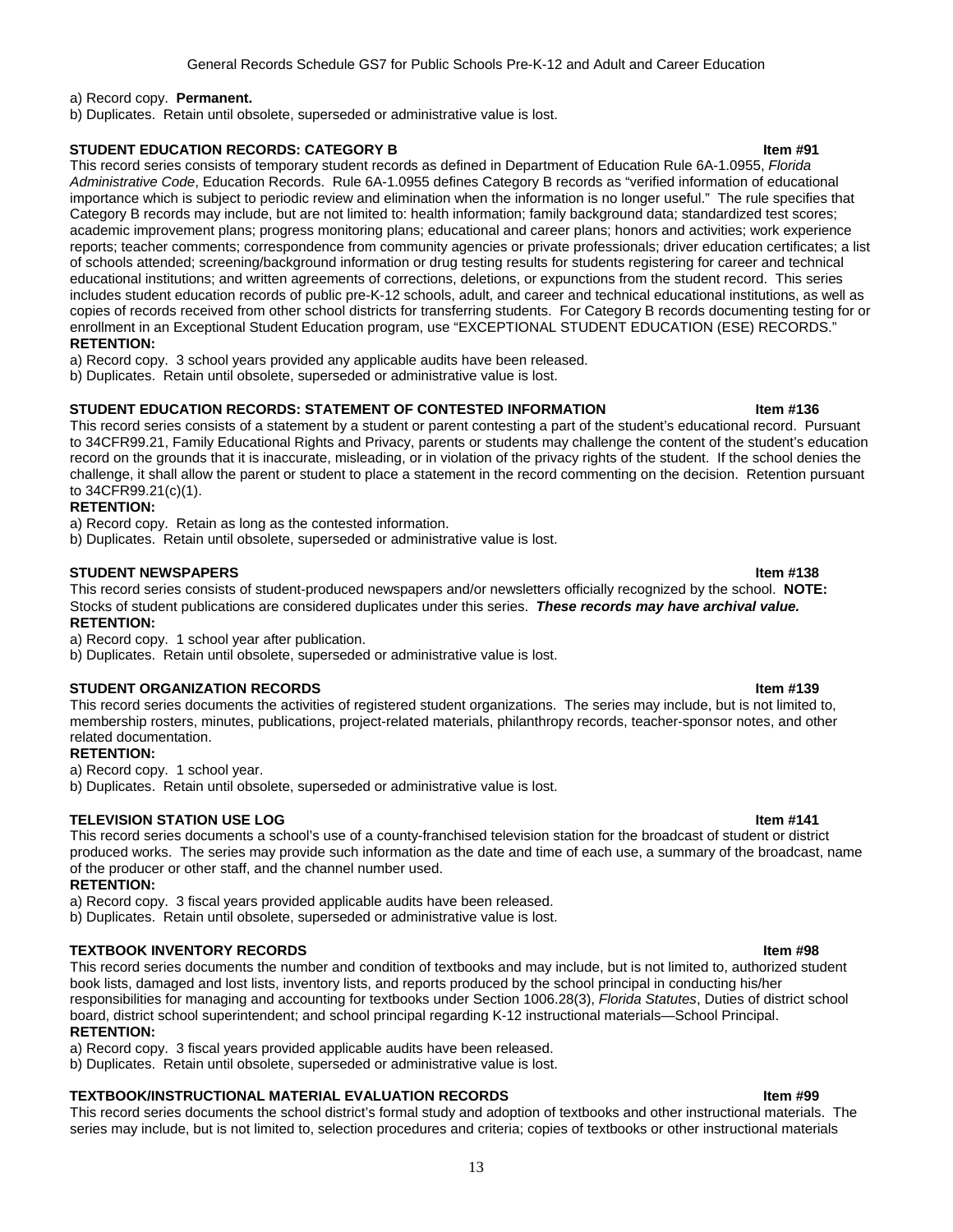under review; committee meeting records, including copies of committee minutes and/or audio/video recordings; lists of committee members; correspondence; and other related documentation.

### **RETENTION:**

a) Record copy. Retain as long as textbook/instructional material remains formally adopted.

b) Duplicates. Retain until obsolete, superseded or administrative value is lost.

#### **TEXTBOOK/INSTRUCTIONAL MATERIAL REQUEST RECORDS: DENIED Item #168**

This record series documents denied requests to school district officials for new textbooks or other instructional materials. Records may provide such information as title of material requested, description, reason for request, cost, funding source, reason for denial, and signatures of school district officials. Documentation of approved materials should be filed with "TEXTBOOK/INSTRUCTIONAL MATERIAL EVALUATION RECORDS."

#### **RETENTION:**

a) Record copy. 3 fiscal years.

b) Duplicates. Retain until obsolete, superseded or administrative value is lost.

### **TRANSPORTATION SURVEY REPORT RECORDS: FLORIDA EDUCATION FINANCE PROGRAM (FEFP) Item #100**

This record series consists of reports required for determining the District's need for transportation funding under the Florida Education Finance Program (FEFP), Florida's primary mechanism for funding the operating costs of Florida school districts. The series also includes supporting documentation regarding student eligibility for transportation services including bus, bus driver, and student related information.

### **RETENTION:**

a) Record copy. 4 fiscal years provided applicable audits have been released.

b) Duplicates. Retain until obsolete, superseded or administrative value is lost.

### **TRUANCY CASE FILES Internal of the USA CONSTRUCTION CONSTRUCTION CONSTRUCTS Item #169**

This record series consists of case files documenting actions taken by the school board regarding non-enrollment and/or nonattendance of individual students pursuant to Section 1003.26, *Florida Statutes*, Enforcement of school attendance. This series may include, but is not limited to: documentation of student absences; medical excuses; parent permission slips; truancy complaint affidavits; copies of court arraignment records, court reviews, and truancy petitions; and correspondence. Refer to Section 1003.27, *Florida Statutes*, Court procedure and penalties; and Section 984.151, *Florida Statutes*, truancy petition; prosecution; disposition.

#### **RETENTION:**

a) Record copy. 5 anniversary years after case closed.

b) Duplicates. Retain until obsolete, superseded or administrative value is lost.

#### **UNREGISTERED STUDENT RECORDS Item #170**

This record series documents students who began or completed an admissions or screening process but did not register for classes or pay any fees. The series may include, but is not limited to, correspondence, applications, admissions checklists, pre-K screening records, and other related records.

#### **RETENTION:**

a) Record copy. 3 fiscal years provided applicable audits have been released.

b) Duplicates. Retain until obsolete, superseded or administrative value is lost.

#### **VETERANS RECORDS: STUDENT ITEM AND RECORDS: AND RELATIONS IN A SECOND MANUSCRIPT OF A SECOND MANUSCRIPT OF A SECOND MANUSCRIPT OF A SECOND MANUSCRIPT OF A SECOND MANUSCRIPT OF A SECOND MANUSCRIPT OF A SECOND MANUSCRIPT OF**

This record series documents each student who is a veteran and may include, but is not limited to, such records as copies of government checks, enrollment certifications, notices of changes in student status, requests for change of program or place of training, applications for program of education or training, progress records, attendance records, certifications, and related documentation.

### **RETENTION:**

a) Record copy. 5 fiscal years after graduation, transfer, or withdrawal provided applicable audits have been released. b) Duplicates. Retain until obsolete, superseded or administrative value is lost.

#### **VOLUNTEER/MENTOR PROGRAM RECORDS Item #108**

This record series documents volunteer programs such as local or district programs or nonprofit civic or private industry programs. This includes federal or state programs such as Green Thumb, Community Service, probation, or VISTA. The series may document volunteer qualifications, types of work available, special event programming, mentor appointments, and related information. For volunteer or mentor personnel records, see *General Records Schedule GS1-SL for State and Local Government Agencies*, Item #66, "PERSONNEL RECORDS: OPS/VOLUNTEER/INTERN/TEMPORARY EMPLOYMENT." See also GS1-SL, Item #109, "GRANT FILES: GRANTOR AGENCY" and Item #348, "GRANT FILES: RECIPIENT."

#### **RETENTION:**

a) Record copy. 5 fiscal years.

b) Duplicates. Retain until obsolete, superseded or administrative value is lost.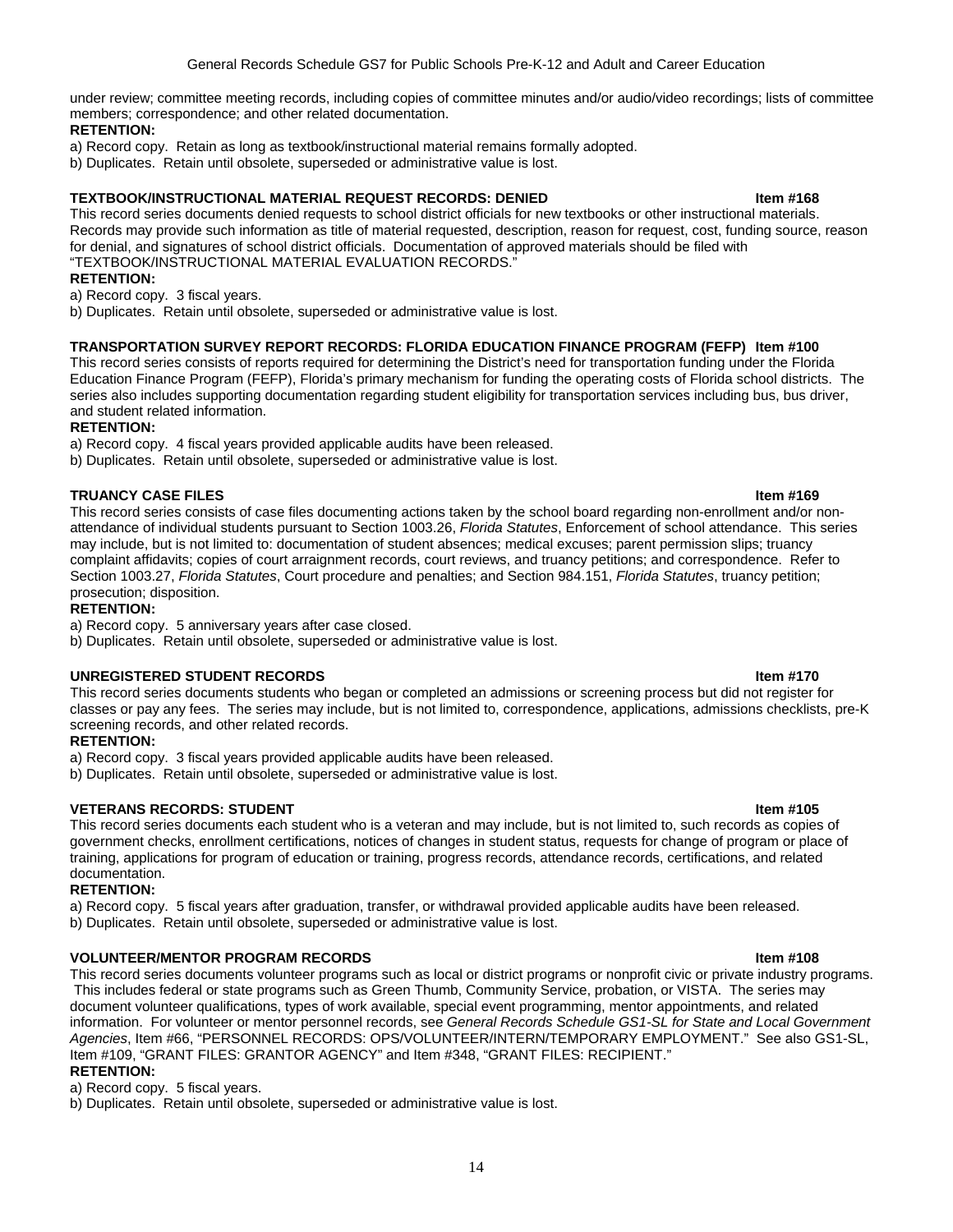**YEARBOOKS Item #171**  This record series consists of school publications for each academic year providing information about and photographs of students, faculty, programs, activities, and facilities at the school. Retention is based on the historical value of these publications. **NOTE:** Stocks of yearbooks are considered duplicates under this series. *These records may have archival value.* **RETENTION:**

### a) Record copy. **Permanent.**

b) Duplicates. Retain until obsolete, superseded or administrative value is lost.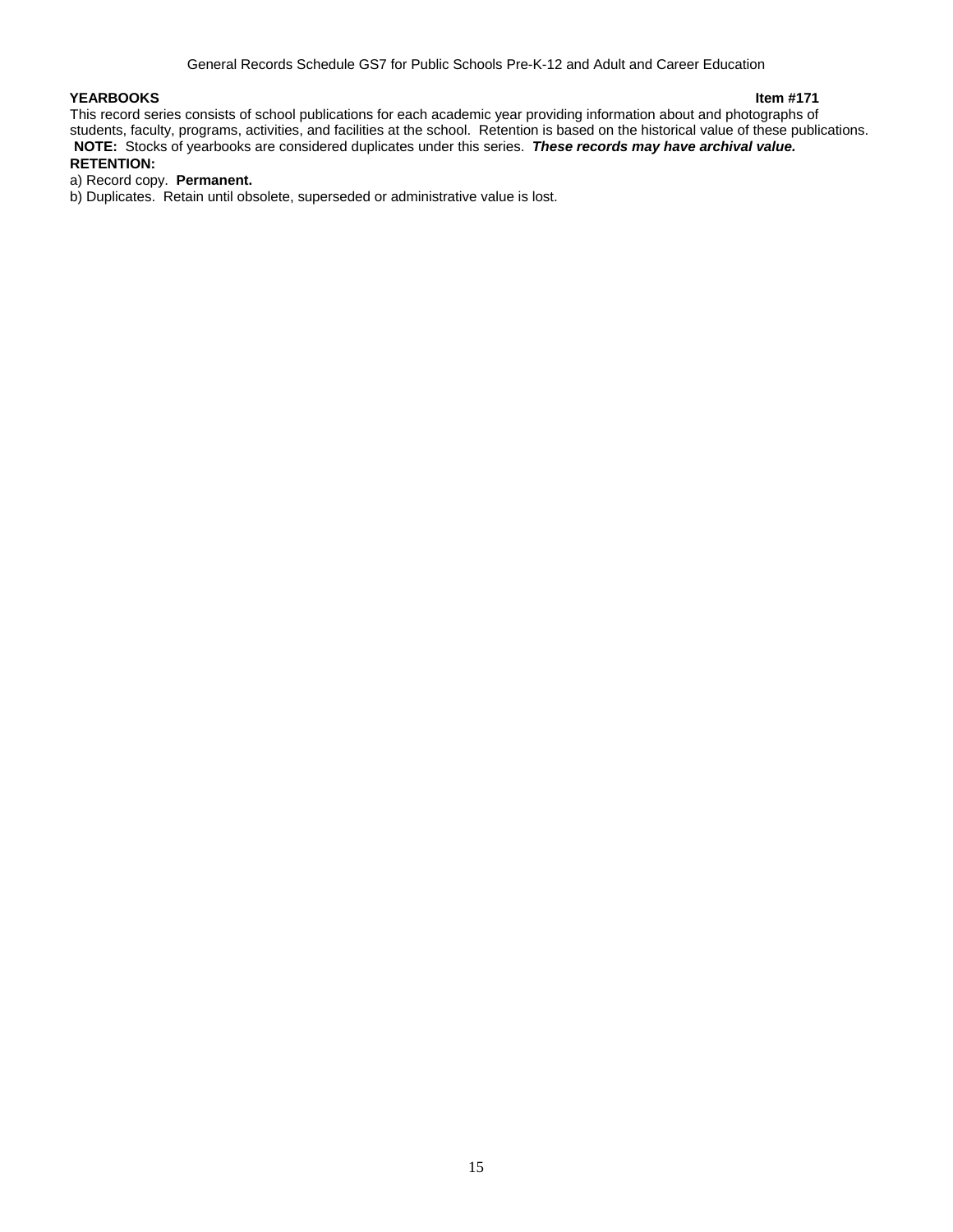### **CROSS-REFERENCE**

<span id="page-24-0"></span>ABUSE/NEGLECT RECORDS use ABUSE/NEGLECT/ABANDONMENT RECORDS

ACCIDENT RECORDS

use ACCIDENT RECORDS: STUDENTS or *General Records Schedule GS1-SL for State and Local Government Agencies*, Item #241, INCIDENT REPORT FILES or *General Records Schedule GS1-SL for State and Local Government Agencies*, Item #188, INJURY RECORDS

ACCREDITATION RECORDS: FINAL SELF-STUDY use ACCREDITATION RECORDS

ACCREDITATION RECORDS: SUPPORTING DOCUMENTS use ACCREDITATION RECORDS

ADMINISTRATION AND AUTHORIZATION OF MEDICINE use MEDICAL/HEALTH CARE RECORDS: STUDENT

AGREEMENTS: EXPUNGE, DELETE, OR CORRECT STUDENT RECORD use STUDENT EDUCATION RECORDS: CATEGORY B

APPLICATIONS: FREE AND REDUCED PRICE MEALS use FOOD SERVICE RECORDS

ARCHITECTURAL PLANS/SPECIFICATIONS: EDUCATIONAL/SCHEMATIC use *General Records Schedule GS1-SL for State and Local Government Agencies*, Item #204, ARCHITECTURAL/BUILDING PLANS: PRELIMINARY DRAWINGS

BALLOTS: STUDENT ELECTIONS use BALLOTS: STUDENT ELECTIONS/POLLS

BUS DRIVER RECORDS use BUS DRIVER LICENSE CHECK RECORDS

CENSUS RECORDS: CARDS use STUDENT EDUCATION RECORDS: CATEGORY A

CENSUS RECORDS: REPORTS

use *General Records Schedule GS1-SL for State and Local Government Agencies*, Item #124, OPERATIONAL AND STATISTICAL REPORT RECORDS

CHAPTER I FUNDING RECORDS

use *General Records Schedule GS1-SL for State and Local Government Agencies*, Item #365, RECEIPT/REVENUE RECORDS: DETAIL

or *General Records Schedule GS1-SL for State and Local Government Agencies*, Item #340, DISBURSEMENT RECORDS: DETAIL

or *General Records Schedule GS1-SL for State and Local Government Agencies*, Item #348 GRANT FILES: RECIPIENT

or *General Records Schedule GS1-SL for State and Local Government Agencies*, Item #137, PROJECT FILES: FEDERAL

CHARTER SCHOOL (DEFUNCT) STUDENT RECORDS use STUDENT EDUCATION RECORDS: CATEGORY A

COMMUNITY SERVICE RECORDS

use *General Records Schedule GS1-SL for State and Local Government Agencies*, Item #249, ATTENDANCE RECORDS: COMMUNITY SERVICE

DIPLOMAS/CERTIFICATES: STUDENT use DIPLOMAS/CERTIFICATES/AWARDS: STUDENT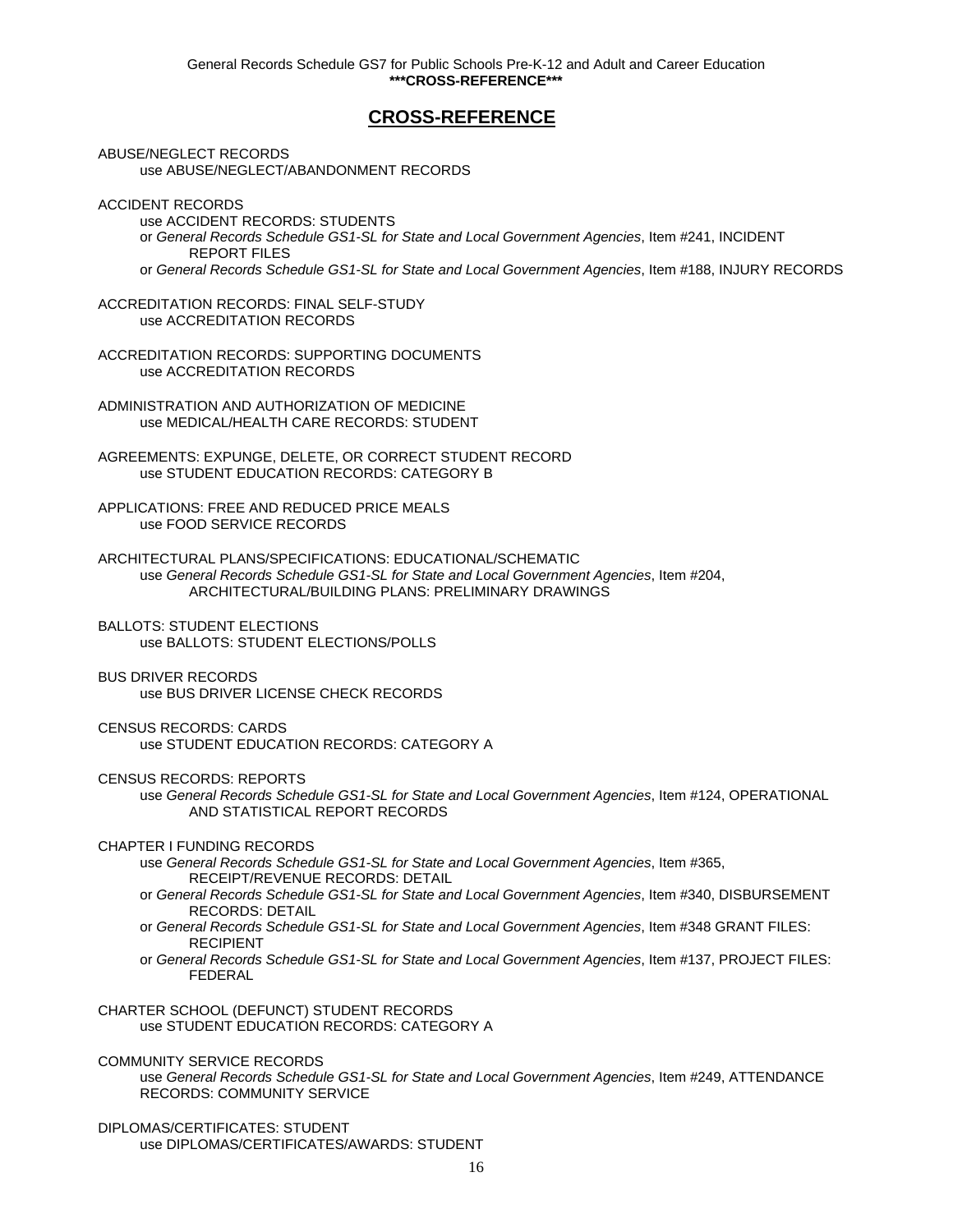EXPULSION RECORDS: STUDENT

use EXPULSION RECORDS

use *General Records Schedule GS1-SL for State and Local Government Agencies*, Item #67, FINAL ORDERS RECORDS, for any final orders issued relating to an expulsion

#### FALL STAFF SURVEYS

use PUBLIC SCHOOLS STAFF SURVEY FILES

#### FEDERAL CASH ADVANCE RECONCILIATION RECORDS

use *General Records Schedule GS1-SL for State and Local Government Agencies*, Item #365, RECEIPT/REVENUE RECORDS: DETAIL

- or *General Records Schedule GS1-SL for State and Local Government Agencies*, Item #340, DISBURSEMENT RECORDS: DETAIL
- or *General Records Schedule GS1-SL for State and Local Government Agencies*, Item #348 GRANT FILES: RECIPIENT
- or other applicable *General Records Schedule GS1-SL for State and Local Government Agencies* Item

#### FEDERAL COMPENSATORY EDUCATION RECORDS

- use *General Records Schedule GS1-SL for State and Local Government Agencies*, Item #365, RECEIPT/REVENUE RECORDS: DETAIL
- or *General Records Schedule GS1-SL for State and Local Government Agencies*, Item #340, DISBURSEMENT RECORDS: DETAIL
- or *General Records Schedule GS1-SL for State and Local Government Agencies*, Item #348 GRANT FILES: RECIPIENT

### FEDERAL IMPACT AID RECORDS

use *General Records Schedule GS1-SL for State and Local Government Agencies*, Item #365, RECEIPT/REVENUE RECORDS: DETAIL

- or *General Records Schedule GS1-SL for State and Local Government Agencies*, Item #340, DISBURSEMENT RECORDS: DETAIL
- or *General Records Schedule GS1-SL for State and Local Government Agencies*, Item #348 GRANT FILES: RECIPIENT
- or *General Records Schedule GS1-SL for State and Local Government Agencies*, Item #137, PROJECT FILES: FEDERAL

#### FIELD TRIP AUTHORIZATIONS

use FIELD TRIP/STUDENT ACTIVITY AUTHORIZATIONS

FINANCIAL REPORTS: CATEGORICAL (NON-FTE)

- use *General Records Schedule GS1-SL for State and Local Government Agencies*, Item #365, RECEIPT/REVENUE RECORDS: DETAIL
- or *General Records Schedule GS1-SL for State and Local Government Agencies*, Item #340, DISBURSEMENT RECORDS: DETAIL
- or *General Records Schedule GS1-SL for State and Local Government Agencies*, Item #348 GRANT FILES: RECIPIENT
- or *General Records Schedule GS1-SL for State and Local Government Agencies*, Item #137, PROJECT FILES: FEDERAL

FLORIDA INVENTORY SCHOOL HOUSES (FISH) FORMS use FLORIDA INVENTORY OF SCHOOL HOUSES (FISH) RECORDS

### FOLLOW-UP SURVEYS

use FOLLOW-UP SURVEYS AND PLACEMENT REPORTS

FOOD SERVICE RECORDS: ANALYSIS REIMBURSEMENT/CLAIM REPORTS use FOOD SERVICE RECORDS

FOOD SERVICE RECORDS: COMMODITY ISSUE SLIPS use FOOD SERVICE RECORDS or *General Records Schedule GS1-SL for State and Local Government Agencies*, Item #258, COMMODITY SUPPLEMENTAL FOOD PROGRAM RECORDS

FOOD SERVICE RECORDS: ELIGIBILITY HEARING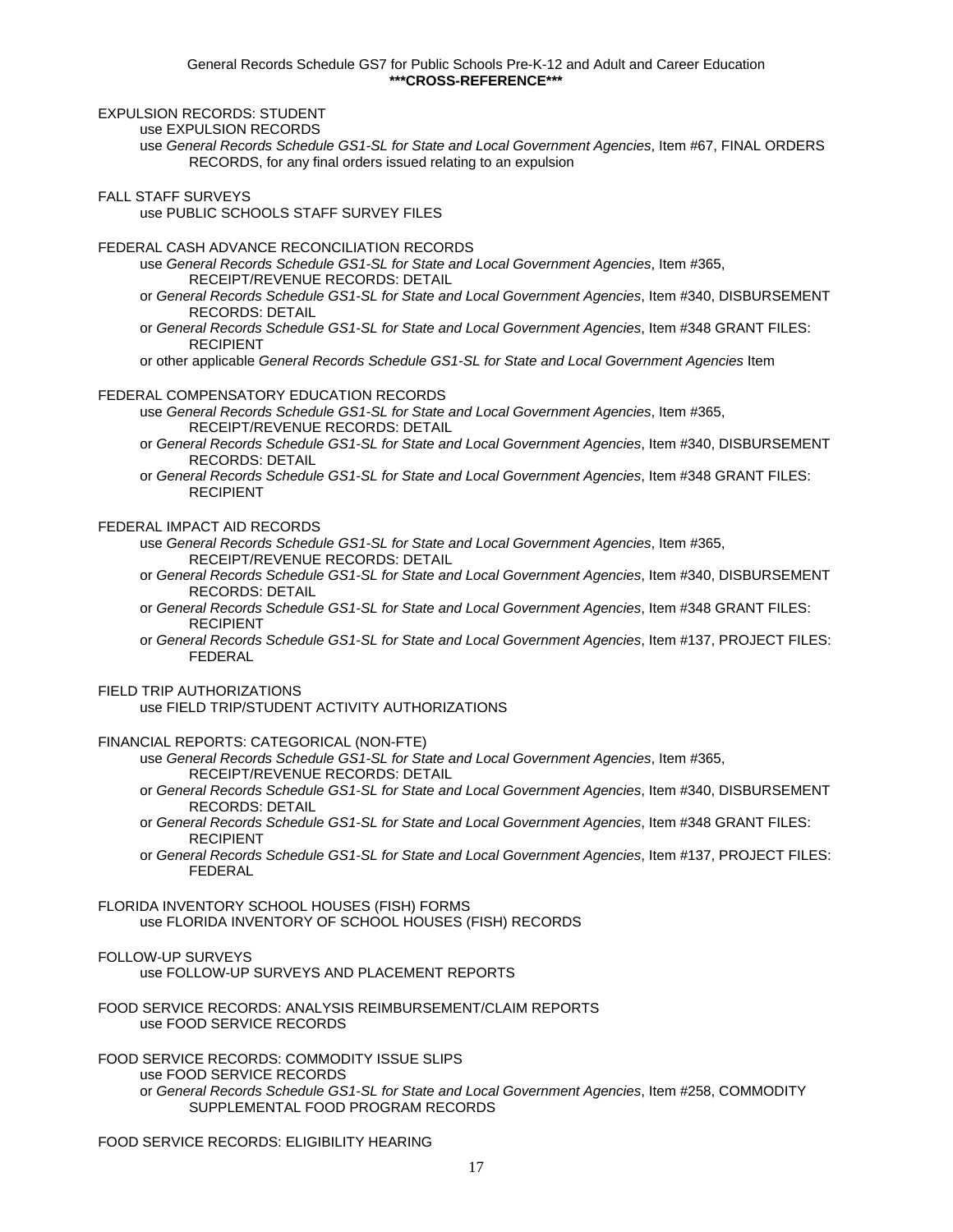use FOOD SERVICE RECORDS: FREE AND REDUCED PRICE MEAL ELIGIBILITY HEARING

- FOOD SERVICE RECORDS: END-OF-MONTH REPORTS use FOOD SERVICE RECORDS
- FOOD SERVICE RECORDS: INVENTORY use FOOD SERVICE RECORDS
- FOOD SERVICE RECORDS: PRODUCTION use FOOD SERVICE RECORDS
- FOOD SERVICE RECORDS: RECEIPT REPORTS use FOOD SERVICE RECORDS
- FULL-TIME EQUIVALENCY RECORDS: ANNUAL PROJECTIONS use FULL-TIME EQUIVALENCY RECORDS
- FULL-TIME EQUIVALENCY RECORDS: CERTIFICATION (DISTRICT) use FULL-TIME EQUIVALENCY RECORDS
- FULL-TIME EQUIVALENCY RECORDS: CERTIFICATION (SCHOOL) use FULL-TIME EQUIVALENCY RECORDS
- FULL-TIME EQUIVALENCY RECORDS: SUPPORTING DOCUMENTS use FULL-TIME EQUIVALENCY RECORDS
- GENERAL EQUIVALENCY DIPLOMA (GED) RECORDS use GENERAL EDUCATIONAL DEVELOPMENT DIPLOMA (GED) REGISTRATION RECORDS
- GUARDIANSHIP RECORDS use PARENTAL AUTHORITY RECORDS
- HEAD START FUNDING RECORDS
	- use *General Records Schedule GS1-SL for State and Local Government Agencies*, Item #365, RECEIPT/REVENUE RECORDS: DETAIL
	- or *General Records Schedule GS1-SL for State and Local Government Agencies*, Item #340, DISBURSEMENT RECORDS: DETAIL
	- or *General Records Schedule GS1-SL for State and Local Government Agencies*, Item #348 GRANT FILES: RECIPIENT
	- or *General Records Schedule GS1-SL for State and Local Government Agencies*, Item #137, PROJECT FILES: FEDERAL
- HOME SCHOOLING RECORDS use HOME EDUCATION PROGRAM RECORDS
- INSPECTION RECORDS: FACILITIES/BUILDING
	- use *General Records Schedule GS1-SL for State and Local Government Agencies*, Item #193, INSPECTION RECORDS: FIRE/SECURITY/SAFETY
- LESSON PLAN BOOKS/FILES use LESSON PLAN RECORDS
- MAPS: BOUNDARY

use MAPS: SCHOOL BOUNDARY

#### MULTI-TIER SYSTEM OF STUDENT SUPPORTS (MTSSS) RECORDS

use *General Records Schedule GS1-SL for State and Local Government Agencies*, Item #124, OPERATIONAL AND STATISTICAL REPORT RECORDS, for school-wide and grade-level assessments use SCHOOL IMPROVEMENT PLAN RECORDS, for school-wide responses to the assessments use CURRICULUM FILES and/or LESSON PLAN RECORDS for grade-level responses to the assessments use STUDENT EDUCATION RECORDS: CATEGORY B, for Response to Intervention (RtI) records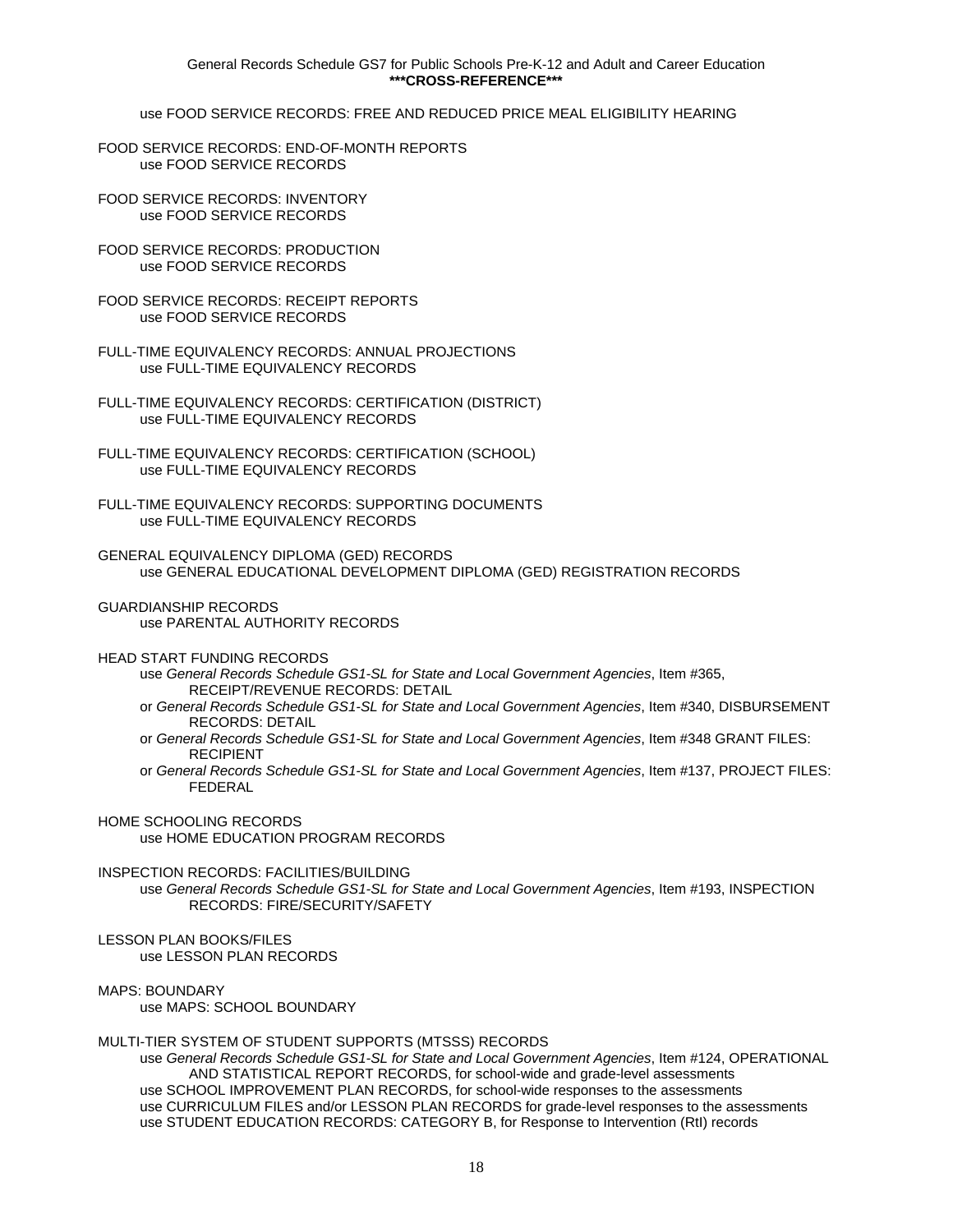General Records Schedule GS7 for Public Schools Pre-K-12 and Adult and Career Education **\*\*\*CROSS-REFERENCE\*\*\*** 

use EXCEPTIONAL STUDENT EDUCATION (ESE) RECORDS for Response to Intervention (RtI) records when the recommended intervention outcome is evaluation for an ESE program

PRIVATE SCHOOL (DEFUNCT) STUDENT RECORDS use STUDENT EDUCATION RECORDS: CATEGORY A

PROFESSIONAL ORIENTATION PROGRAM RECORDS

use *General Records Schedule GS1-SL for State and Local Government Agencies*, Item #147, TRAINING MATERIAL RECORDS (for those materials that are actually materials received from/in training) or the applicable *General Records Schedule GS1-SL for State and Local Government Agencies* PERSONNEL

RECORDS Item (for those materials providing final/summary documentation of training or competency achieved)

or *General Records Schedule GS1-SL for State and Local Government Agencies*, Item #378, PERSONNEL RECORDS: SUPPLEMENTAL DOCUMENTATION (for other portfolio materials that are not part of the official personnel file)

PROFESSIONAL TREATMENT RECORDS use MEDICAL/HEALTH CARE RECORDS: STUDENT

#### PROGRAM COST REPORTS

use *General Records Schedule GS1-SL for State and Local Government Agencies*, Item #340, DISBURSEMENT RECORDS: DETAIL

REGISTRATIONS: STUDENT

use REGISTRATIONS: K-12 or REGISTRATIONS: ADULT AND CAREER EDUCATION

RELEASE OF INFORMATION: GENERIC use RELEASE OF STUDENT INFORMATION: GENERIC

RELEASE OF INFORMATION: MEDICAL use RELEASE OF STUDENT INFORMATION: MEDICAL

SECURITY REPORTS

use *General Records Schedule GS1-SL for State and Local Government Agencies*, Item #241, INCIDENT REPORT FILES

or *General Records Schedule GS1-SL for State and Local Government Agencies*, Item #188, INJURY RECORDS

SELECTION PROCESS: STUDENT ACHIEVEMENT AND TEACHER AWARDS use AWARD AND RECOGNITION SELECTION RECORDS

SPEAKER CONFIRMATION RECORDS

use *General Records Schedule GS1-SL for State and Local Government Agencies*, Item #17, CORRESPONDENCE AND MEMORANDA: ADMINISTRATIVE or *General Records Schedule GS1-SL for State and Local Government Agencies*, Item #238, PUBLIC PROGRAM/EVENT RECORDS

STATE STUDENT ASSESSMENT RECORDS: DISTRICT/SCHOOL use EXAMINATION REPORTS: STANDARDIZED

STATE STUDENT ASSESSMENT RECORDS: STUDENT use EXAMINATION RESULTS: STANDARDIZED

STATEMENT OF CONTEST use STUDENT EDUCATION RECORDS: STATEMENT OF CONTESTED INFORMATION

STUDENT BROADCAST RECORDS: AUDIO/VIDEO use STUDENT BROADCAST RECORDINGS

STUDENT LISTS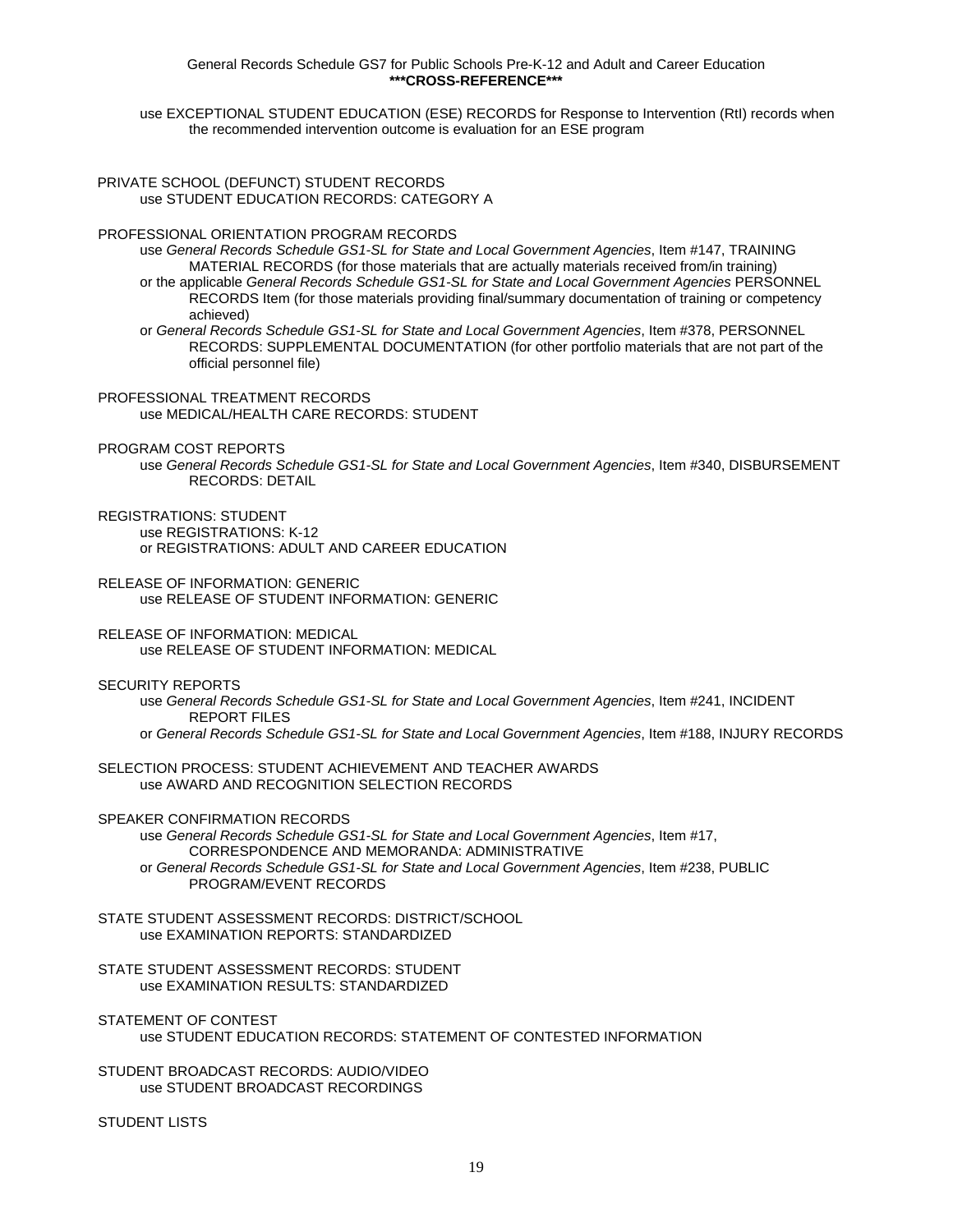General Records Schedule GS7 for Public Schools Pre-K-12 and Adult and Career Education **\*\*\*CROSS-REFERENCE\*\*\*** 

use *General Records Schedule GS1-SL for State and Local Government Agencies*, Item #3, ADMINISTRATIVE SUPPORT RECORDS

STUDENT SCHEDULE RECORDS: FINAL SCHEDULE use FULL-TIME EQUIVALENCY RECORDS

STUDENT SCHEDULE RECORDS: PRELIMINARY SCHEDULE

use FULL-TIME EQUIVALENCY RECORDS or *General Records Schedule GS1-SL for State and Local Government Agencies*, Item #242, DRAFTS AND WORKING PAPERS

SUBSTITUTE TEACHER ROSTER

use *General Records Schedule GS1-SL for State and Local Government Agencies*, Item #3, ADMINISTRATIVE SUPPORT RECORDS

SUSPENSION RECORDS use DISCIPLINE RECORDS: STUDENT (MAJOR OFFENSE) or DISCIPLINE RECORDS: STUDENT (MINOR OFFENSE)

TEACHER CERTIFICATIONS

use the applicable *General Records Schedule GS1-SL for State and Local Government Agencies* PERSONNEL RECORDS Item

TEXTBOOK ACCOUNT FILES/INVENTORIES use TEXTBOOK INVENTORY RECORDS

TEXTBOOK EVALUATION RECORDS use TEXTBOOK/INSTRUCTIONAL MATERIAL EVALUATION RECORDS

TRANSPORTATION (FEFP) SURVEY REPORTS use TRANSPORTATION SURVEY REPORT RECORDS: FLORIDA EDUCATION FINANCE PROGRAM (FEFP)

TRANSPORTATION (FEFP) SURVEY REPORTS: SUPPORTING DOCUMENTS use TRANSPORTATION SURVEY REPORT RECORDS: FLORIDA EDUCATION FINANCE PROGRAM (FEFP)

VOCATIONAL EDUCATION INFORMATION SYSTEM: FINAL CLASS REPORTS use CAREER AND TECHNICAL EDUCATION INFORMATION SYSTEM: FINAL CLASS REPORTS

VOCATIONAL CAREER AND TECHNICAL PLACEMENT REPORTS use FOLLOW-UP SURVEYS AND PLACEMENT REPORTS

VOLUNTEER PROGRAM RECORDS: NON-STATE/FEDERAL use VOLUNTEER/MENTOR PROGRAM RECORDS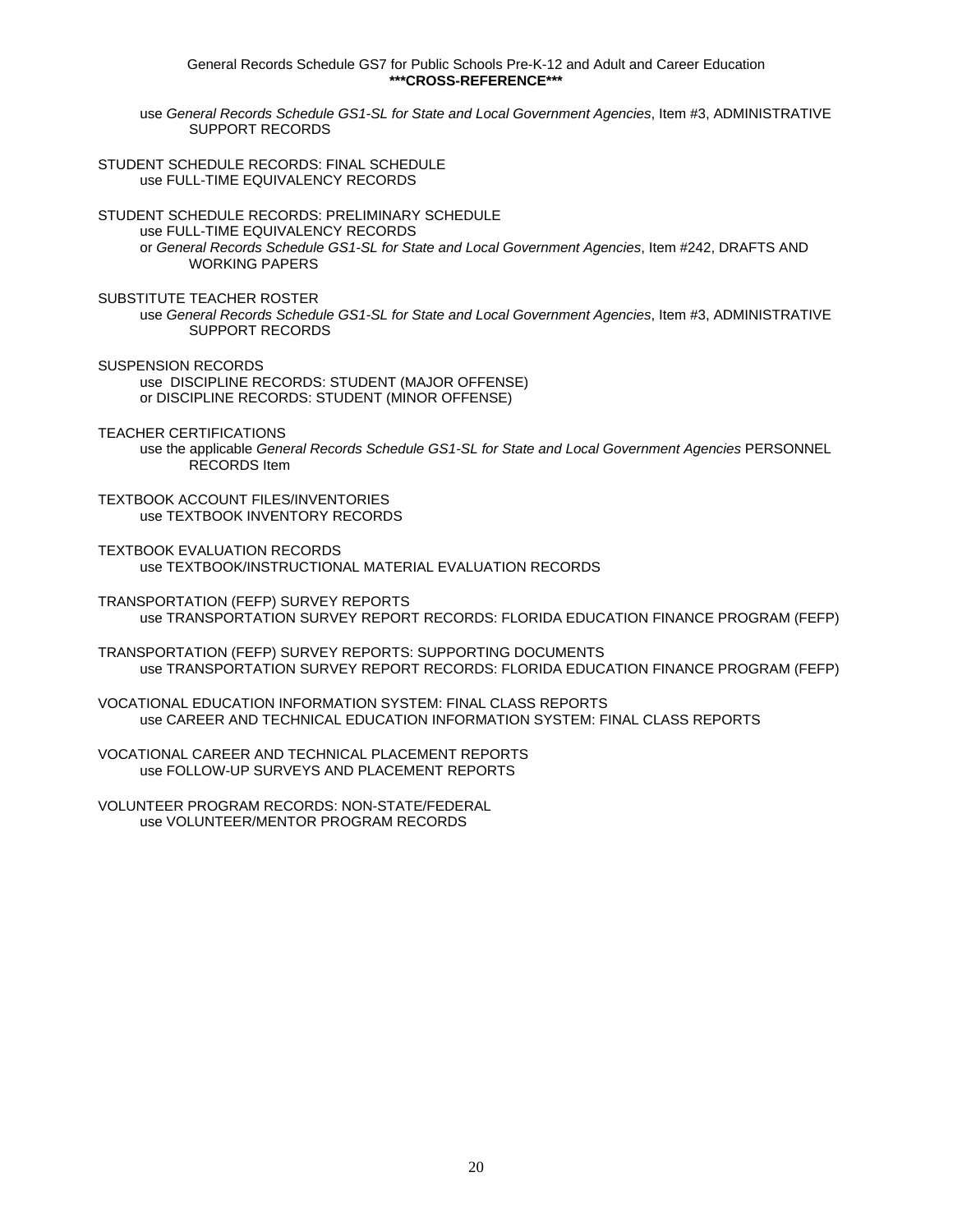# **ALPHABETICAL LISTING**

<span id="page-29-0"></span>

| ABSENTEE EXCUSES AND ADMISSION SLIPS                                                                                                                               | Item $#1$                              |
|--------------------------------------------------------------------------------------------------------------------------------------------------------------------|----------------------------------------|
| ABUSE/NEGLECT/ABANDONMENT RECORDS                                                                                                                                  | Item $#110$                            |
| ACCESS LOG: PERSONNEL RECORDS                                                                                                                                      | Item $#112$                            |
| ACCESS LOG: STUDENT EDUCATION RECORDS                                                                                                                              | Item $#111$                            |
| <b>ACCIDENT RECORDS: STUDENTS</b>                                                                                                                                  | Item $#2$                              |
| <b>ACCREDITATION RECORDS</b>                                                                                                                                       | Item #5                                |
| APPRENTICESHIP AGREEMENT RECORDS                                                                                                                                   | Item $#143$                            |
| <b>ARREST INFORMATION: STUDENT</b>                                                                                                                                 | Item $\#115$                           |
| ATHLETIC ELIGIBILITY RECORDS                                                                                                                                       | Item $#116$                            |
| ATTENDANCE RECORDS: STUDENT                                                                                                                                        | Item $#9$                              |
| AWARD AND RECOGNITION SELECTION RECORDS                                                                                                                            | Item $#134$                            |
| <b>BALLOTS: STUDENT ELECTIONS/POLLS</b>                                                                                                                            | Item $#117$                            |
| <b>BIOMETRIC IDENTIFICATION RECORDS</b>                                                                                                                            | Item $#144$                            |
| <b>BUS DRIVER LICENSE CHECK RECORDS</b>                                                                                                                            | Item $#118$                            |
| <b>BUS REGISTRATION AND SEATING RECORDS</b>                                                                                                                        | Item $#145$                            |
| <b>BUS SCHEDULES/REPORTS</b>                                                                                                                                       | Item $#17$                             |
| CAREER AND TECHNICAL EDUCATION INFORMATION SYSTEM: FINAL CLASS REPORTS                                                                                             | Item $#106$                            |
| <b>CERTIFICATES: AGE</b>                                                                                                                                           | Item# $21$                             |
| <b>CHARTER SCHOOL RECORDS</b>                                                                                                                                      | Item $\#119$                           |
| <b>CLINIC LOG</b>                                                                                                                                                  | Item $#120$                            |
| <b>COURSE OUTLINES</b>                                                                                                                                             | Item $#23$                             |
| <b>CURRICULUM FILES</b>                                                                                                                                            | Item $#24$                             |
| DIPLOMAS/CERTIFICATES/AWARDS: STUDENT                                                                                                                              | Item $#121$                            |
| DISCIPLINE RECORDS: STUDENT (MAJOR OFFENSE)                                                                                                                        | Item $#26$                             |
| DISCIPLINE RECORDS: STUDENT (MINOR OFFENSE)                                                                                                                        | Item $#27$                             |
| DROP/ADD REQUEST RECORDS                                                                                                                                           | Item $#146$                            |
| <b>E-RATE PROGRAM RECORDS</b>                                                                                                                                      | Item $#147$                            |
| <b>EMERGENCY NOTIFICATION RECORDS</b>                                                                                                                              | Item $#122$                            |
| <b>ENGLISH FOR SPEAKERS OF OTHER LANGUAGES (ESOL) RECORDS</b>                                                                                                      | Item $#148$                            |
| EXAMINATION MATERIALS: STANDARDIZED                                                                                                                                | Item $#28$                             |
| EXAMINATION MATERIALS/RECORDS: CRIMINAL JUSTICE TRAINING CENTERS/SCHOOLS                                                                                           | Item $#149$                            |
| EXAMINATION MATERIALS/RECORDS: STANDARDIZED PSYCHOEDUCATIONAL                                                                                                      | Item $#123$                            |
| EXAMINATION REPORTS: STANDARDIZED                                                                                                                                  | Item $#29$                             |
| <b>EXAMINATION RESULTS: STANDARDIZED</b>                                                                                                                           | Item $#124$                            |
| EXCEPTIONAL STUDENT EDUCATION (ESE) RECORDS                                                                                                                        | Item $#125$                            |
| <b>EXPULSION RECORDS</b>                                                                                                                                           | Item $#31$                             |
| FIELD TRIP/STUDENT ACTIVITY AUTHORIZATIONS                                                                                                                         | Item $#37$                             |
| FINANCIAL AID RECORDS                                                                                                                                              | Item $#150$                            |
| FLORIDA INVENTORY OF SCHOOL HOUSES (FISH) CERTIFICATIONS                                                                                                           | Item $#151$                            |
| FLORIDA INVENTORY OF SCHOOL HOUSES (FISH) RECORDS                                                                                                                  | Item $#41$                             |
| FOLLOW-UP SURVEYS AND PLACEMENT REPORTS                                                                                                                            | Item $#152$                            |
| <b>FOOD SERVICE RECORDS</b>                                                                                                                                        | Item $#153$                            |
| FOOD SERVICE RECORDS: FREE AND REDUCED PRICE MEAL ELIGIBILITY HEARING                                                                                              | Item $#126$                            |
| FULL-TIME EQUIVALENCY RECORDS                                                                                                                                      | Item $#154$                            |
| GENERAL EDUCATIONAL DEVELOPMENT DIPLOMA (GED) REGISTRATION RECORDS                                                                                                 | Item $#56$                             |
| <b>GRADE RECORDS: FINAL GRADES</b>                                                                                                                                 | Item $#57$                             |
| <b>GRADE RECORDS: INTERIM GRADES</b>                                                                                                                               | Item $#58$                             |
| <b>GRADE RECORDS: TEACHER GRADE BOOKS</b>                                                                                                                          | Item $#59$                             |
| <b>HALL PASSES</b><br>HEALTH, EDUCATION AND WELFARE (HEW) ANNUAL REPORTS<br>HEALTH, EDUCATION AND WELFARE (HEW) OFFICE FOR CIVIL RIGHTS COMPLIANCE REFUSAL REPORTS | Item $#127$<br>Item $#62$              |
| HEALTH IMMUNIZATION CERTIFICATION<br>HEALTH IMMUNIZATION NOTICE OF NONCOMPLIANCE                                                                                   | ltem #63<br>Item $#155$<br>Item $#128$ |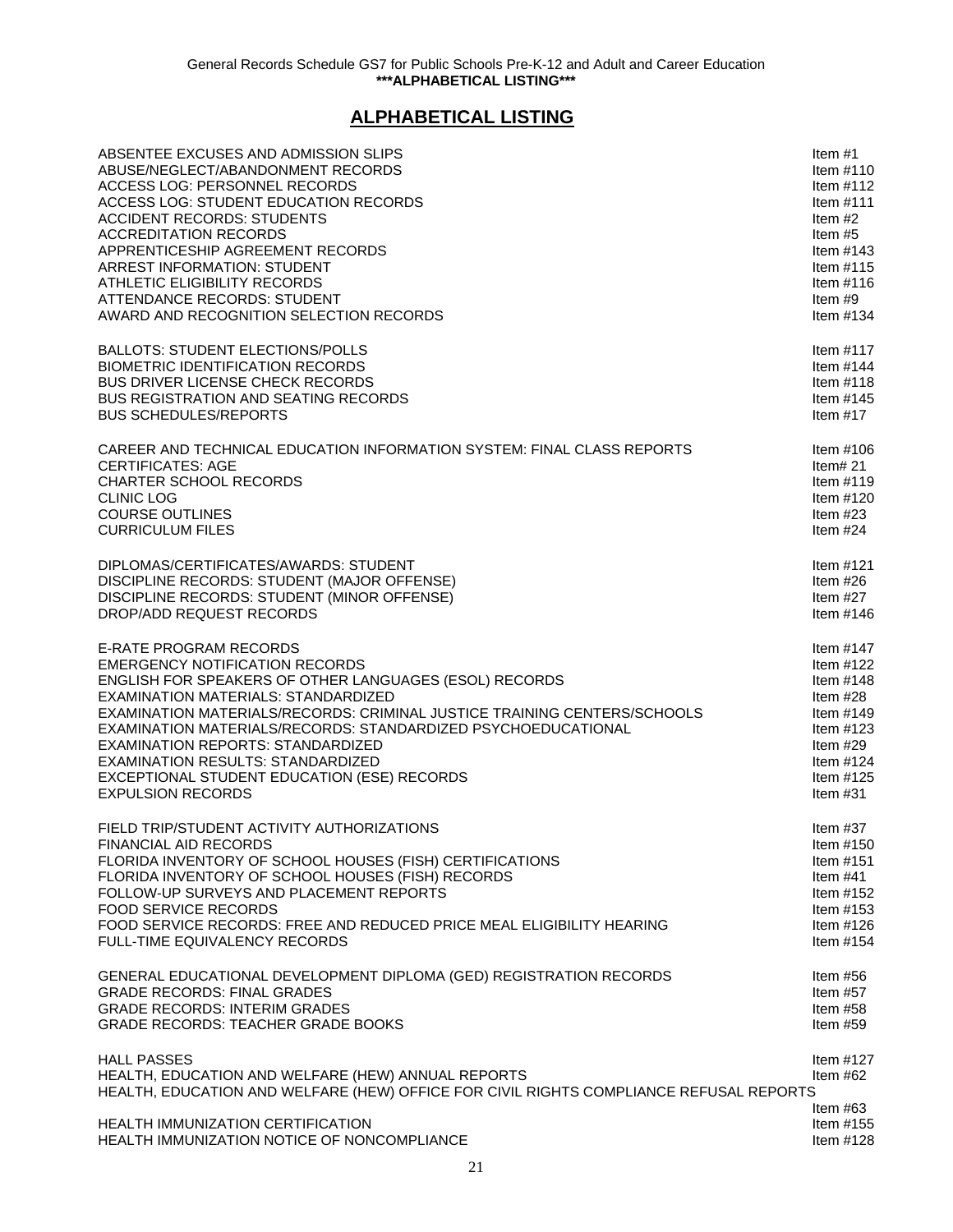| HOME EDUCATION PROGRAM RECORDS                                                 | Item #156    |
|--------------------------------------------------------------------------------|--------------|
| HOMEBOUND/HOSPITAL PROGRAM RECORDS                                             | Item $#157$  |
| IN-SERVICE EDUCATION RECORDS                                                   | Item $#65$   |
| <b>INTERNSHIP RECORDS: STUDENT</b>                                             | Item $#129$  |
| <b>LESSON PLAN RECORDS</b>                                                     | Item $#67$   |
| <b>MAPS: SCHOOL BOUNDARY</b>                                                   | Item #68     |
| <b>MEDICAL/HEALTH CARE RECORDS: STUDENT</b>                                    | Item $#158$  |
| MILLAGE AND BOND ELECTION RECORDS                                              | Item $#70$   |
| PARENT/GUARDIAN CONSENTS FOR PHOTOGRAPHIC/VIDEO/AUDIO RECORDING OF STUDENT     | Item $#159$  |
| PARENTAL AUTHORITY RECORDS                                                     | Item $#160$  |
| PARKING DECAL/PERMIT RECORDS: STUDENTS                                         | Item $#161$  |
| PUBLIC SCHOOLS STAFF SURVEY FILES                                              | Item $#33$   |
| REGISTRATIONS: ADULT AND CAREER EDUCATION                                      | Item $#162$  |
| <b>REGISTRATIONS: K-12</b>                                                     | Item $#163$  |
| RELEASE OF STUDENT INFORMATION: DIRECTORY INFORMATION WITHHOLDING REQUEST      | Item #164    |
| RELEASE OF STUDENT INFORMATION: GENERIC                                        | Item $#131$  |
| RELEASE OF STUDENT INFORMATION: MEDICAL                                        | Item $#132$  |
| <b>SCHOOL CHOICE RECORDS</b>                                                   | Item $#133$  |
| <b>SCHOOL DEMOGRAPHIC REPORTS</b>                                              | Item $#165$  |
| SCHOOL IMPROVEMENT PLAN RECORDS                                                | Item $\#166$ |
| SECURITY SCREENING RECORDS                                                     | Item $#142$  |
| <b>SKILL MASTERY RECORDS</b>                                                   | Item #86     |
| STUDENT ALTERNATE TRANSPORTATION AUTHORIZATION RECORDS                         | Item $#167$  |
| STUDENT BROADCAST RECORDINGS                                                   | Item $#137$  |
| STUDENT CLASS WORK RECORDS                                                     | Item #89     |
| STUDENT EDUCATION RECORDS: CATEGORY A                                          | Item $#90$   |
| STUDENT EDUCATION RECORDS: CATEGORY B                                          | Item $#91$   |
| STUDENT EDUCATION RECORDS: STATEMENT OF CONTESTED INFORMATION                  | Item $#136$  |
| <b>STUDENT NEWSPAPERS</b>                                                      | Item $#138$  |
| STUDENT ORGANIZATION RECORDS                                                   | Item #139    |
| <b>TELEVISION STATION USE LOG</b>                                              | Item $#141$  |
| <b>TEXTBOOK INVENTORY RECORDS</b>                                              | Item $#98$   |
| TEXTBOOK/INSTRUCTIONAL MATERIAL EVALUATION RECORDS                             | Item $#99$   |
| TEXTBOOK/INSTRUCTIONAL MATERIAL REQUEST RECORDS: DENIED                        | Item $#168$  |
| TRANSPORTATION SURVEY REPORT RECORDS: FLORIDA EDUCATION FINANCE PROGRAM (FEFP) | Item $\#100$ |
| <b>TRUANCY CASE FILES</b>                                                      | Item $#169$  |
| UNREGISTERED STUDENT RECORDS                                                   | Item $#170$  |
| <b>VETERANS RECORDS: STUDENT</b>                                               | Item $#105$  |
| <b>VOLUNTEER/MENTOR PROGRAM RECORDS</b>                                        | Item $#108$  |
| <b>YEARBOOKS</b>                                                               | Item $#171$  |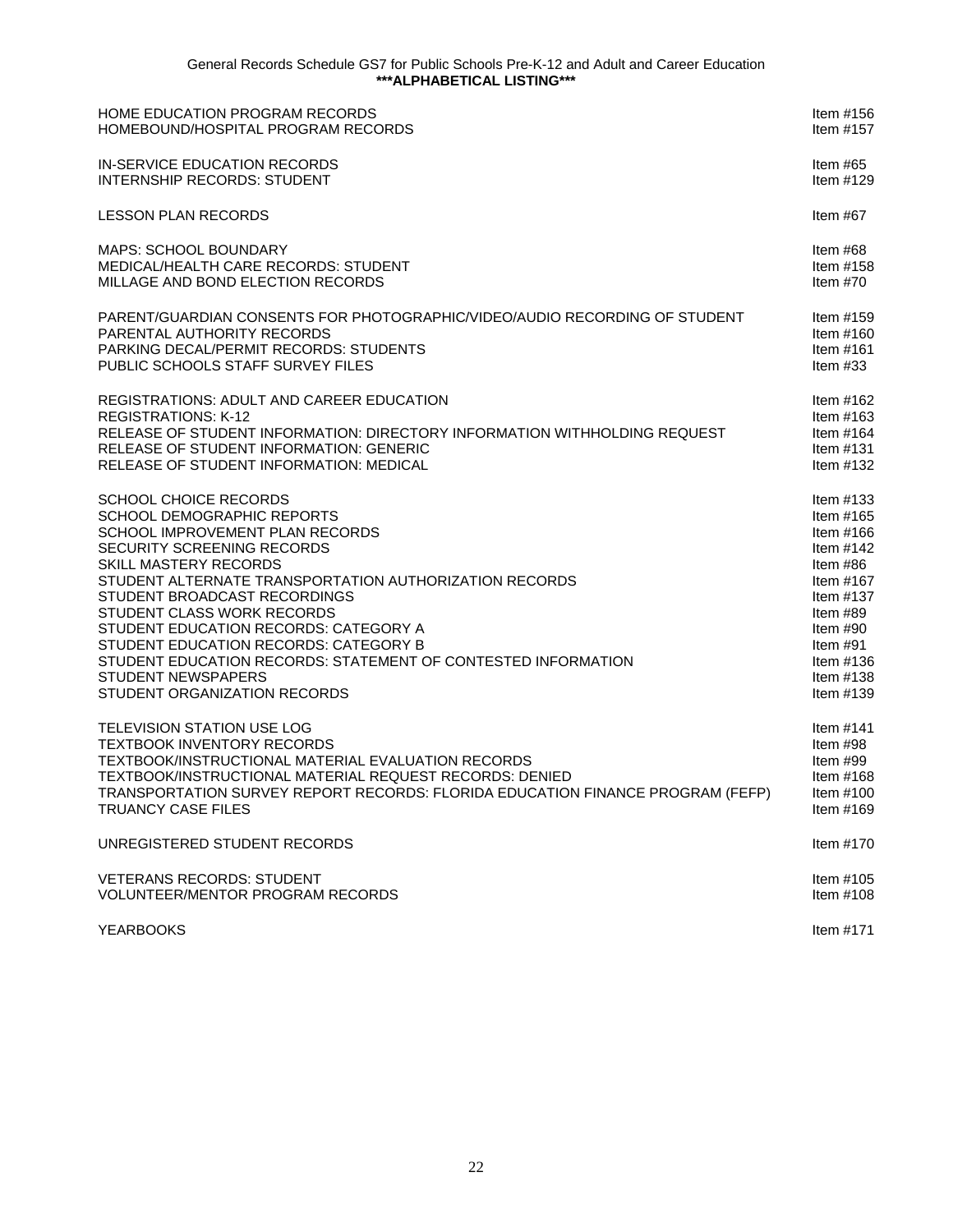# **NUMERICAL LISTING**

<span id="page-31-0"></span>

| ABSENTEE EXCUSES AND ADMISSION SLIPS                                                                                                         | Item $#1$                                                        |
|----------------------------------------------------------------------------------------------------------------------------------------------|------------------------------------------------------------------|
| <b>ACCIDENT RECORDS: STUDENTS</b>                                                                                                            | Item $#2$                                                        |
| <b>ACCREDITATION RECORDS</b>                                                                                                                 | Item $#5$                                                        |
| ATTENDANCE RECORDS: STUDENT                                                                                                                  | Item $#9$                                                        |
| <b>BUS SCHEDULES/REPORTS</b>                                                                                                                 | Item $#17$                                                       |
| <b>CERTIFICATES: AGE</b>                                                                                                                     | Item# $21$                                                       |
| <b>COURSE OUTLINES</b>                                                                                                                       | Item $#23$                                                       |
| <b>CURRICULUM FILES</b>                                                                                                                      | Item $#24$                                                       |
| DISCIPLINE RECORDS: STUDENT (MAJOR OFFENSE)                                                                                                  | Item $#26$                                                       |
| DISCIPLINE RECORDS: STUDENT (MINOR OFFENSE)                                                                                                  | Item $#27$                                                       |
| <b>EXAMINATION MATERIALS: STANDARDIZED</b>                                                                                                   | Item $#28$                                                       |
| EXAMINATION REPORTS: STANDARDIZED                                                                                                            | Item $#29$                                                       |
| <b>EXPULSION RECORDS</b>                                                                                                                     | Item $#31$                                                       |
| PUBLIC SCHOOLS STAFF SURVEY FILES                                                                                                            | Item $#33$                                                       |
| FIELD TRIP/STUDENT ACTIVITY AUTHORIZATIONS                                                                                                   | Item $#37$                                                       |
| FLORIDA INVENTORY OF SCHOOL HOUSES (FISH) RECORDS                                                                                            | Item $#41$                                                       |
| GENERAL EDUCATIONAL DEVELOPMENT DIPLOMA (GED) REGISTRATION RECORDS                                                                           | Item $#56$                                                       |
| <b>GRADE RECORDS: FINAL GRADES</b>                                                                                                           | Item $#57$                                                       |
| <b>GRADE RECORDS: INTERIM GRADES</b>                                                                                                         | Item $#58$                                                       |
| <b>GRADE RECORDS: TEACHER GRADE BOOKS</b>                                                                                                    | Item $#59$                                                       |
| HEALTH, EDUCATION AND WELFARE (HEW) ANNUAL REPORTS<br>HEALTH, EDUCATION AND WELFARE (HEW) OFFICE FOR CIVIL RIGHTS COMPLIANCE REFUSAL REPORTS | Item #62                                                         |
| IN-SERVICE EDUCATION RECORDS<br><b>LESSON PLAN RECORDS</b><br><b>MAPS: SCHOOL BOUNDARY</b><br>MILLAGE AND BOND ELECTION RECORDS              | Item #63<br>Item $#65$<br>Item $#67$<br>Item $#68$<br>Item $#70$ |
| SKILL MASTERY RECORDS                                                                                                                        | Item #86                                                         |
| STUDENT CLASS WORK RECORDS                                                                                                                   | Item $#89$                                                       |
| STUDENT EDUCATION RECORDS: CATEGORY A                                                                                                        | Item $#90$                                                       |
| STUDENT EDUCATION RECORDS: CATEGORY B                                                                                                        | Item $#91$                                                       |
| <b>TEXTBOOK INVENTORY RECORDS</b>                                                                                                            | Item #98                                                         |
| TEXTBOOK/INSTRUCTIONAL MATERIAL EVALUATION RECORDS                                                                                           | Item #99                                                         |
| TRANSPORTATION SURVEY REPORT RECORDS: FLORIDA EDUCATION FINANCE PROGRAM (FEFP)                                                               | Item #100                                                        |
| VETERANS RECORDS: STUDENT                                                                                                                    | Item $#105$                                                      |
| CAREER AND TECHNICAL EDUCATION INFORMATION SYSTEM: FINAL CLASS REPORTS                                                                       | Item $#106$                                                      |
| <b>VOLUNTEER/MENTOR PROGRAM RECORDS</b>                                                                                                      | Item $#108$                                                      |
| ABUSE/NEGLECT/ABANDONMENT RECORDS                                                                                                            | Item $#110$                                                      |
| ACCESS LOG: STUDENT EDUCATION RECORDS                                                                                                        | Item #111                                                        |
| ACCESS LOG: PERSONNEL RECORDS                                                                                                                | Item $#112$                                                      |
| <b>ARREST INFORMATION: STUDENT</b>                                                                                                           | Item $#115$                                                      |
| ATHLETIC ELIGIBILITY RECORDS                                                                                                                 | Item $#116$                                                      |
| <b>BALLOTS: STUDENT ELECTIONS/POLLS</b>                                                                                                      | Item $#117$                                                      |
| <b>BUS DRIVER LICENSE CHECK RECORDS</b>                                                                                                      | Item $#118$                                                      |
| <b>CHARTER SCHOOL RECORDS</b>                                                                                                                | Item $#119$                                                      |
| <b>CLINIC LOG</b>                                                                                                                            | Item $#120$                                                      |
| DIPLOMAS/CERTIFICATES/AWARDS: STUDENT                                                                                                        | Item $#121$                                                      |
| <b>EMERGENCY NOTIFICATION RECORDS</b>                                                                                                        | Item $#122$                                                      |
| EXAMINATION MATERIALS/RECORDS: STANDARDIZED PSYCHOEDUCATIONAL                                                                                | Item $#123$                                                      |